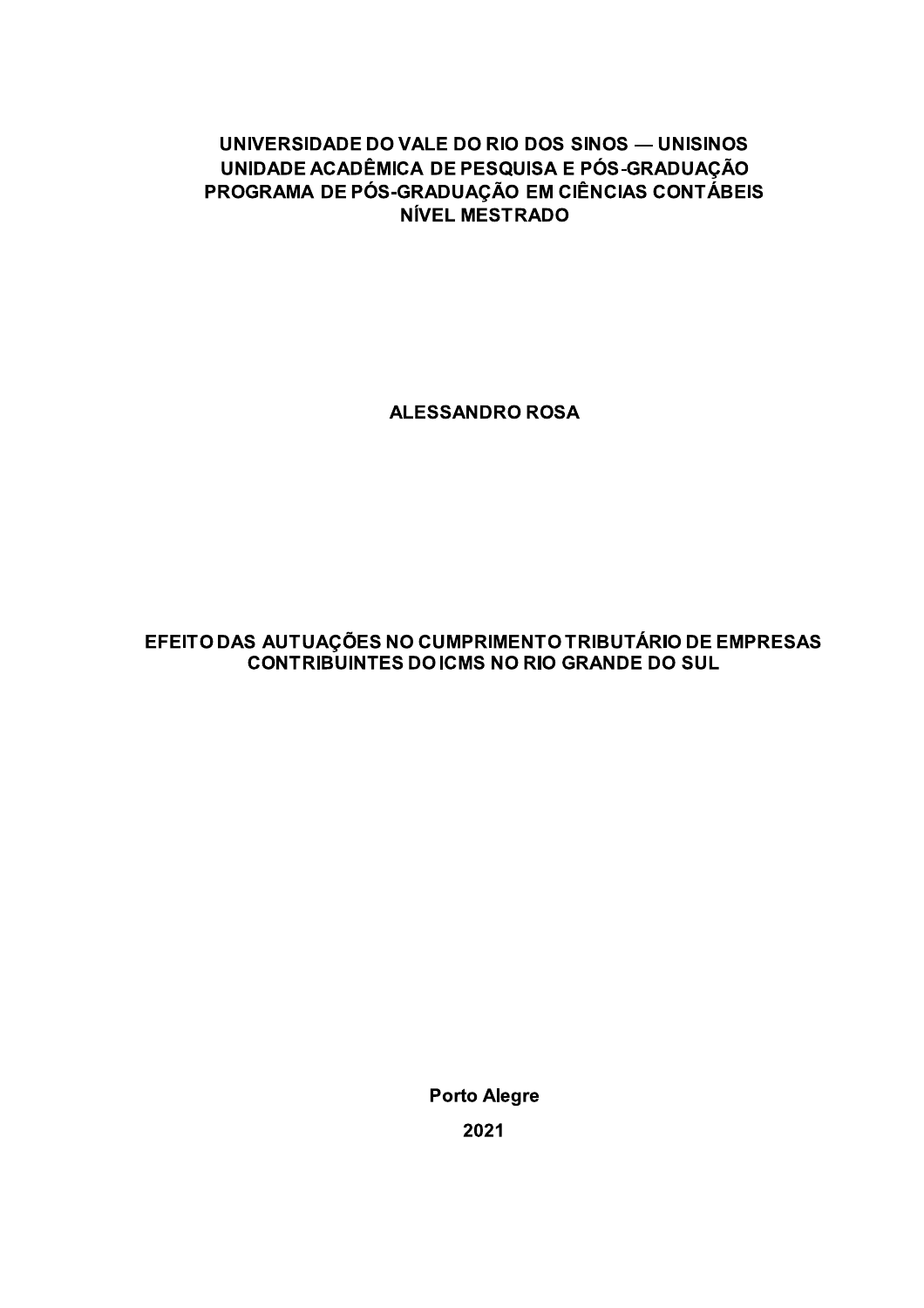Alessandro Rosa

## EFEITO DAS AUTUAÇÕES NO CUMPRIMENTO TRIBUTÁRIO DE EMPRESAS **CONTRIBUINTES DO ICMS NO RIO GRANDE DO SUL**

Dissertação apresentada como requisito parcial para obtenção do título de Mestre em Ciências Contábeis pelo Programa de Pós-Graduação em Ciências Contábeis da Universidade do Vale do Rio dos Sinos -**UNISINOS** 

Orientador: Prof. Dr. Ernani Ott

Porto Alegre 2021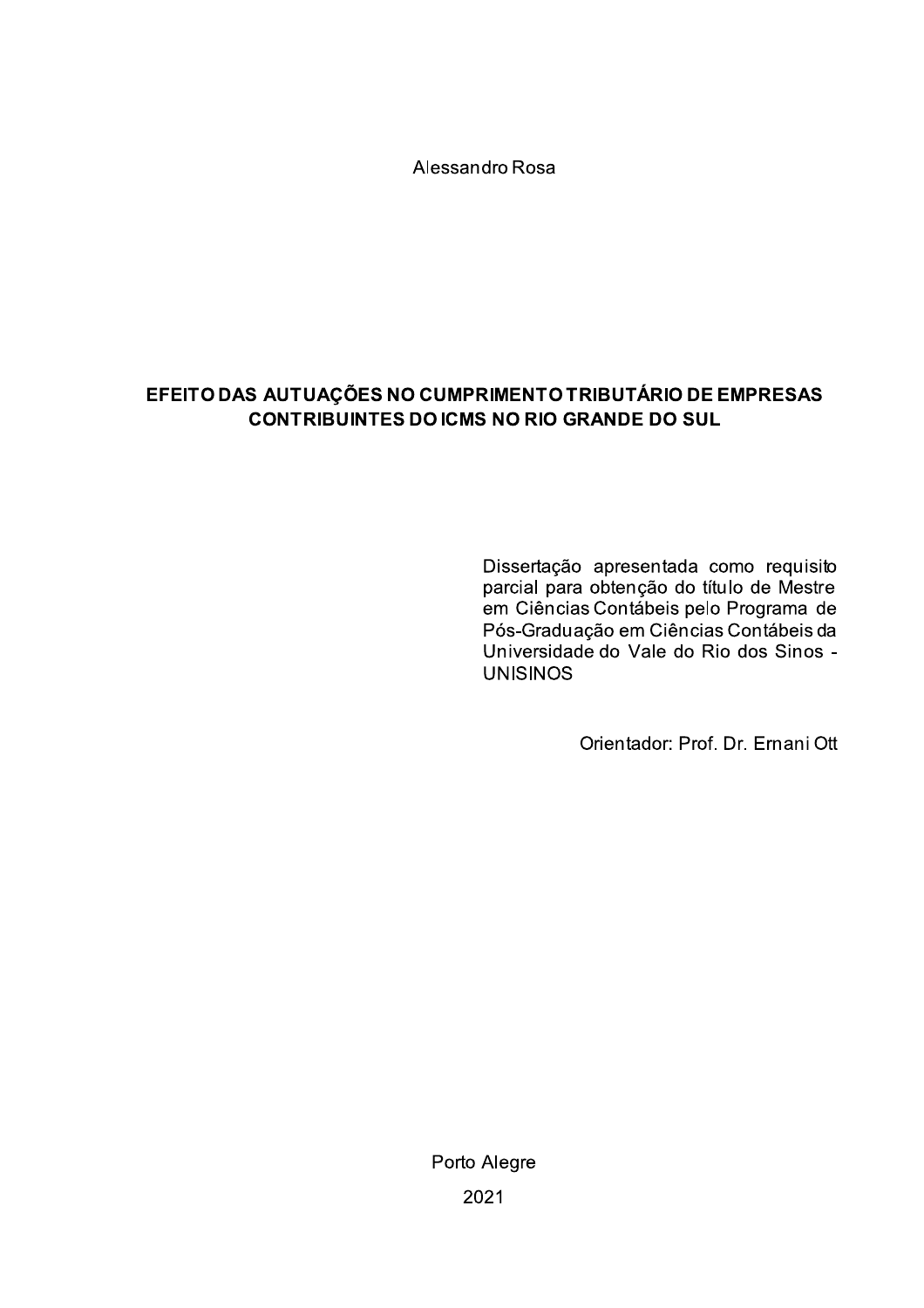## R788e Rosa, Alessandro. Efeito das autuações no cumprimento tributário de empresas contribuintes do ICMS no Rio Grande do Sul / por Alessandro Rosa. - 2021. 57 f. : il. ; 30 cm. Dissertação (mestrado) - Universidade do Vale do Rio dos Sinos, Programa de Pós-Graduação em Ciências Contábeis, Porto Alegre, RS, 2021. "Orientador: Dr. Ernani Ott". 1. Observância tributária. 2. Paradigma do crime. 3. Evasão fiscal. 4. ICMS. I. Título. CDU: 336.221:343.359(816.5)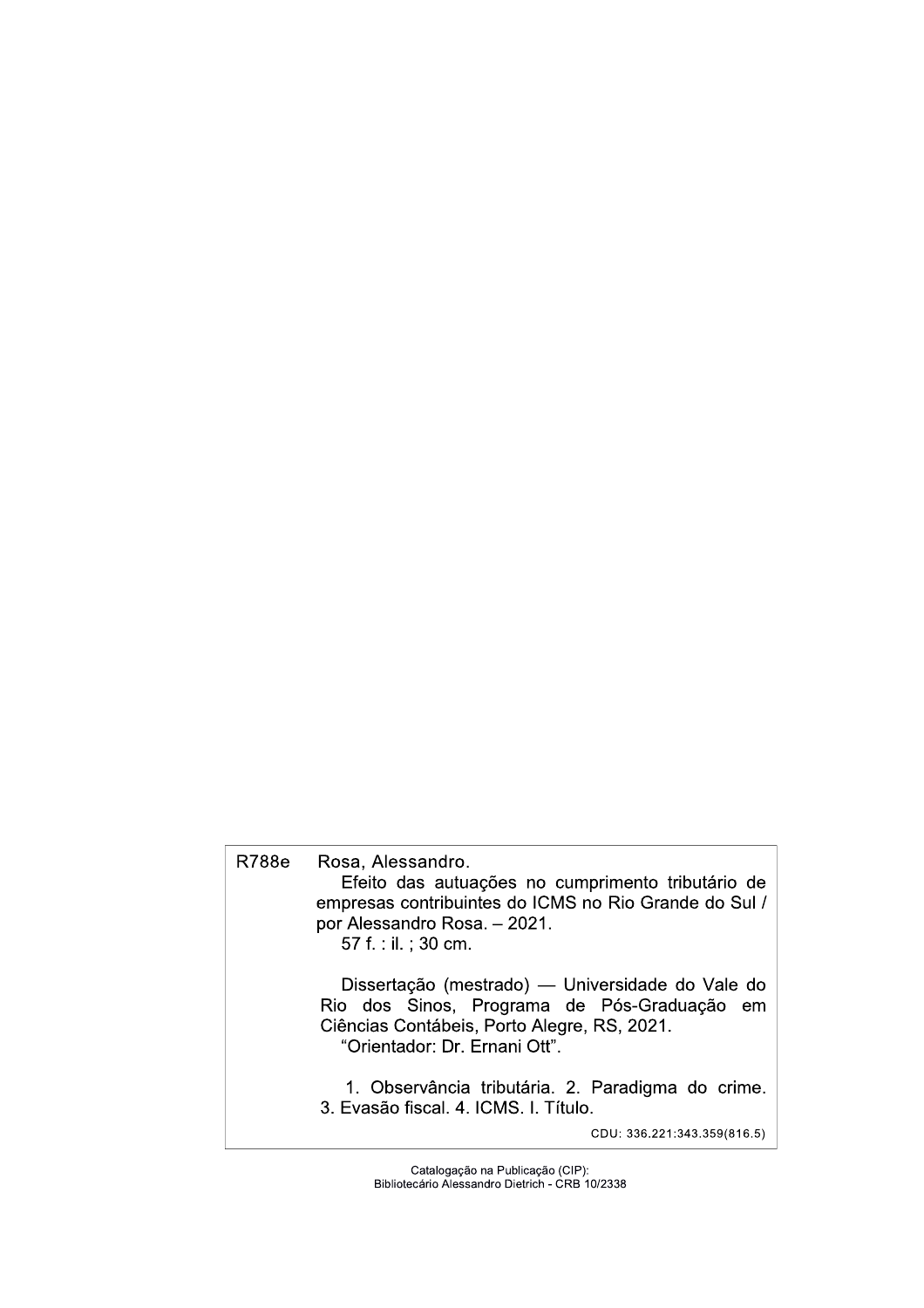#### **RESUMO**

O objetivo geral desse estudo foi analisar os efeitos das autuações no cumprimento tributário de empresas contribuintes de ICMS autuadas no período de 2015 a 2019 no Rio Grande do Sul. Para tal, foram realizados dois tipos de análise em amostras diversas da população. A primeira análise foi realizada de forma individual, onde foram selecionadas as empresas cujas autuações ultrapassaram o valor de R\$ 200 milhões no período. Para essa análise foram verificados os tipos de infrações cometidas; os percentuais das multas aplicadas; a decisão do contribuinte em corrigir ou não a infração apontada; se a autuação foi quitada e se houve oscilação na arrecadação de ICMS após a autuação. A segunda análise foi realizada por meio de um modelo de regressão múltipla utilizando dados em painel. Foram selecionadas 593 empresas autuadas em um único ano e observado o comportamento da arrecadação de ICMS antes e depois da autuação. Os resultados obtidos indicamque o fato de as empresas terem sido autuadas implica em aumento da arrecadação, entretanto, também se verificou que outros fatores influenciam no comportamento da arrecadação, como continuidade ou não da irregularidade ao longo do tempo e divergência de interpretação da legislação tributária entre fisco e contribuinte.

Palavras-Chave: Observância Tributária. Paradigma do Crime. Evasão Fiscal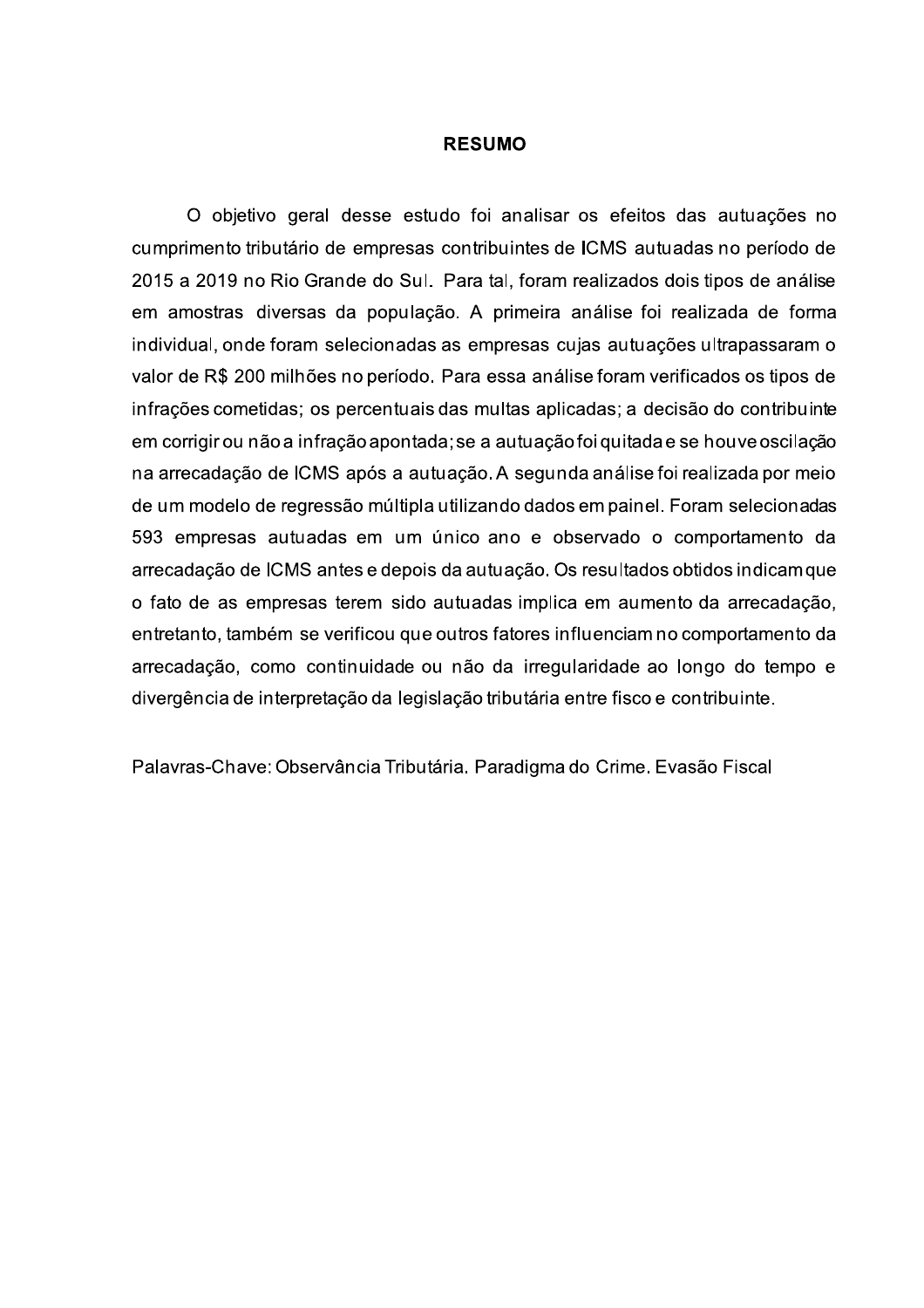### **ABSTRACT**

The general objective of this study was to analyze the effects of the assessments on the tax compliance of ICMS tax assessing companies assessed in the period from 2015 to 2019 in Rio Grande do Sul. To this end, two types of analysis were performed on different samples of the population. The first analysis was carried out individually, where the companies whose assessments exceeded the amount of R\$ 200 million in the period were selected. For this analysis, the types of infractions committed were verified the percentage of fines applied; the taxpayer's decision to correct or not the infraction pointed out; if the assessment was paid and if there was an oscillation in the collection of ICMS after the assessment. The second analysis was performed using a multiple regression model using panel data. 593 companies assessed in a single year were selected and the behavior of ICMS collection was observed before and after the assessment. The results obtained indicate that the fact that the companies were fined implies an increase in the collection, however it was also found that other factors influence the collection behavior, such as continuity or not of the irregularity over time and divergence in the interpretation of the tax legislation between tax authorities and taxpayers.

Keywords: Tax Compliance. Paradigm of Crime. Tax evasion.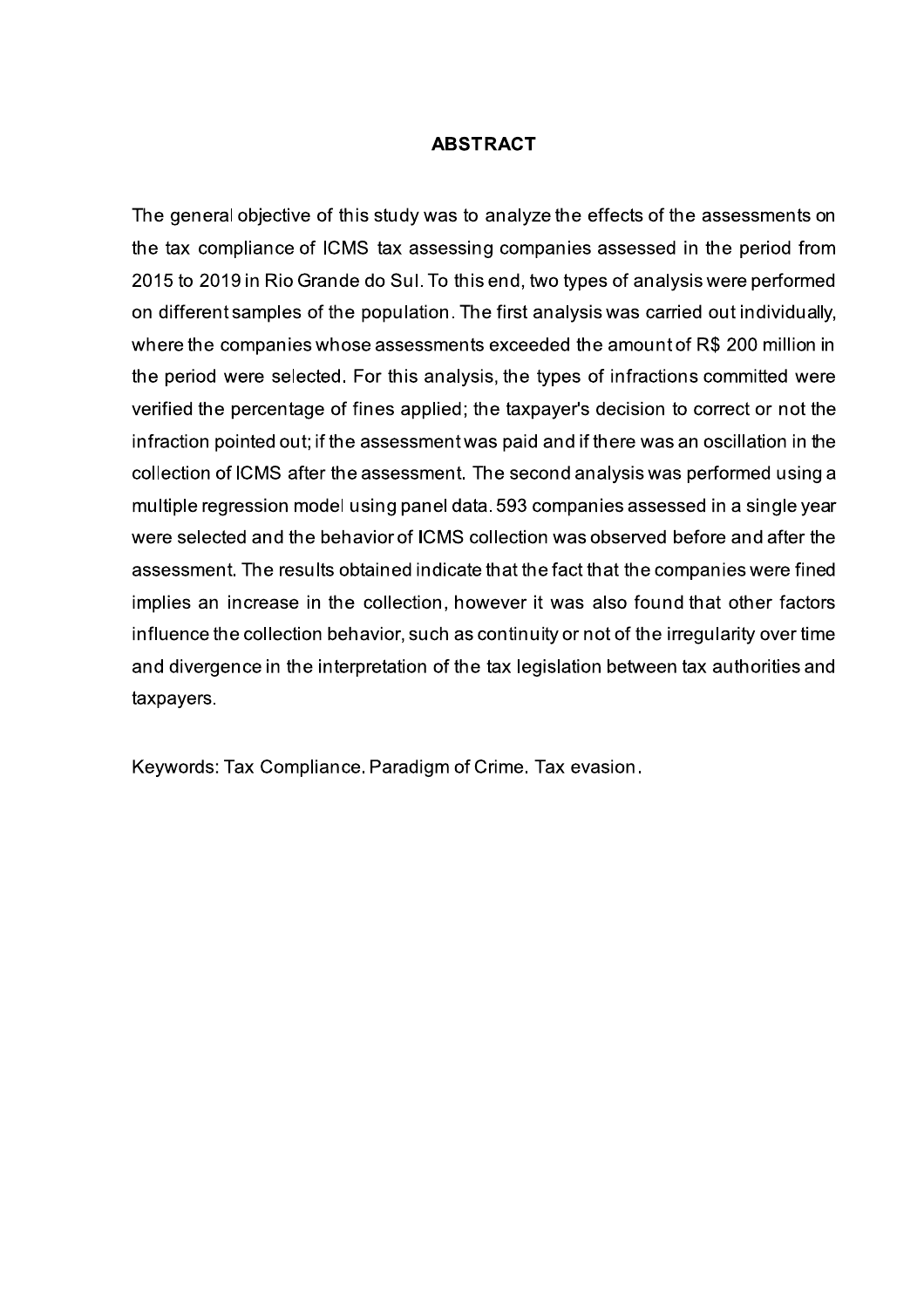## **LISTA DE GRÁFICOS**

| Gráfico 2 – Carga Tributária no Brasil e nos Países da OCDE20                     |  |
|-----------------------------------------------------------------------------------|--|
|                                                                                   |  |
| Gráfico 4 — Quantidade de Auditores-Fiscais na Atividade de Fiscalização32        |  |
| Gráfico 5 – Valores Arrecadados Provenientes de Autuações38                       |  |
| Gráfico 6 – Valores Arrecadados Provenientes de Autuações por Período38           |  |
| Gráfico 7 – Contribuinte nº 1 - Arrecadado/Faturamento (2017) 41                  |  |
| Gráfico 8 – Contribuinte nº 1 - Arrecadação/Faturamento (2018) 42                 |  |
| Gráfico 9 – Contribuinte nº 2 - Arrecadação/Faturamento (2015 - 2020) 43          |  |
| Gráfico 10 – Contribuinte nº 3 - Arrecadação/Faturamento (2015 - 2016) 44         |  |
| Gráfico 11 – Contribuinte nº 5 - Arrecadação/Faturamento (2015 - 2019) 45         |  |
| Gráfico 12 – Contribuinte nº 6 - Arrecadação/Faturamento (2015 - 2017) 46         |  |
| Gráfico 13 – Contribuinte nº 6 - Arrecadação/Faturamento (2018 - 2020) 47         |  |
| Gráfico 14 – Contribuinte nº 7 - Arrecadação/Faturamento (jan/2015 a mai/2016) 49 |  |
| Gráfico 15 – Contribuinte nº 7 - Arrecadação/Faturamento (jun/2016 a nov/2019)49  |  |
|                                                                                   |  |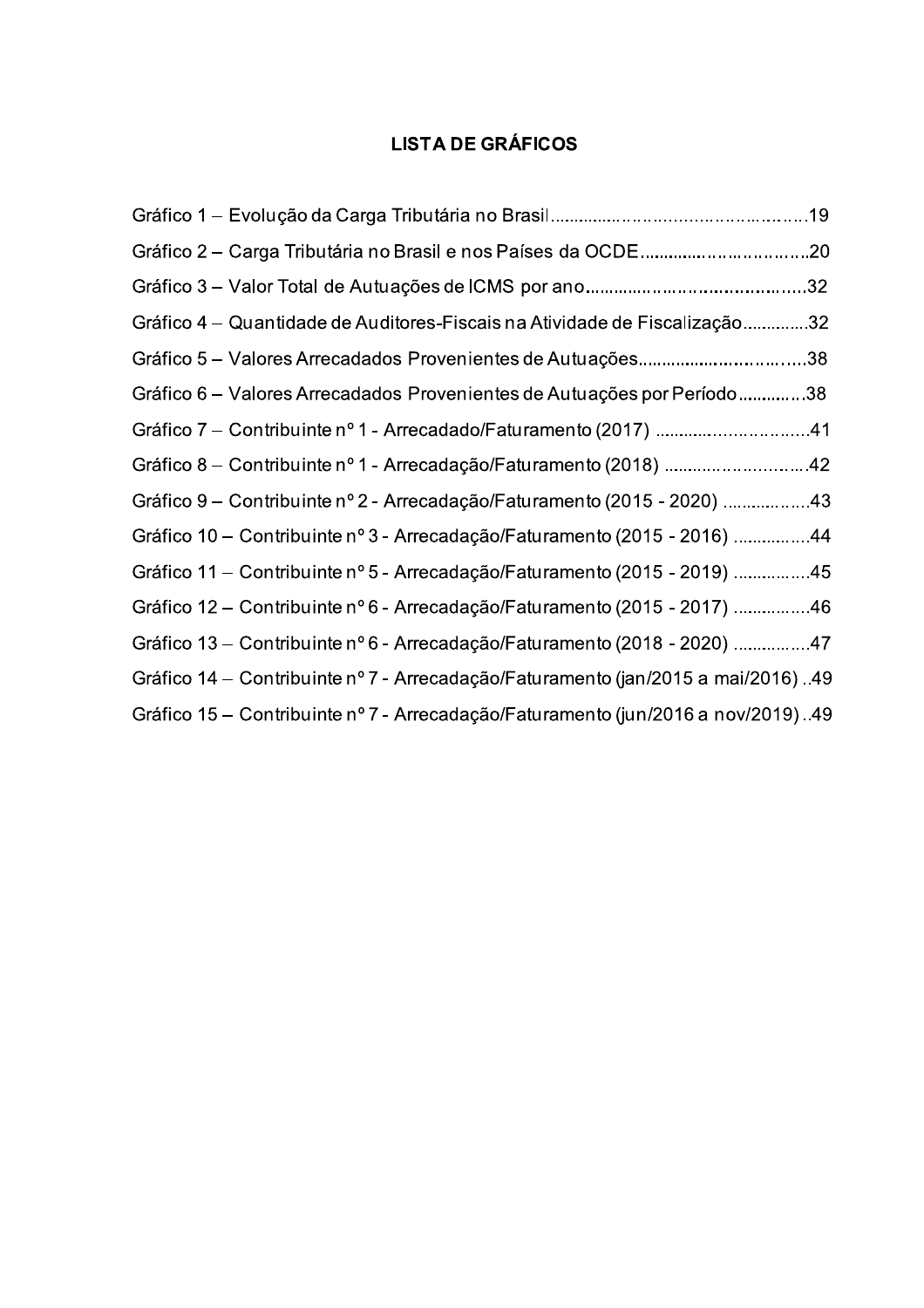## **LISTA DE QUADROS**

|--|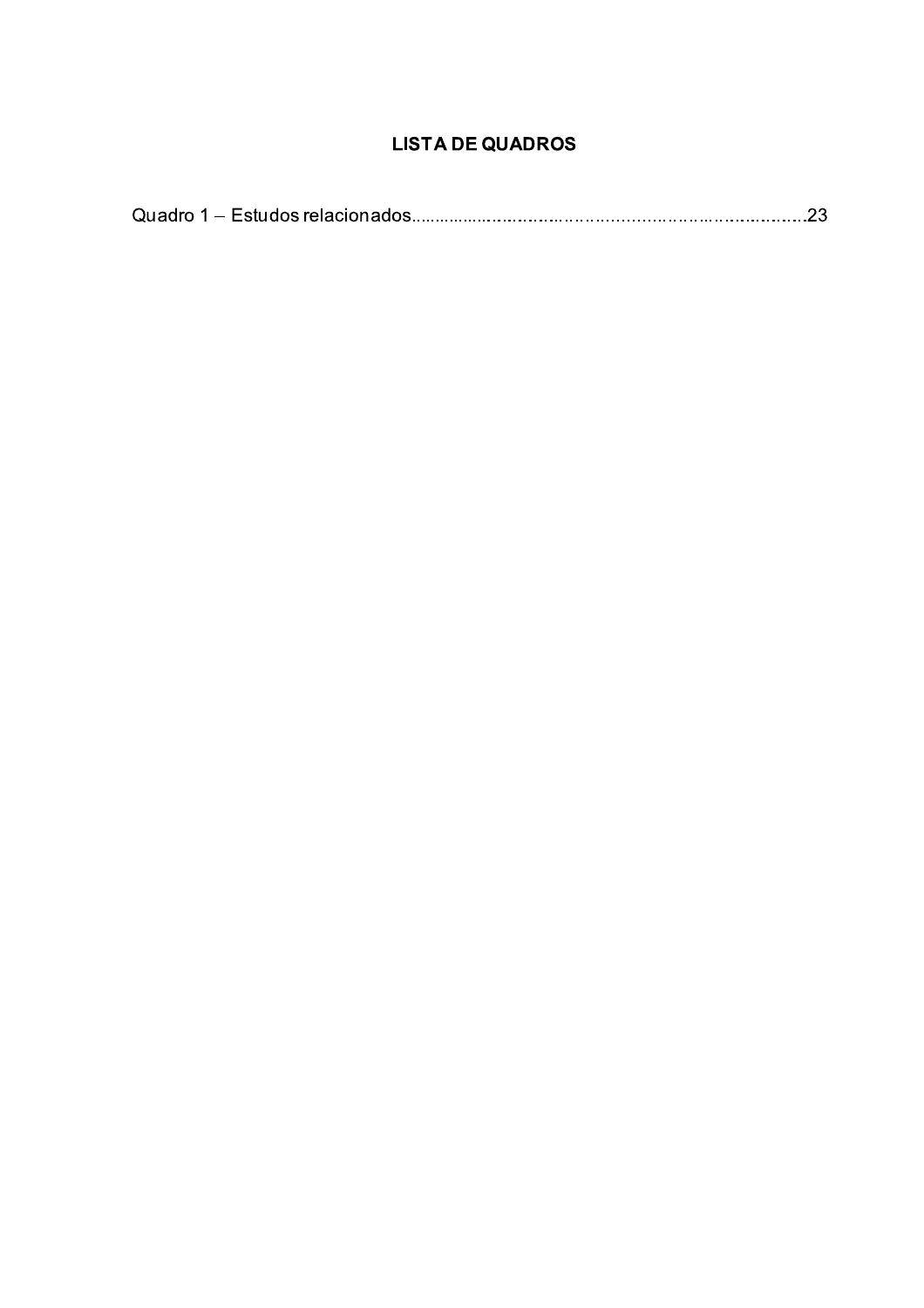## **LISTA DE TABELAS**

| Tabela 1 – Distribuição de Autos de Lançamento por Tipo de Multa30                 |  |
|------------------------------------------------------------------------------------|--|
| Tabela 2 – Distribuição de Autos de Lançamento por Principal, Multa e Juros31      |  |
| Tabela 3 – Quantidade de Municípios por Delegacia da Receita Estadual33            |  |
| Tabela 4 – Distribuição de Autos de Lançamento por Delegacia da Receita Estadual34 |  |
|                                                                                    |  |
|                                                                                    |  |
|                                                                                    |  |
| Tabela 8 – Ingresso de Receitas de Autuações (2015 a 2019) 39                      |  |
|                                                                                    |  |
| Tabela 10 – Demonstrativo de Quitação dos ALs Contribuinte nº 445                  |  |
| Tabela 11 – Valores Recolhidos Totais x Valores Recolhidos de Autuações            |  |
| Tabela 12 – Valores Recolhidos sem Autuações Contribuinte nº 648                   |  |
|                                                                                    |  |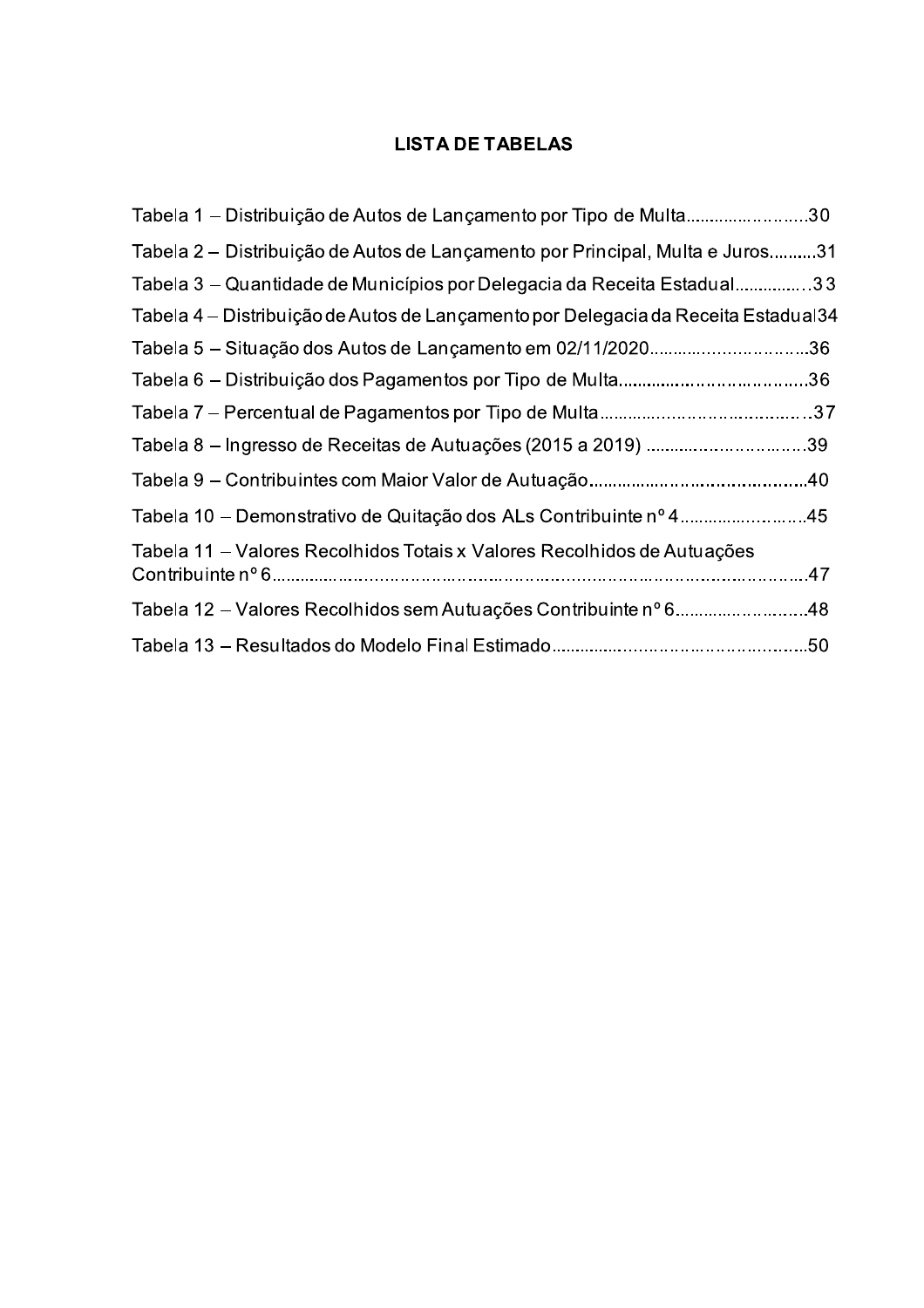## **LISTA DE ABREVIATURAS E SIGLAS**

| <b>CF</b>                  | Constituição Federal                                                                                                                              |
|----------------------------|---------------------------------------------------------------------------------------------------------------------------------------------------|
| <b>CONFAZ</b>              | Conselho Nacional de Política Fazendária                                                                                                          |
| <b>CTN</b>                 | Código Tributário Nacional                                                                                                                        |
| <b>GIA</b>                 | Guia de informação e apuração do ICMS                                                                                                             |
| <b>IBPT</b>                | Instituto Brasileiro de Planejamento Tributário                                                                                                   |
| <b>ICMS</b><br>comunicação | Imposto sobre operações relativas à circulação de mercadorias e<br>sobre prestações de serviços de transporte interestadual e intermunicipal e de |
| <b>IPVA</b>                | Imposto sobre a propriedade de veículos automotores                                                                                               |
| <b>ITCD</b>                | Imposto sobre transmissão causa mortis e doação                                                                                                   |
| <b>OCDE</b>                | Organização para a Cooperação e Desenvolvimento Econômico                                                                                         |
| <b>PIB</b>                 | Produto Interno Bruto                                                                                                                             |
| <b>SINPROFAZ</b>           | Sindicado Nacional dos Procuradores da Fazenda Nacional                                                                                           |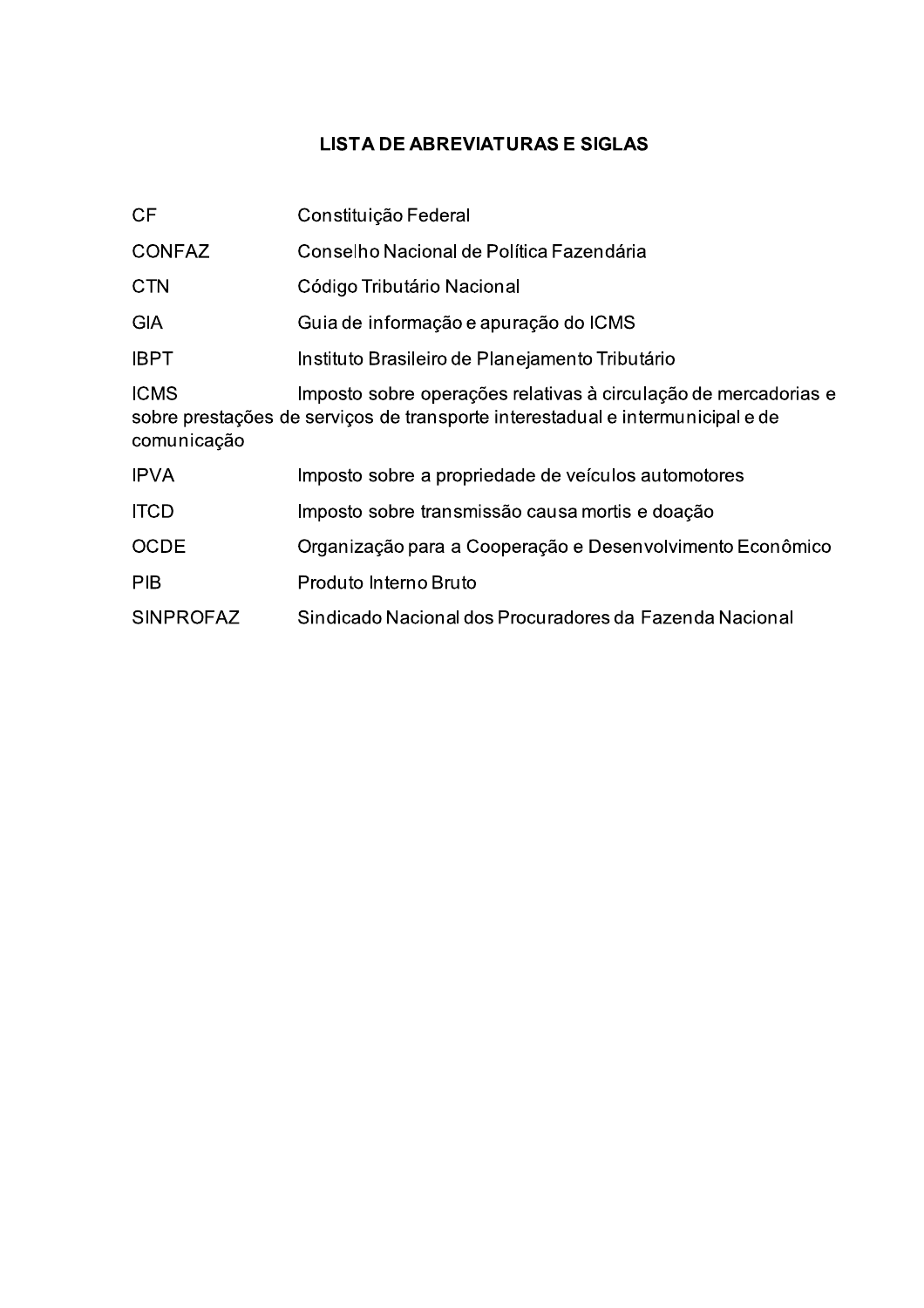| 1.1   |                                                                                                                                                       |  |
|-------|-------------------------------------------------------------------------------------------------------------------------------------------------------|--|
| 1.2   |                                                                                                                                                       |  |
| 1.2.1 |                                                                                                                                                       |  |
| 1.2.2 |                                                                                                                                                       |  |
| 1.3   |                                                                                                                                                       |  |
| 1.4   |                                                                                                                                                       |  |
| 1.5   |                                                                                                                                                       |  |
|       |                                                                                                                                                       |  |
|       |                                                                                                                                                       |  |
|       | 2.2 Imposto sobre Operações Relativas à Circulação de Mercadorias e sobre<br>Prestações de Serviços de Transporte Interestadual e Intermunicipal e de |  |
|       |                                                                                                                                                       |  |
|       |                                                                                                                                                       |  |
|       |                                                                                                                                                       |  |
|       |                                                                                                                                                       |  |
|       |                                                                                                                                                       |  |
|       |                                                                                                                                                       |  |
|       |                                                                                                                                                       |  |
|       |                                                                                                                                                       |  |
|       |                                                                                                                                                       |  |
|       |                                                                                                                                                       |  |
|       |                                                                                                                                                       |  |
|       |                                                                                                                                                       |  |
|       |                                                                                                                                                       |  |
|       |                                                                                                                                                       |  |
|       | 4.3.1 Dados Relacionados à Arrecadação dos 7 Maiores Autuados 40                                                                                      |  |
|       |                                                                                                                                                       |  |
|       |                                                                                                                                                       |  |
|       |                                                                                                                                                       |  |

# **SUMÁRIO**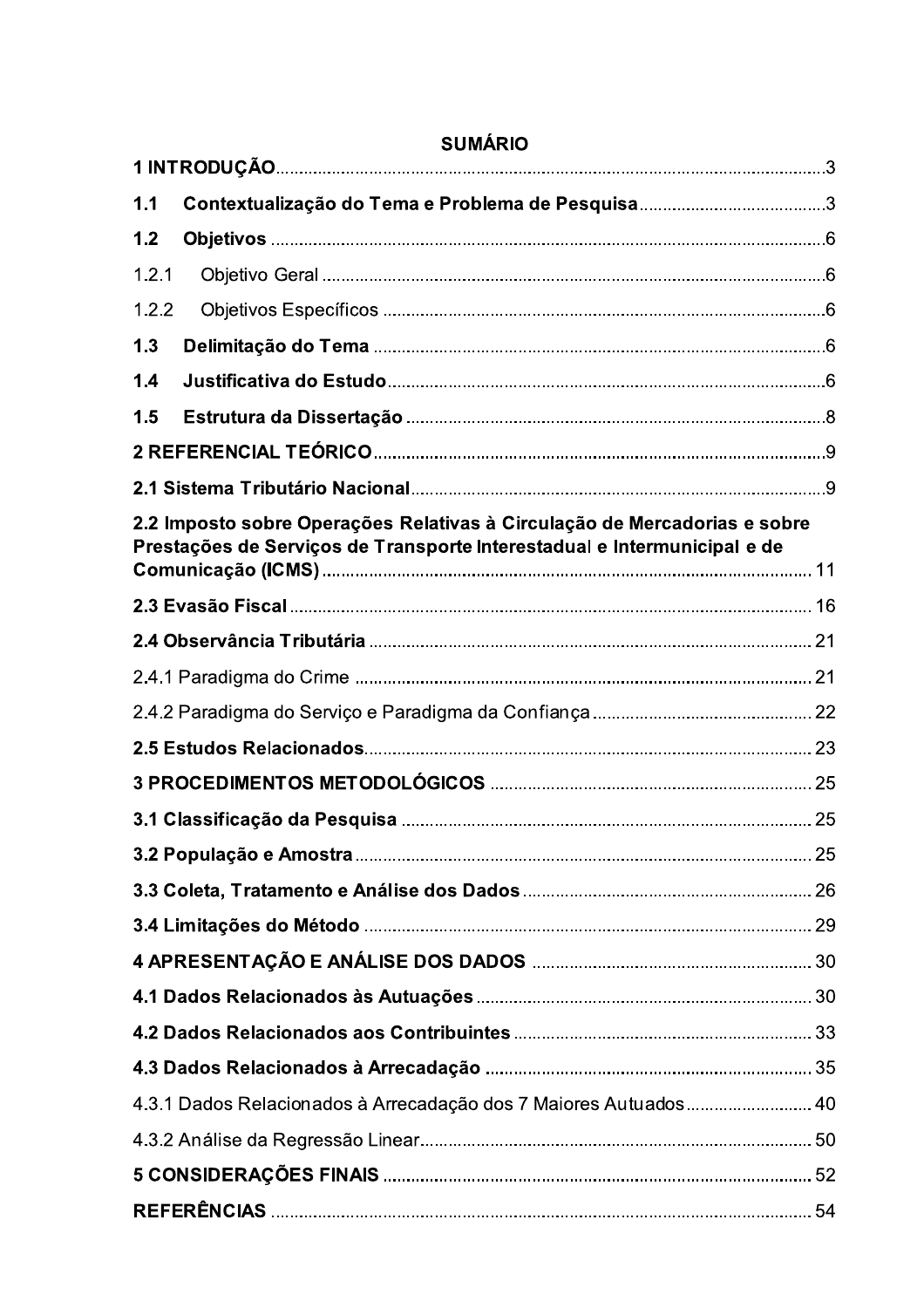### 1 INTRODUÇÃO

Nesse capítulo se apresenta a contextualização do tema; o problema; os objetivos; a delimitação do tema; a justificativa do estudo e a estrutura da dissertação.

#### 1.1 Contextualização do Tema e Problema de Pesquisa

Para cumprir o com seu mandamento de proporcionar o bem-estar social, o Estado utiliza recursos públicos originados em sua maioria de tributos arrecadados de contribuintes. E, tributo, conforme disposto no artigo 3º do Código Tributário Nacional, é "toda prestação pecuniária compulsória, em moeda ou cujo valor nela se possa exprimir, que não constitua sanção de ato ilícito, instituída em lei e cobrada mediante atividade administrativa plenamente vinculada" (BRASIL, 2010).

Da definição de tributo pode-se concluir que o seu pagamento não é um ato de liberalidade do particular, ou seja, não cabe avaliar a vontade do indivíduo. Ocorrendo o fato gerador do tributo ele deve ser recolhido aos cofres públicos. Nesse momento nasce uma relação tributária onde tem-se de um lado o sujeito ativo, representado pela pessoa que tem o direito de receber e de outro o sujeito passivo, aquele que tem o dever de pagar. A relação que se estabelece entre o sujeito ativo e o sujeito passivo vem sendo estudada desde Allingham e Sandmo (1972).

De um lado os indivíduos adotam diversas ações para reduzir suas obrigações fiscais e de outro, segundo Alink e Van Kommer (2011), compete à administração tributária administrar os tributos, implementar e aplicar as leis tributárias. O Estado por meio da atividade de fiscalização tributária supervisiona o cumprimento das obrigações tributárias, verificando sua efetividade e integralidade.

De acordo com Alexandre (2015) existem diversos meios de se fugir da tributação. Quando o contribuinte usa meios lícitos para tornar a tributação menos onerosa, ocorre a chamada elisão fiscal. Já nos casos em que o contribuinte utiliza meios ilícitos para escapar da tributação, tem-se a evasão fiscal. Por fim, existem casos em que o comportamento do contribuinte não é, a rigor, ilícito, mas adota um formato artificioso, atípico para o ato que está sendo praticado, tendo por conseguência a isenção, não incidência ou incidência menos onerosa do tributo.

O Sindicato Nacional dos Procuradores da Fazenda Nacional (SINPROFAZ, 2019) estima que em 2018 a evasão fiscal foi de 23,1% da arrecadação tributária, que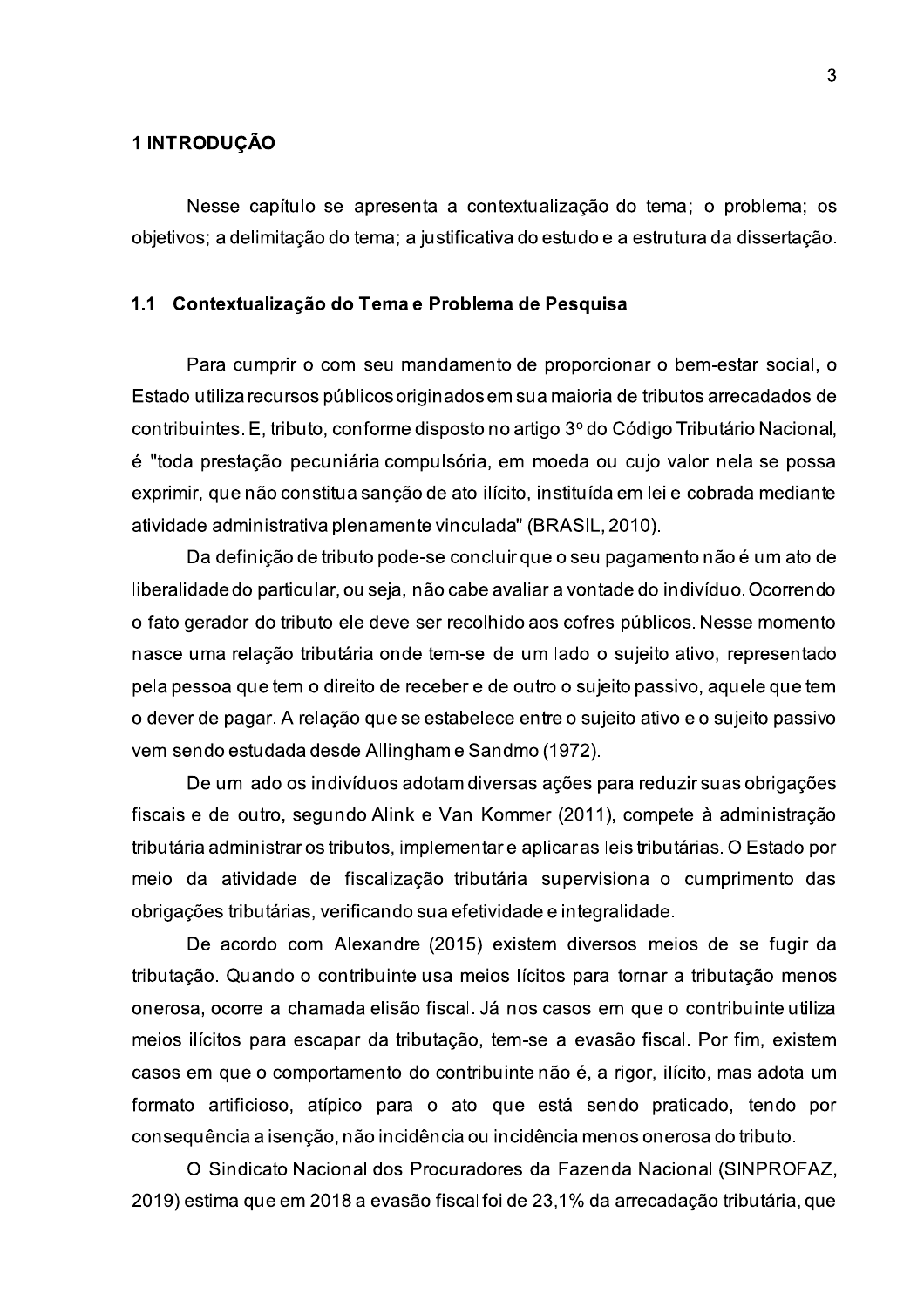equivale a R\$ 524,9 bilhões ou 7,7% do Produto Interno Bruto (PIB) daquele ano. O ICMS é o tributo com a maior sonegação estimada, R\$ 126,2 bilhões, seguido das contribuições previdenciárias, R\$ 118,9 bilhões e do imposto de renda, R\$ 109,7 bilhões.

Já o Instituto Brasileiro de Planejamento Tributário (IBPT) divulgou estudo demonstrando que em 2004 as empresas brasileiras sonegavam 39% do seu faturamento, porém, devido ao cruzamento de informações à retenção de tributos e à fiscalização mais efetiva, esses percentuais caíram consideravelmente ao longo dos anos, atingindo 17% em 2017 (AMARAL et al., 2018).

Alm (2019) menciona que a globalização das atividades econômicas apresenta uma gama quase infinita de oportunidades de evasão, tanto para indivíduos quanto para empresas. Existem evidências generalizadas, ainda que um pouco imprecisas, de que esses muitos caminhos para sonegação são frequentemente usados na maioria dos países, especialmente nos países em desenvolvimento. A sonegação provoca diversos desvios, como a concorrência desleal, a perda de receita que seria utilizada para arcar com serviços públicos essenciais para a coletividade e o alto custo dos governos no investimento de recursos para o controle das não-conformidades tributárias.

Segundo Ahmed e Rider (2008) em algumas sociedades, como aquelas pertencentes aos países membros da OCDE, os cidadãos, apesar da alta carga tributária, sentem orgulho em pagar tributos e a informalidade é baixa, correspondendo a 16,8% do seu PIB. No lado oposto, com índice de informalidade de 41,5% do PIB, estão os países da América do Sul e Central, seguidos pela África (41,2%). Os países da Ásia (26,3%) possuem o segundo mais baixo percentual de informalidade.

Os motivos que levam os indivíduos e entidades a fugirem do pagamento de tributos tem sido objeto de diversos estudos ao longo do tempo. Os primeiros estudos foram desenvolvidos por Allingham e Sandmo (1972) e Srinivasan (1973), que utilizaram como modelo teórico básico para avaliar a conformidade tributária o modelo de economia do crime de Becker (1968).

Nesse modelo, um indivíduo racional é visto como maximizando a utilidade esperada do jogo de evasão fiscal, ponderando os benefícios de uma trapaça bemsucedida contra a perspectiva arriscada de detecção e punição. A conclusão padrão dessa abordagem é que um indivíduo paga impostos porque tem medo de ser pego e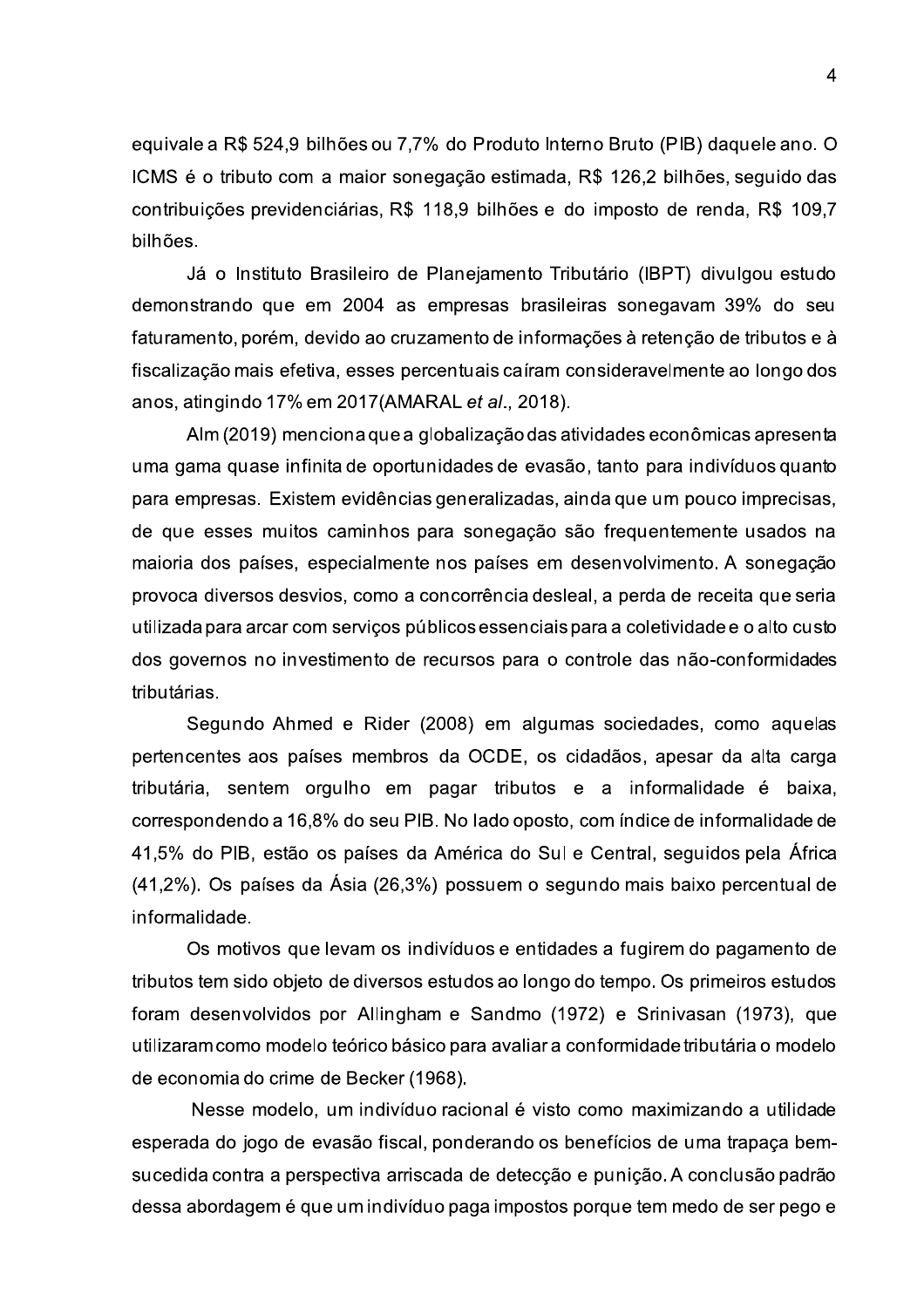penalizado se não declarar toda a renda. Portanto, essa abordagem fornece o resultado plausível e produtivo de que a conformidade depende da probabilidade do contribuinte ser auditado e multado. Esse modelo é conhecido como modelo de conformidade tributária da economia do crime, também denominado de Paradigma do Crime.

Em contraponto à teoria do crime, outros paradigmas foram criados. Segundo essas novas abordagens o comportamento do contribuinte é influenciado por outros fatores que não apenas o desejo de maximização da utilidade individual (SILVA. 2015). Fatores psicológicos e culturais passam a ser considerados no estudo do cumprimento tributário, compondo novos paradigmas, como o Paradigma do Serviço e o Paradigma da Confiança.

Como se pode perceber, a relação entre Fisco e Contribuinte é deveras complexa. De um lado existe o ente público, responsável pela fiscalização do correto cumprimento tributário, tendo por função garantir que os cofres públicos tenham recursos suficientes para atender as necessidades básicas de sua população, como saúde, segurança e educação. De outro, há uma gama de contribuintes, pessoas físicas e jurídicas, que ao mesmo tempo em que são os sujeitos dessas necessidades, também são os principais responsáveis por contribuir financeiramente para que esse sistema funcione.

Diante da discussão sobre a melhor estratégia a adotar para garantir uma arrecadação mais eficiente de recursos públicos por meio dos tributos, é importante avaliar os efeitos decorrentes do uso da sistemática atual, que é predominantemente lastreada no Paradigma do Crime.

Portanto, no contexto apresentado, visando averiguar o resultado das autuações realizadas, tendo por enfoque o Paradigma do Crime, formulou-se o seguinte problema de pesquisa: Quais são os efeitos das autuações no cumprimento tributário de empresas contribuintes do ICMS no Rio Grande do Sul?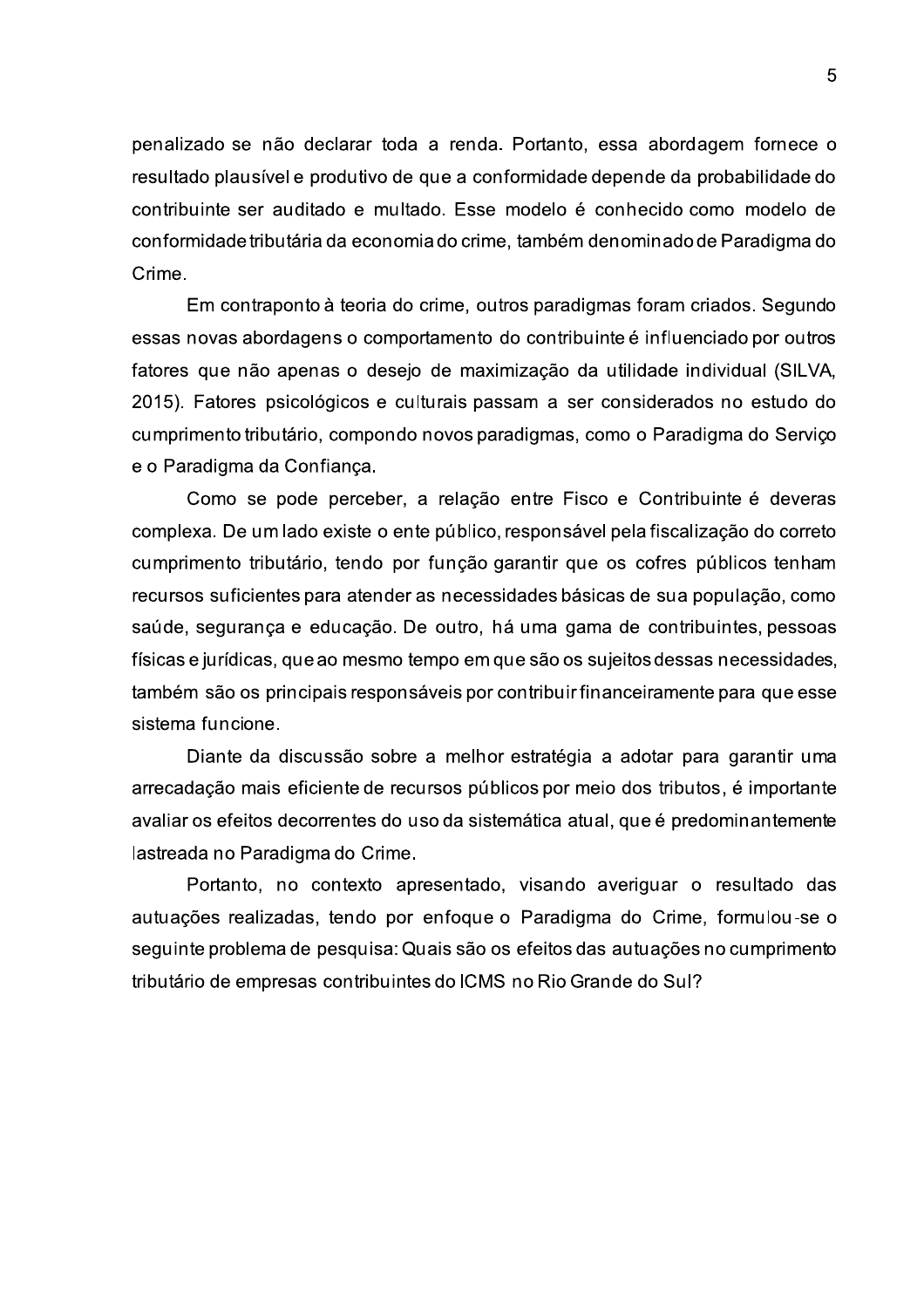#### 1.2 Objetivos

#### 1.2.1 Objetivo Geral

Este estudo tem como objetivo geral analisar os efeitos das autuações no cumprimento tributário das empresas contribuintes de ICMS no Rio Grande do Sul.

#### 1.2.2 Objetivos Específicos

Tendo em vista o objetivo geral apresentado, foram atendidos os seguintes objetivos específicos:

- Identificar o tipo de infração tributária cometida pelos contribuintes;
- Verificar o comportamento da arrecadação de ICMS dos contribuintes após a autuação.

#### 1.3 Delimitação do Tema

O tema teve o seu foco nas autuações oriundas de questões materiais, ou seja, que provocaram lesão aos cofres públicos. As autuações formais não foram objeto dessa pesquisa, assim como as autuações de outros tributos (IPVA, ITCD e Taxas). Quanto ao aspecto temporal, foram consideradas as autuações realizadas no período de 2015 a 2019 decorrentes de infrações na apuração do ICMS. A escolha desse período se deve ao fato de que após a autuação o contribuinte pode utilizar diversos recursos administrativos, acarretando numprazo médio de 3 a 5 anos para que ocorra a definitividade do crédito tributário no âmbito administrativo.

### 1.4 Justificativa do Estudo

Segundo os estudos de Allingham e Sandmo (1972) e Srinivasan (1973) que se basearam na teoria de Becker (1968) sobre crime e punição, os indivíduos adotam comportamentos economicamente racionais em suas escolhas, ou seja, a decisão entre o recolhimento e a sonegação do tributo resulta da avaliação entre o benefício financeiro e o risco de ser auditado e, por conseguinte, autuado. Esses estudos indicam que quanto maior for o risco de ser auditado e quanto maior for a punição, maior será a tendência de o contribuinte cumprir com suas obrigações tributárias.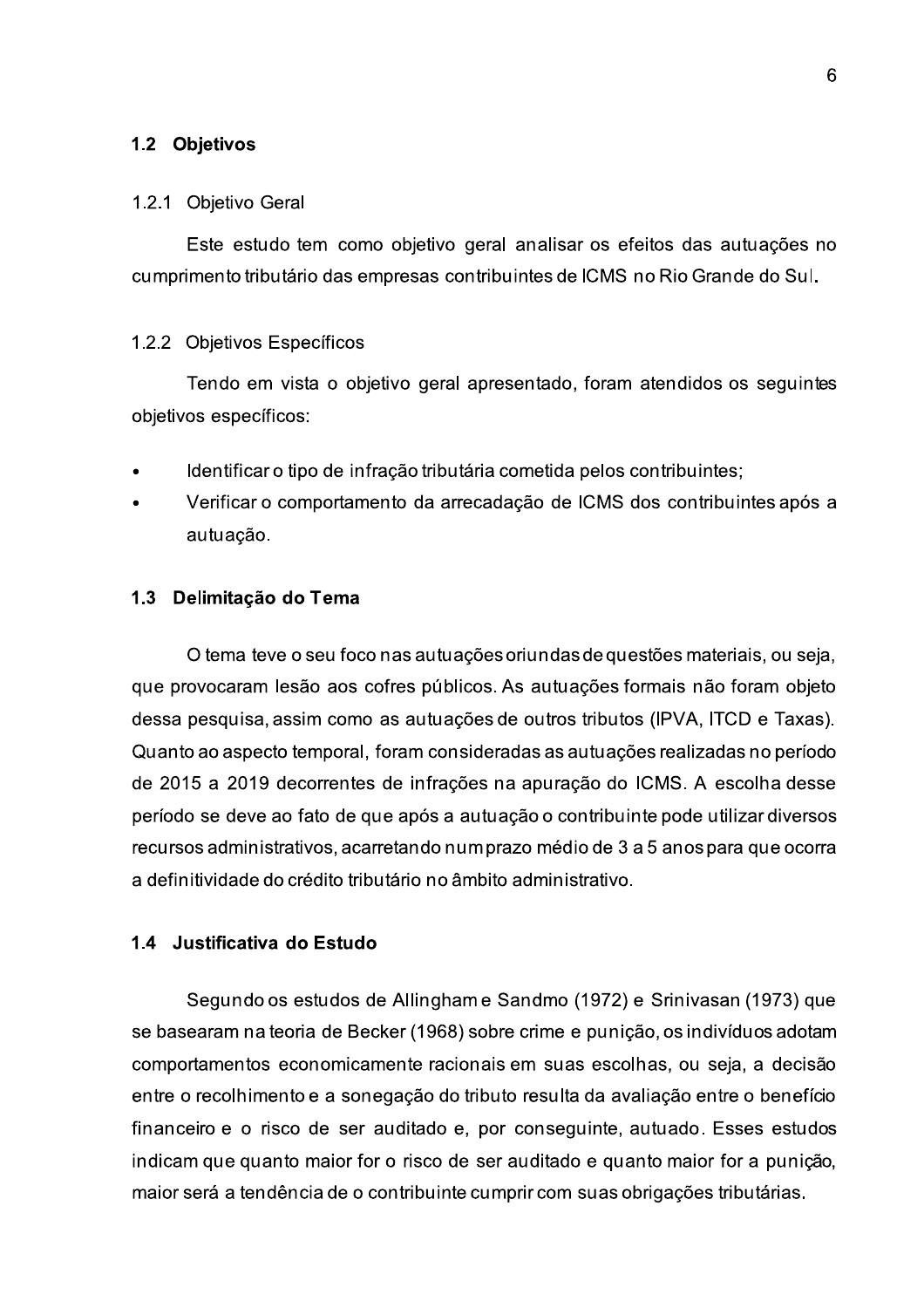A teoria de Becker trata da alocação ótima de recursos da sociedade de forma a se obter o menor prejuízo possível dado certo padrão de penalidades, certa eficiência dos órgãos fiscalizadores, bem como certa disposição das pessoas para cometerem ações criminosas. O estado ideal de criminalidade nula estaria longe de representar situação ótima porque envolveria dispêndio desmensurado de recursos públicos para garantir a identificação e a punição de todos os potenciais criminosos (BECKER, 1968).

Segundo Clemente e Welters (2007), em outro extremo a ausência absoluta de fiscalização permitiria tanta elevação da criminalidade que comprometeria profundamente a qualidade de vida. Entre essas duas situações extremas haveria uma situação em que o custo final para a sociedade, compreendendo despesas públicas com órgãos fiscalizadores, bem como os danos líquidos causados pelas ações criminosas seria mínimo.

Em um país onde a carga tributária bruta em 2019 representou 33,17% do PIB é dever do Estado encontrar maneiras de fazer frente a seus gastos sem aumentar ainda mais a fatia de tributos cobrados da população. O Ente público vem estudando formas de aumentar o cumprimento voluntário da obrigação tributária sem aumentar a carga tributária. Diversos estudos apontam a relação entre Fisco e Contribuinte como uma oportunidade para maximizar essa entrada de recursos.

No Rio Grande do Sul está ocorrendo um processo de mudança na forma como a fiscalização tributária do estado atua. A Receita Estadual está migrando de um enfoque repressivo para um enfoque preventivo com ênfase na arrecadação tributária. Entretanto, como até o ano de 2019 a fiscalização baseava-se essencialmente no Paradigma do Crime, e não existiam estudos que avaliassem os resultados trazidos pela fiscalização sob esse aspecto, nessa pesquisa se propõe a levantar esses resultados, contribuindo para elaboração de uma base de dados que servirá de comparação para que futuramente se avalie os resultados trazidos por essa alteração de postura do Fisco frente aos contribuintes.

Assim, a pesquisa se justifica pois procurou-se levantar evidências que confirmem ou não as conclusões dos estudos de Allingham e Sandmo (1972) e Srinivasan (1973) no ambiente tributário gaúcho. Da mesma forma, os seus resultados poderão subsidiar estudos futuros na comparação entre os efeitos provocados pela mudança de postura na fiscalização tributária, migrando de um viés repressivo para um viés preventivo.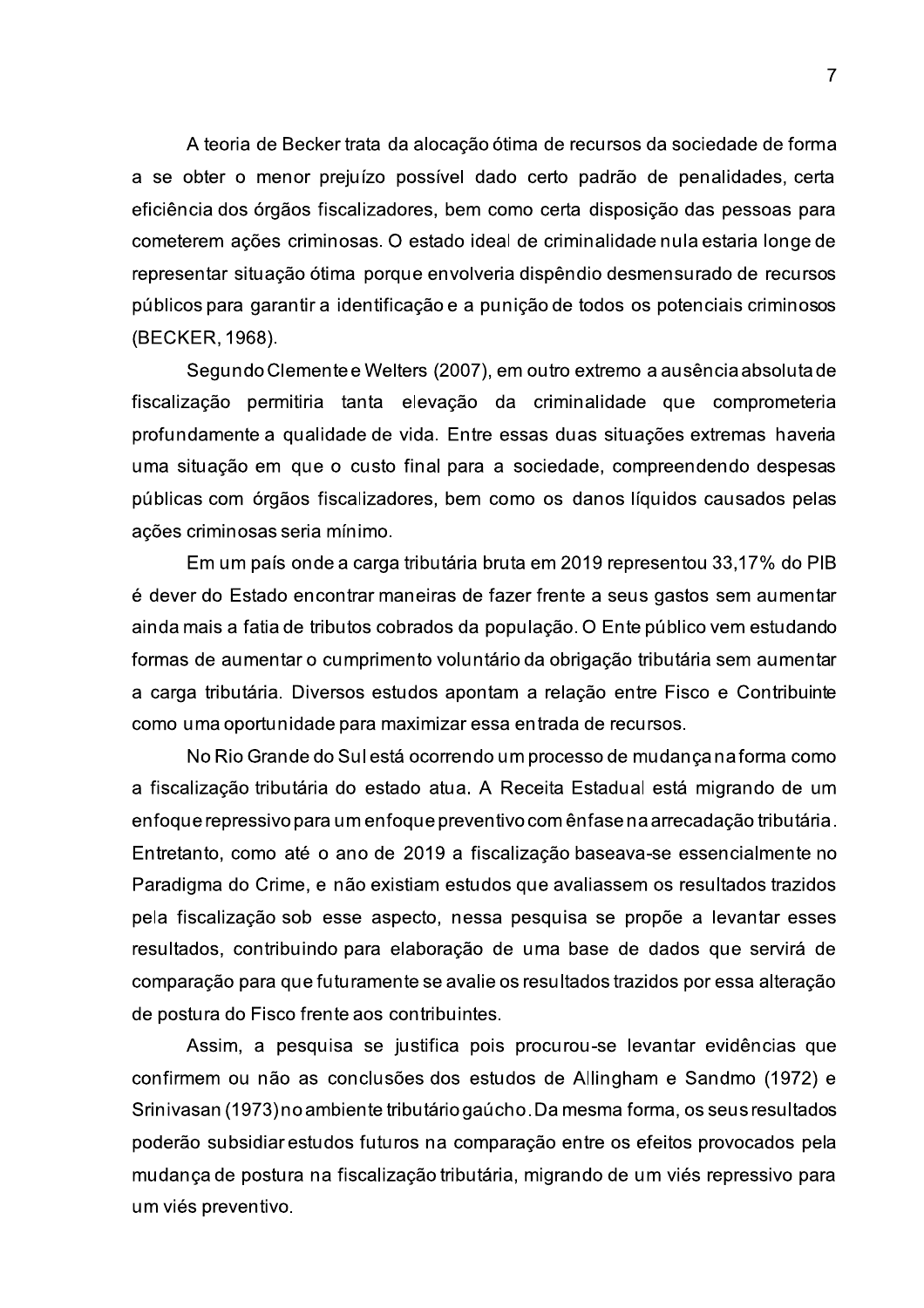#### 1.5 Estrutura da Dissertação

Essa dissertação está estruturada em 5 (cinco) capítulos. No primeiro capítulo é apresentada a introdução, contendo a contextualização do tema, o problema, os objetivos, a delimitação do tema e a justificativa do estudo. No segundo capítulo apresenta-se o referencial teórico destinado a subsidiar o desenvolvimento da pesquisa; no terceiro capítulo são apresentados os procedimentos metodológicos utilizados na pesquisa; no quarto capítulo é efetuada a apresentação e a análise dos dados, no quinto capítulo constam as considerações finais do estudo, seguidas das referências.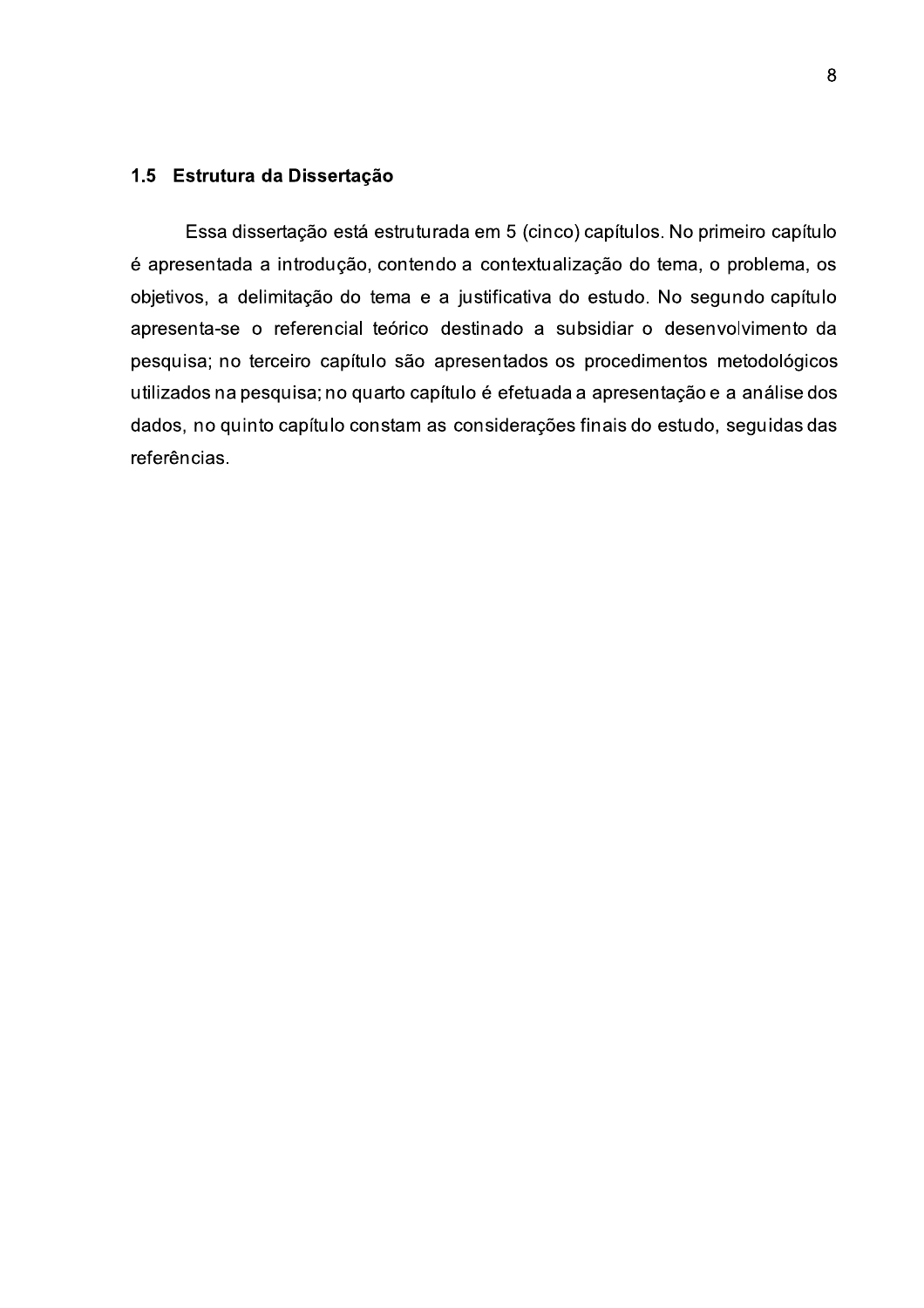### 2 REFERENCIAL TEÓRICO

Este capítulo trata dos conceitos e definições ligadas aos tributos bem como aspectos e características do Sistema Tributário Nacional. Além disso, são tratadas questões sobre evasão fiscal e a relação existente entre o poder público e o contribuinte na visão de três paradigmas: crime, serviço e confiança.

#### 2.1 Sistema Tributário Nacional

O Sistema Tributário Nacional está alicerçado em uma estrutura escalonada de normas jurídicas, conhecida como estrutura piramidal do direito (CALIENDO, 2018). Essas normas segundo Kelsen e Loureiro (1939), são organizadas em formal piramidal, onde no topo está a normal fundamental que dará sustentação para todas as demais que surgirem. No ordenamento jurídico brasileiro é a Constituição Federal que assume esse papel.

Por estar no vértice da pirâmide nenhuma outra norma pode se opor a Constituição, pois é ela quem dá validade jurídica para a existência das demais normas que fazem parte do sistema tributário, tais como as Leis Complementares, as Leis Ordinárias, as Leis Delegadas, as Medidas Provisórias, os Decretos Legislativos. as Resoluções, as Portarias e as Instruções Normativas.

Em seu artigo 1º a Constituição Federal determina que a República Federativa do Brasil é formada pela união indissolúvel dos Estados e Municípios e do Distrito Federal (BRASIL, 1998). Em seus artigos 145 a 162 trata sobre o Sistema Tributário Nacional. Segundo Amaro (2011) no que diz respeito às receitas tributárias, a Constituição propugna por um sistema misto de partilha de competência. O poder de criar tributos é repartido entre os vários entes políticos (União, Estados, Distrito Federal e Municípios), de modo que cada um tem competência para impor prestações tributárias, dentro da esfera que lhe é assinalada pela Constituição.

O artigo 145 trata da competência tributária de três espécies tributárias:

Art. 145. A União, os Estados, o Distrito Federal e os Municípios poderão instituir os sequintes tributos:

I - impostos:

Il - taxas, em razão do exercício do poder de polícia ou pela utilização, efetiva ou potencial, de servicos públicos específicos e divisíveis, prestados ao contribuinte ou postos a sua disposição:

III - contribuição de melhoria, decorrente de obras públicas.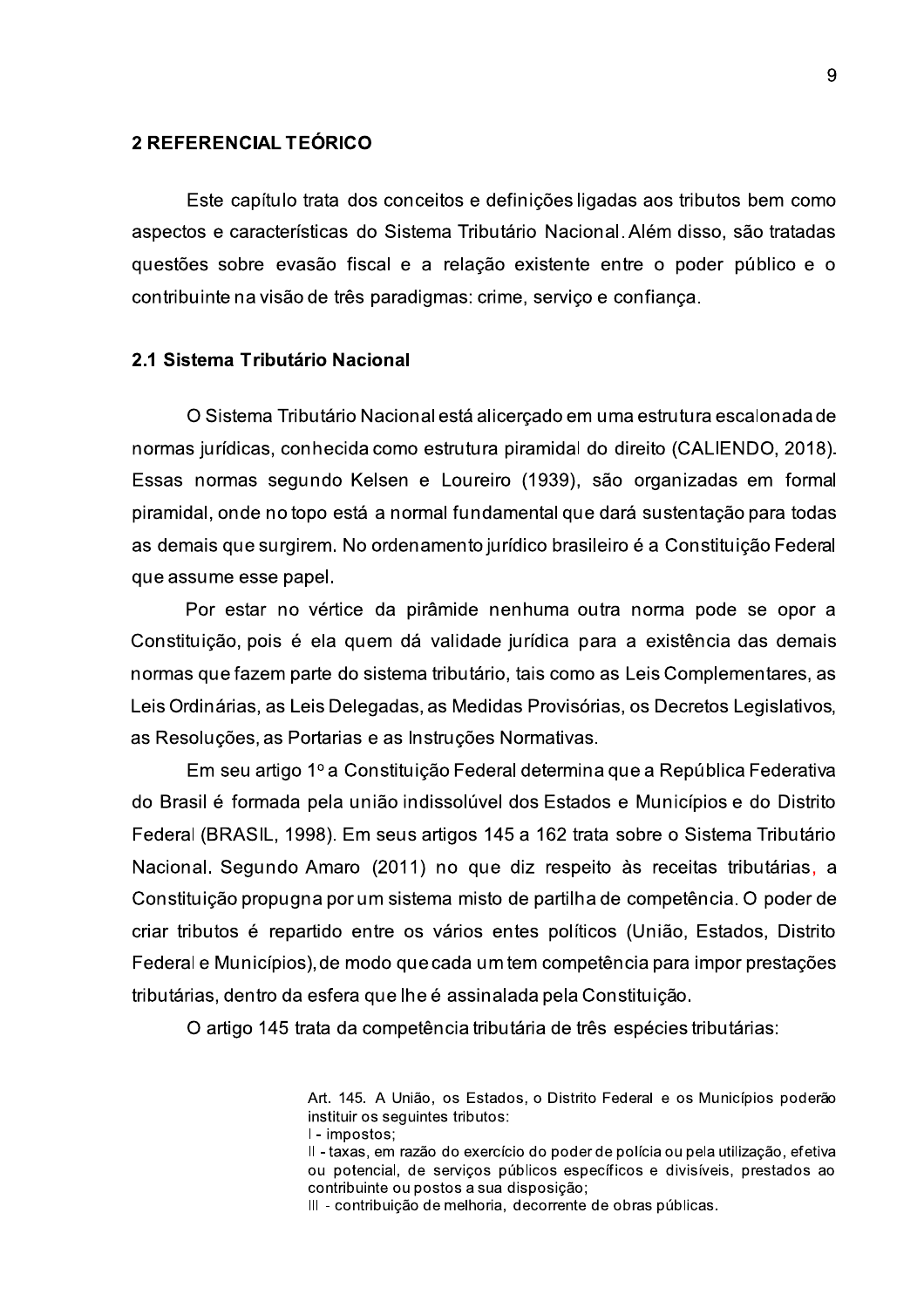Além dos impostos, taxas e contribuição de melhoria existem outras duas espécies tributárias: Empréstimos Compulsórios e Contribuições Sociais. Os artigos 148 e 149 tratam da competência tributária desses dois tributos:

> Art. 148. A União, mediante lei complementar, poderá instituir empréstimos compulsórios:

> $\left[\ldots\right]$ Art. 149. Compete exclusivamente à União instituir contribuicões sociais, de intervenção no domínio econômico e de interesse das categorias profissionais ou econômicas, como instrumento de sua atuação nas respectivas áreas, observado o disposto nos arts. 146, III, e 150, I e III, e sem prejuízo do previsto no art. 195, § 6o, relativamente às contribuições a que alude o dispositivo.

> § 1º Os Estados, o Distrito Federal e os Municípios instituirão contribuicão. cobrada de seus servidores, para o custeio, em benefício destes, do regime previdenciário de que trata o art. 40, cuja alíquota não será inferior à da contribuição dos servidores titulares de cargos efetivos da União.

Em síntese, existem cinco espécies tributárias: impostos, taxas, contribuição de melhoria, empréstimo compulsório e contribuições sociais (ALEXANDRE, 2015). As taxas e contribuição de melhoria poderão ser instituídas pelo Ente que prestar o serviço ou que realizar a obra que acarretar na mais valia do imóvel. Os Empréstimos Compulsórios só podem ser instituídos pela União, já as Contribuições Sociais, em sua maioria, só podem ser criadas pela União. Dentre essas espécies o enfoque foi dado aos impostos.

O artigo 16 da Lei nº 5.172, de 25/10/1966, mais conhecida como Código Tributário Nacional (CTN), trata do conceito de Imposto nos seguintes termos: "Imposto é o tributo cuja obrigação tem por fato gerador uma situação independente de qualquer atividade estatal específica, relativa ao contribuinte".

Conforme Derzi e Baleeiro (2018, p.53): "imposto é a prestação de dinheiro que, para fins de interesse coletivo, uma pessoa jurídica de Direito Público, por lei, exige coativamente de quantos lhe estão sujeitos e têm capacidade contributiva, sem que se lhes assegure qualquer vantagem ou serviço específico em retribuição desse pagamento". Portanto, o imposto representa uma modalidade de tributo que hospeda como fato jurídico tributário e base de cálculo uma conduta particular, desatrelada de qualquer atividade estatal. Por exemplo, a reivindicação por estradas bem preservadas em função do pagamento do imposto sobre veículos (IPVA) pode até ser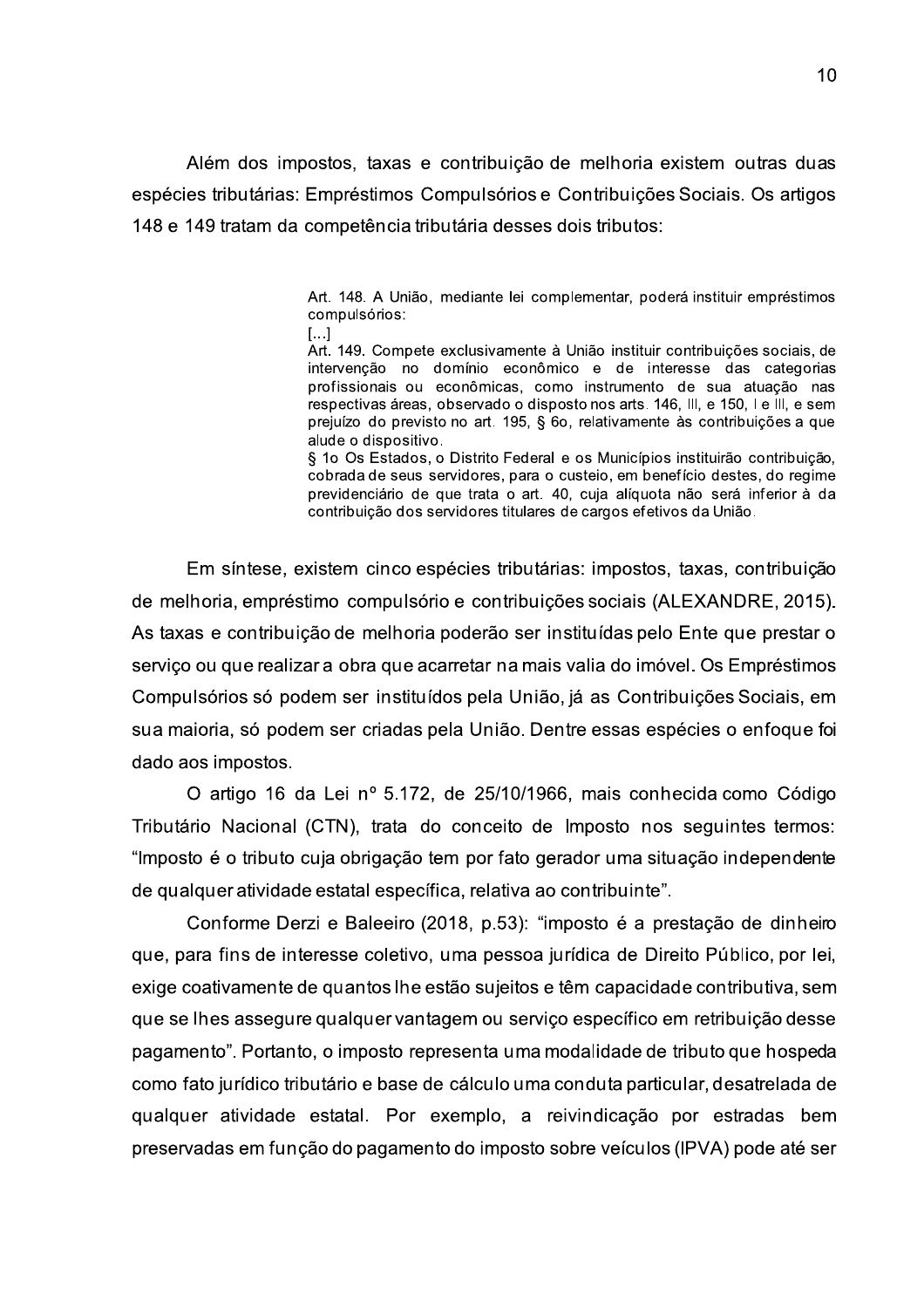moralmente cabível, entretanto, não tem fundamento jurídico, pois o imposto é pago independente de qualquer ação do Poder Público.

Justamente por não haver essa relação entre a cobrança desse tributo e a prestação de algum serviço pelo sujeito ativo, coube à Constituição Federal determinar os impostos que poderiam ser criados e quais os Entes competentes para tal criação. Da leitura dos artigos 153 a 156 da Constituição Federal, verifica-se a existência de impostos ordinários, impostos extraordinários e impostos residuais com competências federal, estadual e municipal.

No âmbito dos estados, interesse desse estudo, tem-se os seguintes impostos:

Imposto sobre operações relativas à circulação de mercadorias e sobre prestações de serviços de transporte interestadual e intermunicipal e de comunicação, ainda que as operações e as prestações se iniciem no exterior (ICMS);

Imposto sobre a propriedade de veículos automotores (IPVA);

Imposto sobre transmissão causa mortis e doação, de quaisquer bens ou direitos (ITCD).

## 2.2 Imposto sobre Operações Relativas à Circulação de Mercadorias e sobre Prestações de Serviços de Transporte Interestadual e Intermunicipal e de Comunicação (ICMS)

O imposto de interesse nessa pesquisa é o ICMS, tributo de competência estadual responsável pelo maior volume de arrecadação nos estados. Sua instituição está prevista no artigo 155, inciso II da Constituição Federal, tendo os parágrafos 2°, 3<sup>o</sup>, 4<sup>o</sup> e 5<sup>o</sup> a função de completar a regulamentação minuciosa desse imposto. Uma das principais características desse imposto é a não-cumulatividade. Ela está descrita no inciso I do parágrafo 2°:

> § 2o O imposto previsto no inciso II atenderá ao seguinte: (Redação dada pela Emenda Constitucional no 3, de 1993)

> I - será não-cumulativo, compensando-se o que for devido em cada operação relativa à circulação de mercadorias ou prestação de serviços com o montante cobrado nas anteriores pelo mesmo ou outro Estado ou pelo Distrito Federal.

Segundo Harada (2017) a sistemática da não cumulatividade consiste na apuração do imposto por meio do confronto entre o valor de ICMS creditado na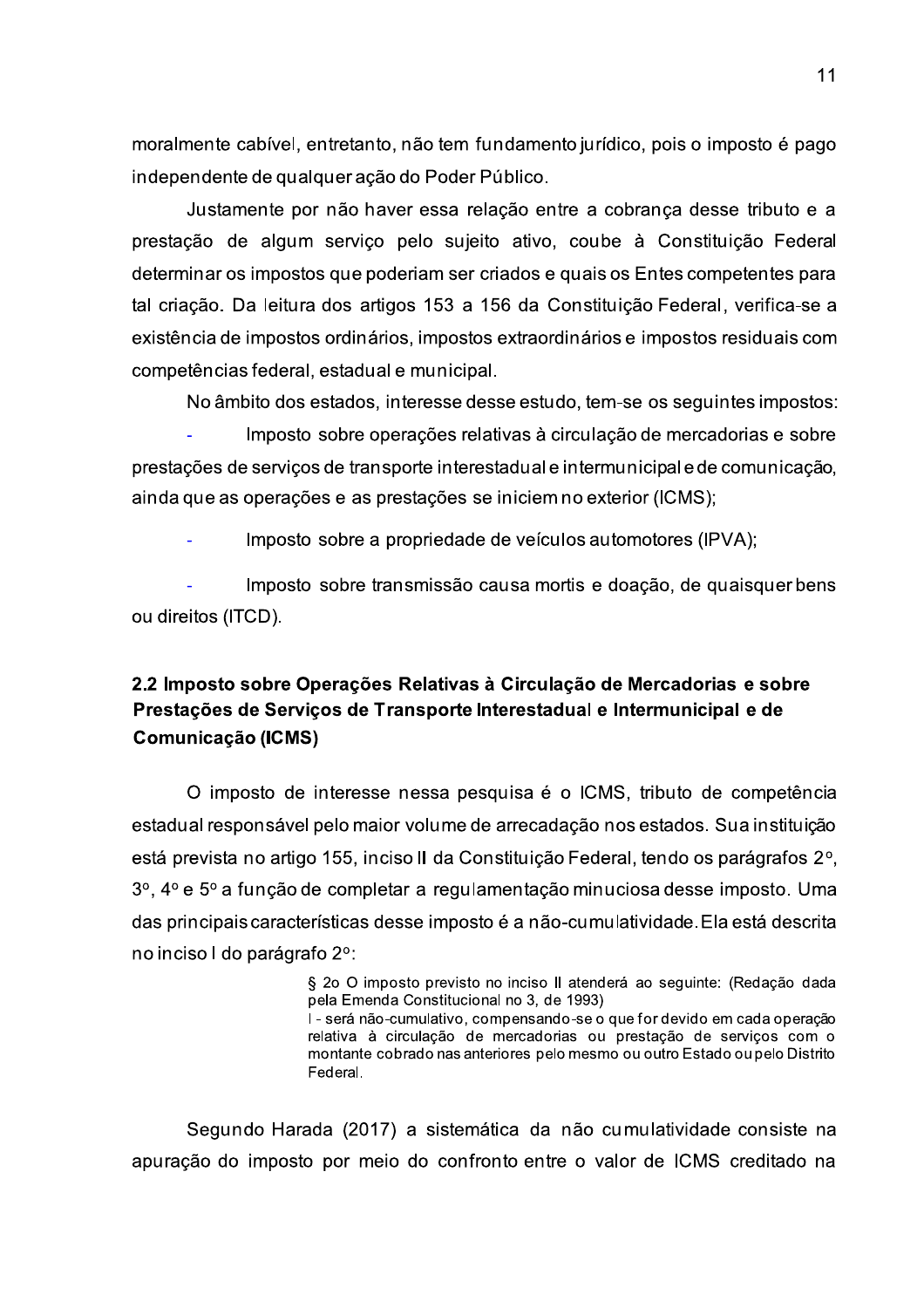entrada da mercadoria ou prestação de serviço e aquele devido pela saída de mercadoria ou prestação de serviço dentro de determinado período.

Se o valor devido pela saída for maior que o valor creditado pela entrada então haverá imposto a ser pago. Nesse caso costuma-se dizer que houve mais débitos do que créditos de ICMS. Na situação contrária, havendo um montante maior de créditos em relação ao montante de débitos cria-se a figura do saldo credor de ICMS que deverá ser transportado para o período de apuração seguinte.

O inciso II do parágrafo 2º traz um importante mandamento:

Il - a isenção ou não-incidência, salvo determinação em contrário da legislacão:

a) não implicará crédito para compensação com o montante devido nas operações ou prestações seguintes;

b) acarretará a anulação do crédito relativo às operações anteriores.

Portanto, nos casos em que houver saída de mercadorias sem a incidência do tributo, a sua respectiva entrada no estabelecimento destinatário, não dará direito ao crédito do imposto (uma vez que ele não foi pago na saída não há como gerar crédito na entrada) nem o crédito já registrado pela entrada no estabelecimento emitente poderá ser mantido, devendo ocorrer a anulação desse crédito.

Segundo Pohlmann (2005) e Sousa (2018) no âmbito tributário as relações que tratam sobre a responsabilidade da apuração e o recolhimento dos valores devidos baseiam-se na Teoria da Agência. Brisola (2004, p.2) trata da Teoria do Agenciamento nos sequintes termos:

> O pressuposto fundamental da teoria do agenciamento é o relacionamento que se estabelece entre dois ou mais indivíduos e que afeta de forma significativa o desempenho organizacional. Assim, a organização é vista como um nexo de contratos estabelecidos entre partes integrantes. Para Jensen e Meckling (apud OLIVEIRA FILHO, 1996), a "teoria do agenciamento consiste na relação contratual na qual o principal encarrega o agente de prestar algum serviço em seu benefício, delegando certos poderes de decisão". Assumindo-se que as partes buscam a maximização de interesses individuais, é de se esperar que o agente não vá agir sempre no interesse do principal. Por outro lado, o principal procurará estar cercado de garantias para evitar que seus interesses sejam prejudicados.

Nos tributos lancados por homologação, como é o caso de ICMS, o Estado, que faz o papel do principal, encarrega o contribuinte (agente) de toda a responsabilidade pela apuração tributária com o objetivo de reduzir custos de administração e ganhar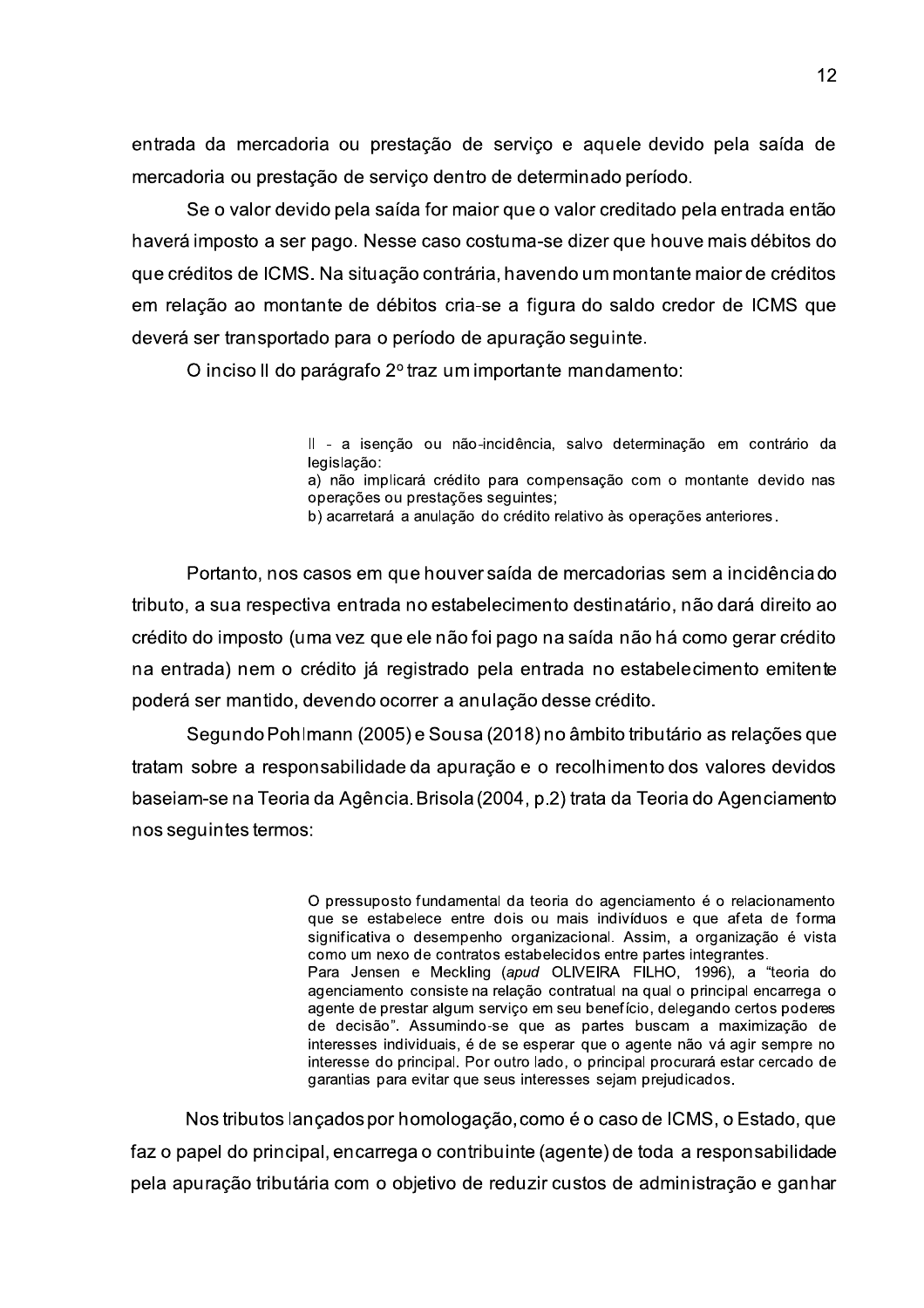agilidade na arrecadação. Dessa forma, o Estado garante que haja a arrecadação sem que exista a necessidade de homologação prévia dos recolhimentos, permitindo que tais valores sejam verificados posteriormente por meio de fiscalizações (POHLMANN,  $2005$ ).

O Estado, na condição de principal, possui a competência tributária, ou seja, o poder de instituir, normatizar, cobrar e fiscalizar o tributo. Quando opta em permitir que os valores dos tributos devidos sejam calculados e apresentados pelos contribuintes na condição de agentes, compromete-se em arcar com os custos de monitoramento, conhecidos como custos de agência. Os custos de monitoramento partem da própria designação constitucional de um órgão específico para a administração tributária, um órgão fazendário, que no Brasil são executados no Ministério da Economia, na esfera federal e pelas secretarias de fazenda, nos demais entes (SOUSA, 2018). No Estado do Rio Grande do Sulo órgão responsável por essa atividade é a Subsecretaria da Receita Estadual, órgão pertencente à Secretaria da Fazenda do Estado do Rio Grande do Sul.

O ICMS foi instituído no Estado do Rio Grande do Sul pela Lei nº 8.820, de 27/01/1989 e, atualmente, é regulamentado pelo Decreto nº 37.699, de 26/08/1997. Nessa norma está descrito todo o regramento para apuração do imposto, compreendendo: hipóteses de incidência, definição de sujeito passivo, formas de cálculo do imposto, instituição de benefícios e incentivos fiscais, entre outros.

A Lei nº 6.485, de 20/12/1972 em seu Capítulo X trata da Fiscalização do ICMS no território gaúcho, determinando que a fiscalização do tributo compete, privativamente, aos Fiscais do ICMS. Já o procedimento tributário administrativo (PTA) está normatizado na Lei nº 6.537, de 27/02/1973. Em seu artigo 1º consta que constitui infração toda ação ou omissão que importe em inobservância, por parte do sujeito passivo, de obrigação principal ou acessória, positiva ou negativa, estabelecida pela legislação tributária.

Cabe aqui tratar do conceito de obrigação tributária. Segundo Ichihara (2015, p.111) a Constituição Federal em seu art. 5<sup>°</sup> inciso II determina que ninguém será obrigado a fazer ou deixar de fazer alguma coisa senão em virtude de lei, ou seja, no Estado Democrático de Direito todos são obrigados a agir sob o império da lei e só há obrigação no momento em que haja uma lei determinando.

Para Machado Segundo (2019, p.127), pode-se caracterizar a obrigação tributária nos seguintes termos: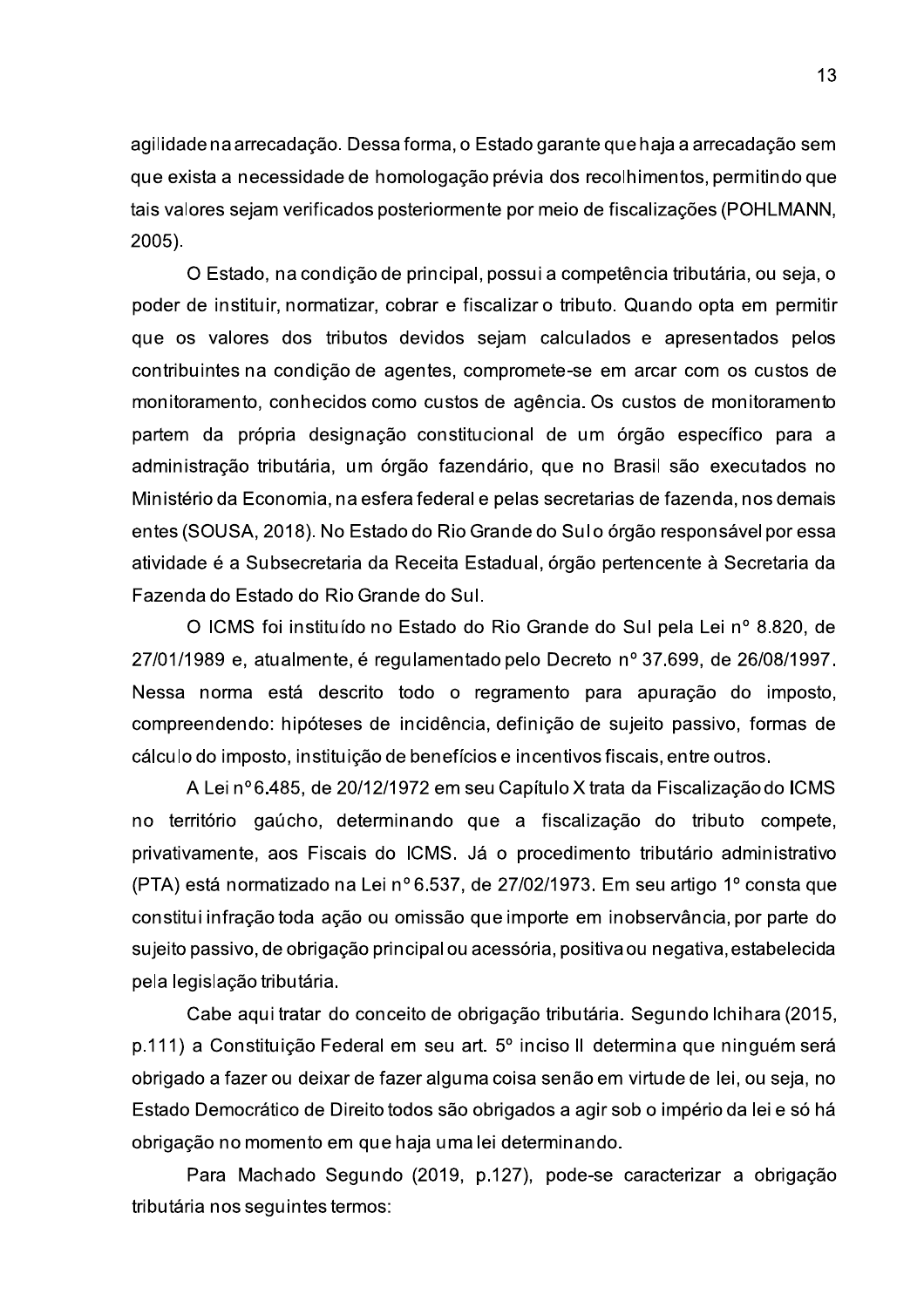Diante da ocorrência, no mundo fenomênico, dos fatos descritos na norma jurídica tributária, ela incide, o que significa que colore ou carimba esses fatos, tornando-os "geradores" de direitos e obrigações, vale dizer, de uma relação no âmbito da qual alquém pode exigir o cumprimento da conseguência prevista na norma, e outra pessoa é obrigada ao cumprimento dessa consequência. Surge, assim, da ocorrência do fato, e da incidência da norma tributária sobre ele, a obrigação tributária.

Observa-se que na ocorrência da obrigação tributária, além da lei, deverá, necessariamente, existir um sujeito ativo (detentor do direito ou poder de tributar), um sujeito passivo (que tem o dever) e um objeto que nada mais é do que o conteúdo da obrigação.

O Código Tributário Nacional em seu art. 113 trata da segregação da obrigação tributária nos seguintes termos:

Art. 113. A obrigação tributária é principal ou acessória.

§ 1º A obrigação principal surge com a ocorrência do fato gerador, tem por objeto o pagamento de tributo ou penalidade pecuniária e extingue-se juntamente com o crédito dela decorrente.

§ 2º A obrigação acessória decorre da legislação tributária e tem por objeto as prestações, positivas ou negativas, nela previstas no interesse da arrecadação ou da fiscalização dos tributos.

§ 3º A obrigação acessória, pelo simples fato da sua inobservância, converte-se em obrigação principal relativamente à penalidade pecuniária.

A obrigação tributária é subdividida em principal e acessória. A obrigação principal é uma obrigação de dar dinheiro ou de pagar. Seu objeto é uma prestação patrimonial. A obrigação acessória, por sua vez, é uma obrigação de fazer, não fazer ou tolerar (emitir notas fiscais, escriturar operações, elaborar declarações etc.), cuja finalidade é possibilitar o controle pelo Poder Público sobre a arrecadação e a fiscalização dos tributos. Daí o adjetivo "acessórias", pois elas se prestam a auxiliar a verificação do cumprimento das obrigações relativas ao pagamento de tributos e de multas (MACHADO SEGUNDO, 2019).

A Lei do PTA classifica a infração tributária em material e formal, limitando-se a afirmar que ocorrerá a infração material quando houver lesão aos cofres públicos e infração formal, quando independa do resultado. Nogueira (1995) chama as infrações materiais de infrações substanciais e afirma que elas vão atingir diretamente o poder de tributar, enquanto as infrações formais vão atingir o poder de regular e de regulamentar. Em síntese, pode-se afirmar que quando houver infração de obrigação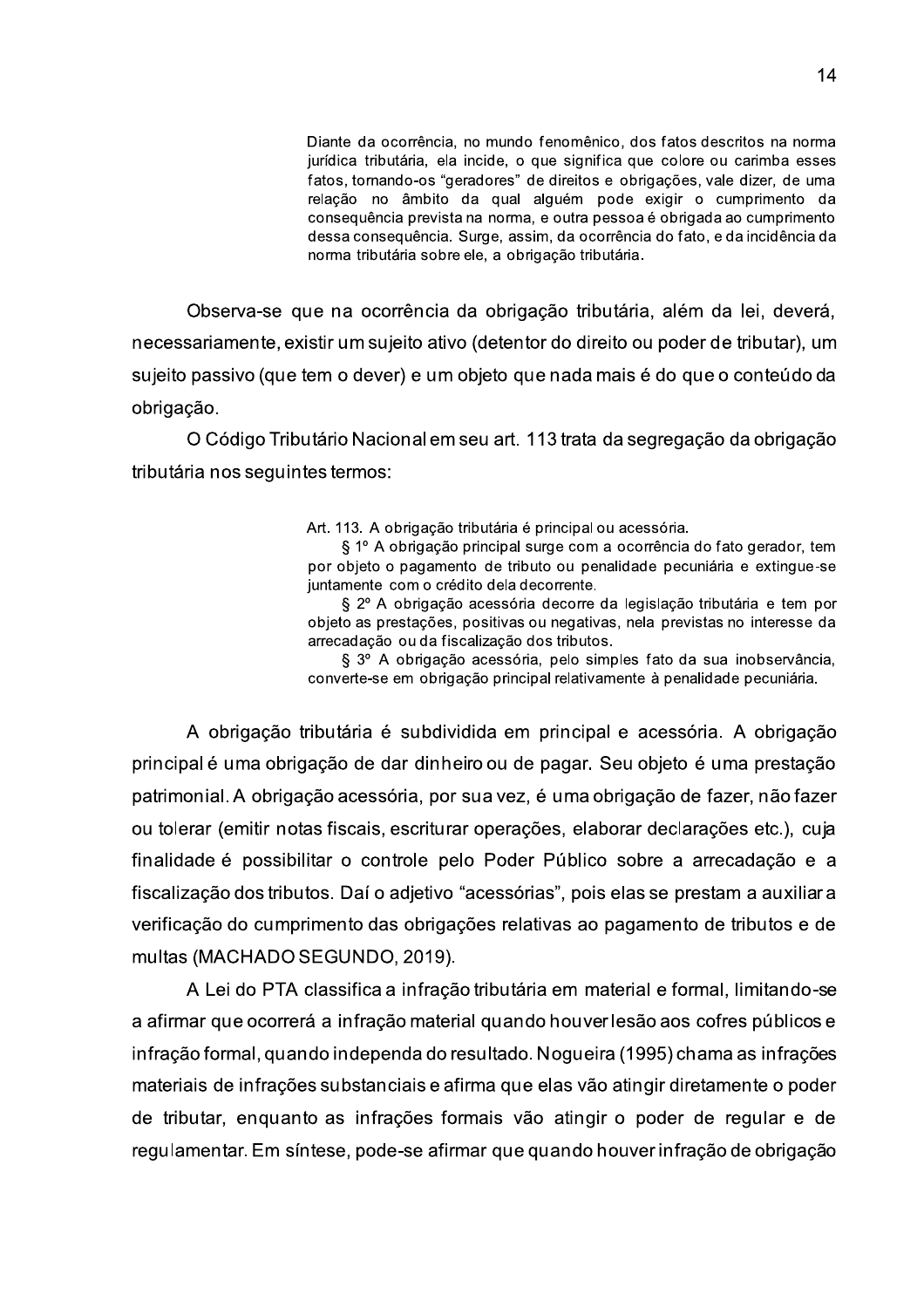tributária principal se está diante de uma infração material, quando a infração for à obrigação tributária acessória se está tratando de infração formal.

As infrações materiais são divididas em qualificadas, privilegiadas ou básicas, conforme reza o art. 7º da Lei 6.537/73:

> Art. 7º - Quanto às circunstâncias de que se revestem, as infrações materiais são havidas como:

> I - qualificadas, quando envolvam falsificação ou adulteração de livros, quias ou documentos exigidos pela legislação tributária, inserção neles de elementos falsos ou utilização dolosa de documentário assim viciado, bem como quando a lei, ainda que por circunstâncias obietivas, assim as considere:

> Il - privilegiadas, quando o infrator, antecipando-se a qualquer medida administrativa, informe a servidor a quem compete a fiscalização, na forma prevista na legislação tributária, todos os elementos necessários ao conhecimento da infração, tanto qualificada como básica;

> III - básicas, quando não se constituam em infrações qualificadas ou privilegiadas

O art. 8º, inciso I, elenca uma série de condutas que também caracterizam infrações tributárias do tipo qualificadas:

Art. 8º - Consideram-se, ainda:

I - qualificadas, as seguintes infrações tributárias:

a) utilizar crédito de ICM destacado em documento fiscal:

1 - que não corresponda a uma efetiva operação de circulação de mercadorias, salvo nos regularmente permitidos;

2 - que decorra do conluio entre as partes:

b) utilizar, dolosamente, como crédito de ICM, importância resultante de adulteração ou falsificação de guia de arrecadação emitida por terceiros; c) emitir documento fiscal:

1 - nos casos previstos na alínea - a - deste item;

2 - com numeração ou seriação paralela;

3 - cuja impressão não estava autorizada por Fiscal de Tributos Estaduais;

4 - que consigne valores diversos dos da real operação;

5 - que consigne valores diversos em suas diferentes vias;

6 - sem preencher, concomitante e identicamente, suas demais vias;

7 - que contenha falsa indicação quanto ao emitente ou destinatário:

8 - após a baixa ou cancelamento da inscrição do emitente no Cadastro de Contribuintes;

d) adquirir, transportar ou fazer transportar, depositar ou receber em depósito mercadorias desacompanhadas de documento fiscal exigido pela legislação tributária;

e) receber, o responsável, valor relativo à substituição tributária, sem que tenha emitido o documento fiscal correspondente;

f) imputar como pagamento do imposto, ou como crédito de ICM, importância resultante de adulteração ou falsificação de quia de arrecadação emitida em seu nome:

g) reduzir o montante do imposto a pagar em decorrência de adulteração ou falsificação de livro fiscal ou contábil, ou de formulário de escrituração.

h) aquelas em que a lesão ao erário tiver sido ocultada por falta de emissão de documentação fiscal relativa à saída ou ao fornecimento de mercadorias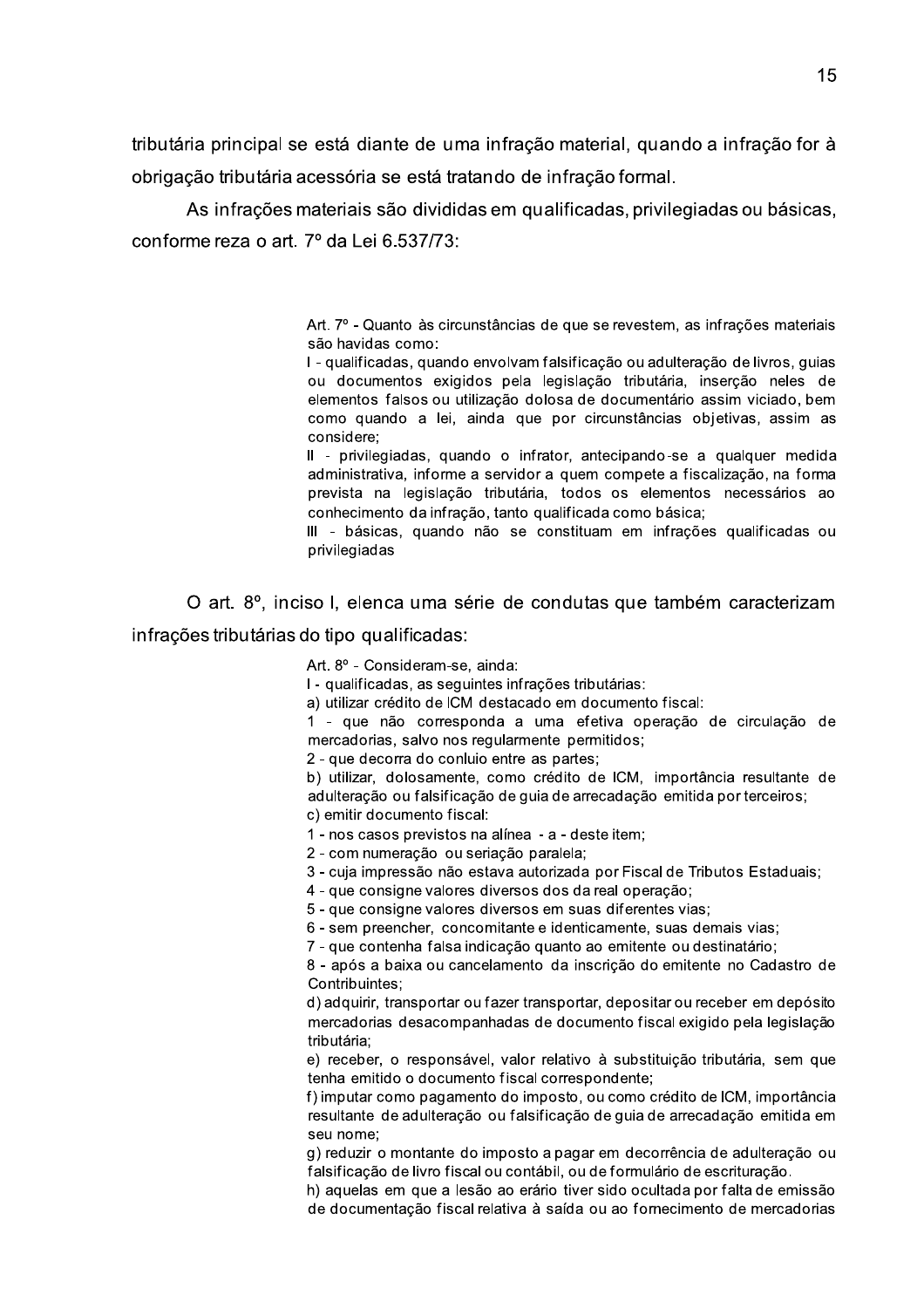ou às prestações de serviços de transporte interestadual e intermunicipal e de comunicação;

i) transferir crédito de ICM quando tal transferência não estiver expressamente prevista na legislação tributária:

i) reduzir o montante do imposto devido mediante a apropriação de valor a título de crédito de ICMS, não previsto na legislação tributária.

Da lista apresentada, pode se verificar que existem situações em que mesmo não havendo a intenção do sujeito passivo em cometer a infração tributária ela será classificada como qualificada.

Com relação às multas tem-se que para as infrações tributárias materiais existem três possibilidades: 40% se privilegiada, 60% se básica e 100% se qualificada (até 31/12/2020 esse percentual era de 120%).

Já para as multas relacionadas a infrações formais existe uma série de possibilidades listadas no art.11 da Lei 6.537/73, quase todas tendo por base a unidade padrão fiscal do Rio Grande do Sul (UPF-RS). Não se entrará em maiores detalhes, pois a multa formal não é o foco dessa pesquisa.

#### 2.3 Evasão Fiscal

A evasão fiscal segundo Franzoni (1999), é definida como uma deficiência específica de arrecadação, internacionalmente conhecida como tax gap. Mazur, Plumley e Plumpley (2007) definem tax gap como a diferença entre o montante do tributo devido pelos contribuintes nos termos da legislação tributária vigente e o montante que é tempestivamente recolhido ao governo. Essa diferença pode ser apurada por meio de três situações: incapacidade do contribuinte em apresentar declarações, declarações apresentadas com valores inferiores aos realmente devidos e incapacidade de pagamento dos valores declarados.

Para Siqueira e Ramos (2006), por ser um fenômeno bastante complexo, a evasão fiscal pode ser analisada de uma variedade de perspectivas, pois a postura do contribuinte é influenciada por muitos fatores, incluindo os aspectos da justiça tributária, a prevalência das normas sociais, a avaliação dos benefícios públicos recebidos e a possibilidade de que a evasão seja detectada e punida.

Quanto a sonegação, Sayeg (2003) afirma que o problema é subdividido em cinco desafios menores, todos mutuamente associados: detecção; diminuição; prevenção; legitimação e ética. Os três primeiros (detecção, diminuição e prevenção)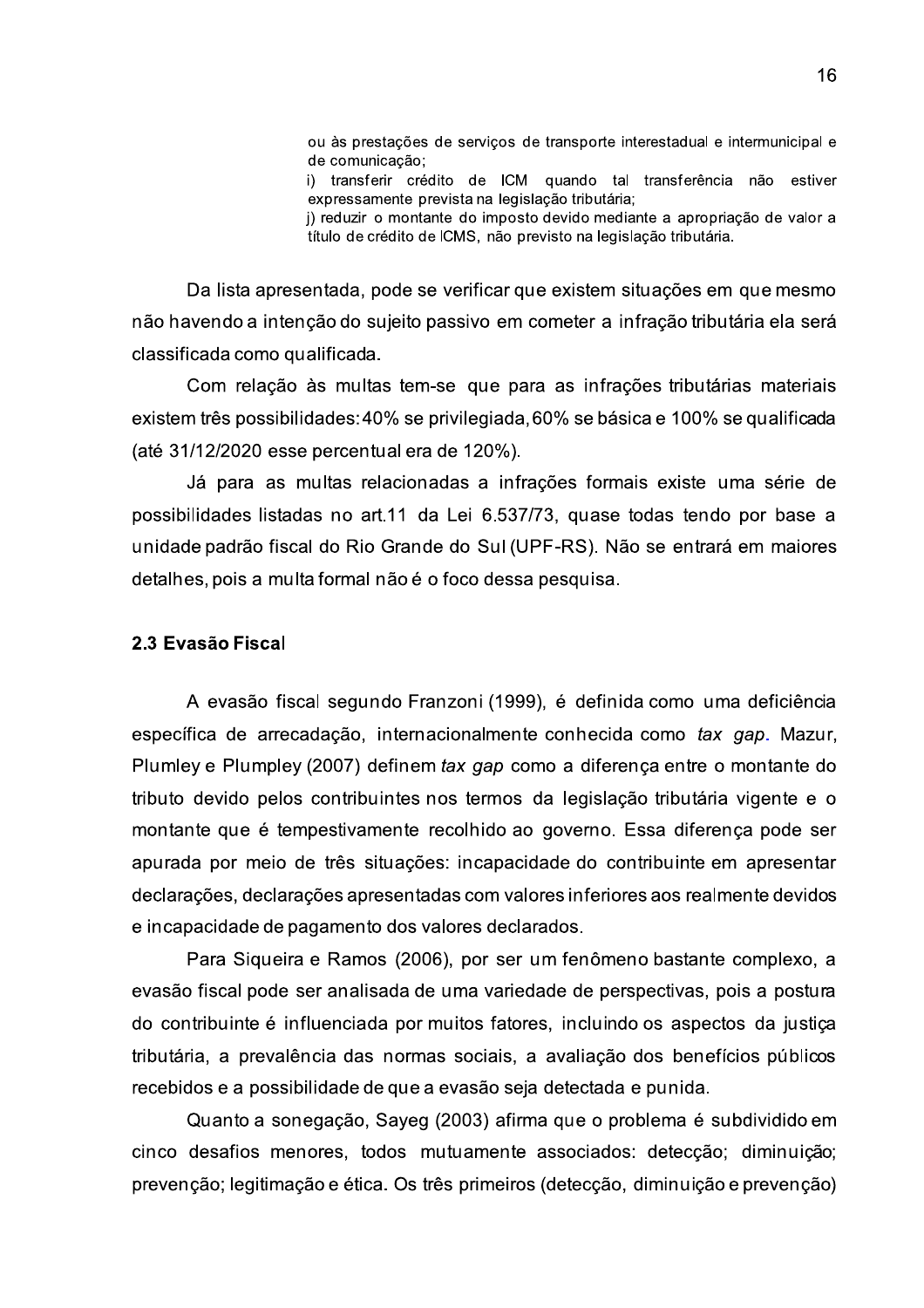referem-se diretamente à questão da sonegação, enquanto o quarto elemento (legitimação) lida com a questão da legitimidade do tributo como instituto social. Já o quinto elemento, o vetor ético, é o único que não se reporta diretamente ao objeto do processo (tributo), mas aos vários sujeitos do processo (contribuintes e poder público), visto que provoca uma reflexão do ser humano sobre si próprio.

Cabe observar, conforme muito bem apontado por Chaves (2010), que evasão fiscal e sonegação fiscal não são sinônimos, pois a sonegação está vinculada à intenção racional do contribuinte em omitir informações de modo a pagar menos tributo. Já o conceito de evasão fiscal é mais amplo, abrangendo o tributo não recolhido por erro e/ou desconhecimento do contribuinte. Pode-se dizer que evasão é o gênero dentro do qual a sonegação seria um dos tipos de evasão. Entretanto, verifica-se que na maioria dos estudos essas nomenclaturas são usadas como sinônimos, procedimento que também é adotado nesta dissertação.

Os estudos de Richardson (2006) demonstram que a evasão fiscal também é impactada por determinantes não econômicos. Destaca o estabelecimento de 14 determinantes da evasão fiscal, segregados em determinantes demográficos (idade, sexo, escolaridade e status de ocupação), determinantes econômicos (nível de renda, fonte de renda, taxas marginais de imposto, sanções e probabilidade de detecção) e determinantes comportamentais (complexidade, justiça, contato iniciado pela fiscalização, pares compatíveis e ética). No geral, suas conclusões indicam que quanto menor o nível de complexidade e maior o nível de educação geral, fonte de renda dos serviços, imparcialidade e moral dos impostos, menor é o nível de sonegação.

Segundo Lederman (2009) um problema central para a aplicação da legislação tributária que possui relação direta com a evasão fiscal é a chamada informação assimétrica, pois o contribuinte, diferentemente do órgão fiscalizador, conhece os fatos referentes às transações relevantes que realiza durante o ano. Já o Estado obtém essas informações por meio de relatórios recebidos de terceiros ou do próprio contribuinte. O contribuinte, ao saber que o Estado pode obter informações sobre a sua situação fiscal, tende a ter sua honestidade incentivada.

Para Siqueira e Ramos (2005) a assimetria informacional também é uma questão relevante a ser observada, ao mencionar: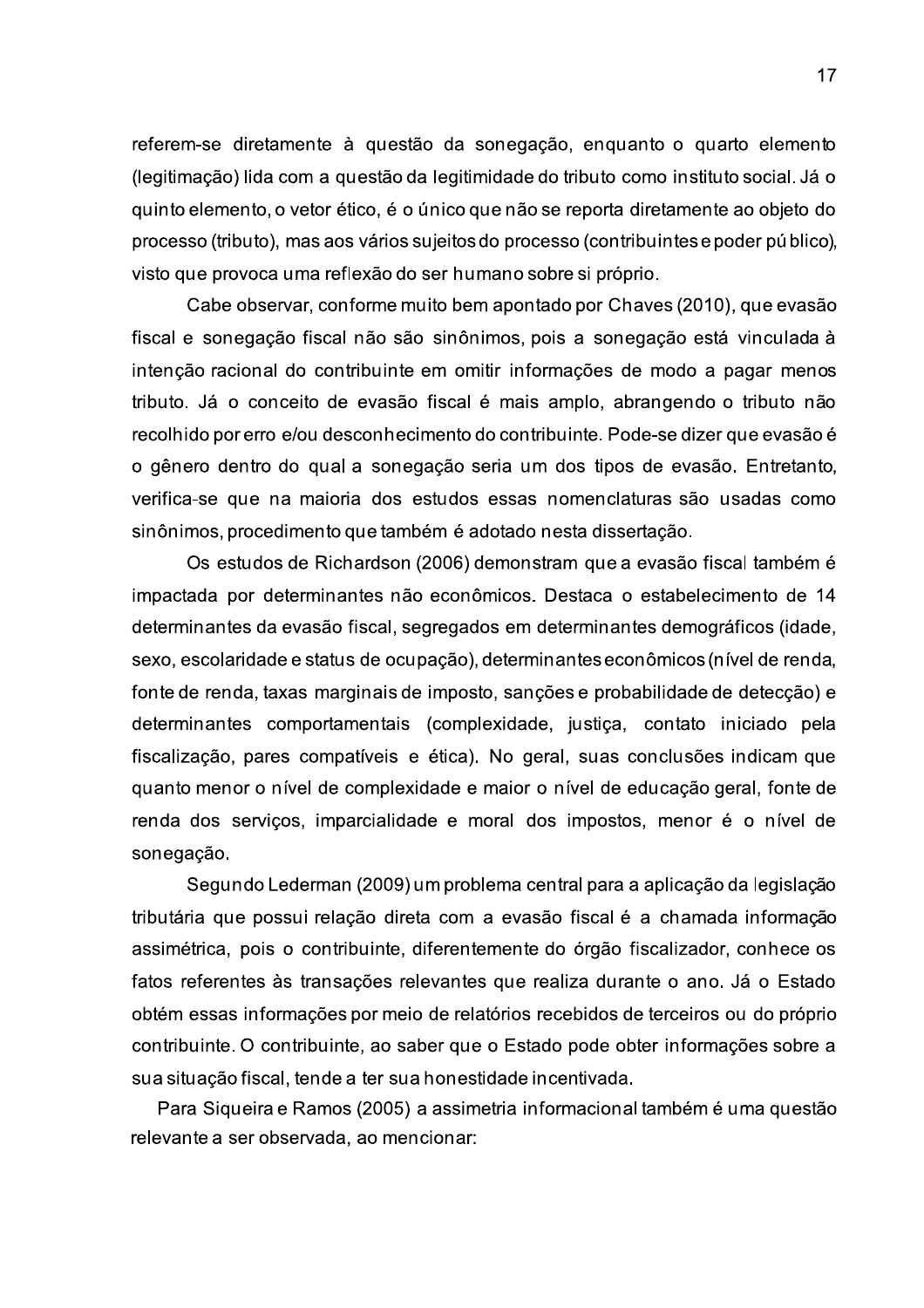Em termos econômicos, os problemas de sonegação originam-se do fato de que as variáveis que definem a base tributária (rendas, vendas, rendimentos, riqueza, entre outras) não são frequentemente observáveis. Isto é, um ente externo não pode observar o valor real da base tributária de um indivíduo, e daí não pode saber a sua verdadeira responsabilidade tributária. Assim, os contribuintes podem levar vantagem da informação imperfeita que a administração tributária tem sobre sua responsabilidade e iludir a tributação. No entanto, às vezes, este conhecimento pode ser obtido por meio de auditorias, e neste caso diz-se que a base tributária é verificável (a um certo custo, obviamente).

Sousa (2018) menciona que operações sofisticadas de planejamento tributário dificultam a estimativa do tax gap. Toder et al. (2007) sugerem que o conhecimento sobre tax gap vem de artigos e livros que divulgam as formas como as corporações e os contribuintes individuais, com maiores patrimônios, usam advogados tributaristas altamente remunerados e contadores para criarem mecanismos sofisticados, visando reduzir sua responsabilidade fiscal a uma pequena fração de sua renda econômica.

Clemente e Lírio (2014) afirmam que a son egação fiscal é comum e recorrente nas mais diversas nacionalidades. Em países com a carga tributária alta como Alemanha (36,6%), Inglaterra (32,1%) e Noruega (38,7%) os contribuintes são estimulados a recorrer a práticas ilegais como forma de se manter no mercado. Já em países com baixa carga tributária como México (15,2%) e Chile (19,8%) os agentes sonegam com o objetivo de auferir maiores ganhos.

De acordo com o último estudo realizado pela Receita Federal do Brasil, disponibilizado em março de 2020, a carga tributária do Brasil em 2018 foi de 32,33%. O valor da carga tributária do Brasil em 2018 corresponde ao quarto aumento consecutivo, porém com valor ainda inferior ao recorde de 33,64% observado em 2007. No Gráfico 1 pode ser observada a evolução da carga tributária no Brasil no período de 2002 a 2018 em percentuais do PIB.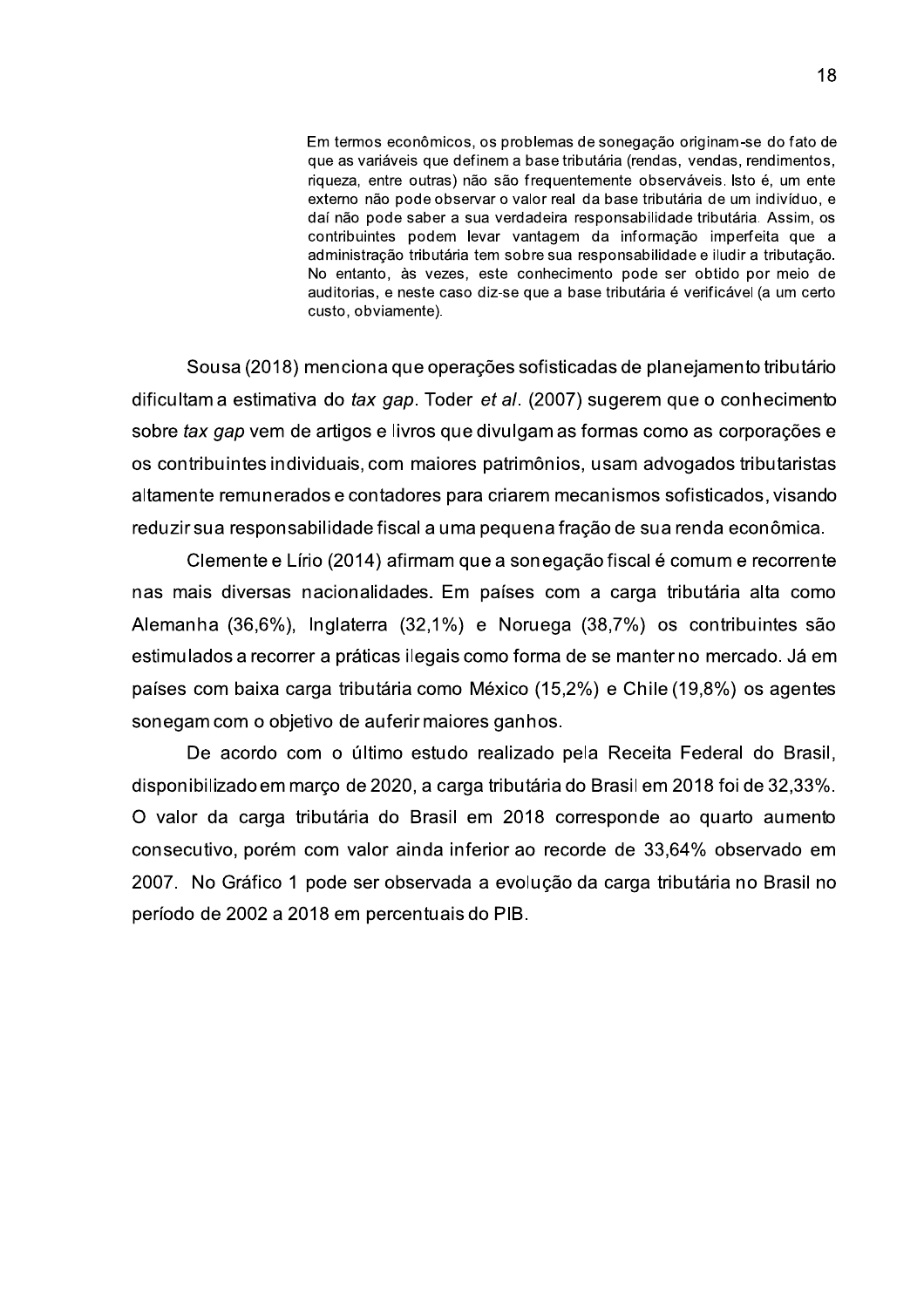

#### Gráfico 1 - Evolução da Carga Tributária no Brasil

O estudo alerta que as comparações dos valores de carga tributária nacional com as de outros países devem ser feitas com ressalvas, pois algumas espécies tributárias existentes em um país podem não existir em outros. Um exemplo é a previdência, que em alguns países é privada, não fazendo parte da carga tributária. As diferenças metodológicas também são importantes fatores a serem considerados. Por exemplo, em algumas compilações os tributos específicos incidentes sobre o setor de combustíveis não são computados como receitas tributárias. A seguir é disponibilizado um gráfico comparando a carga tributária nacional com a de alguns países da OCDE para o ano de 2017.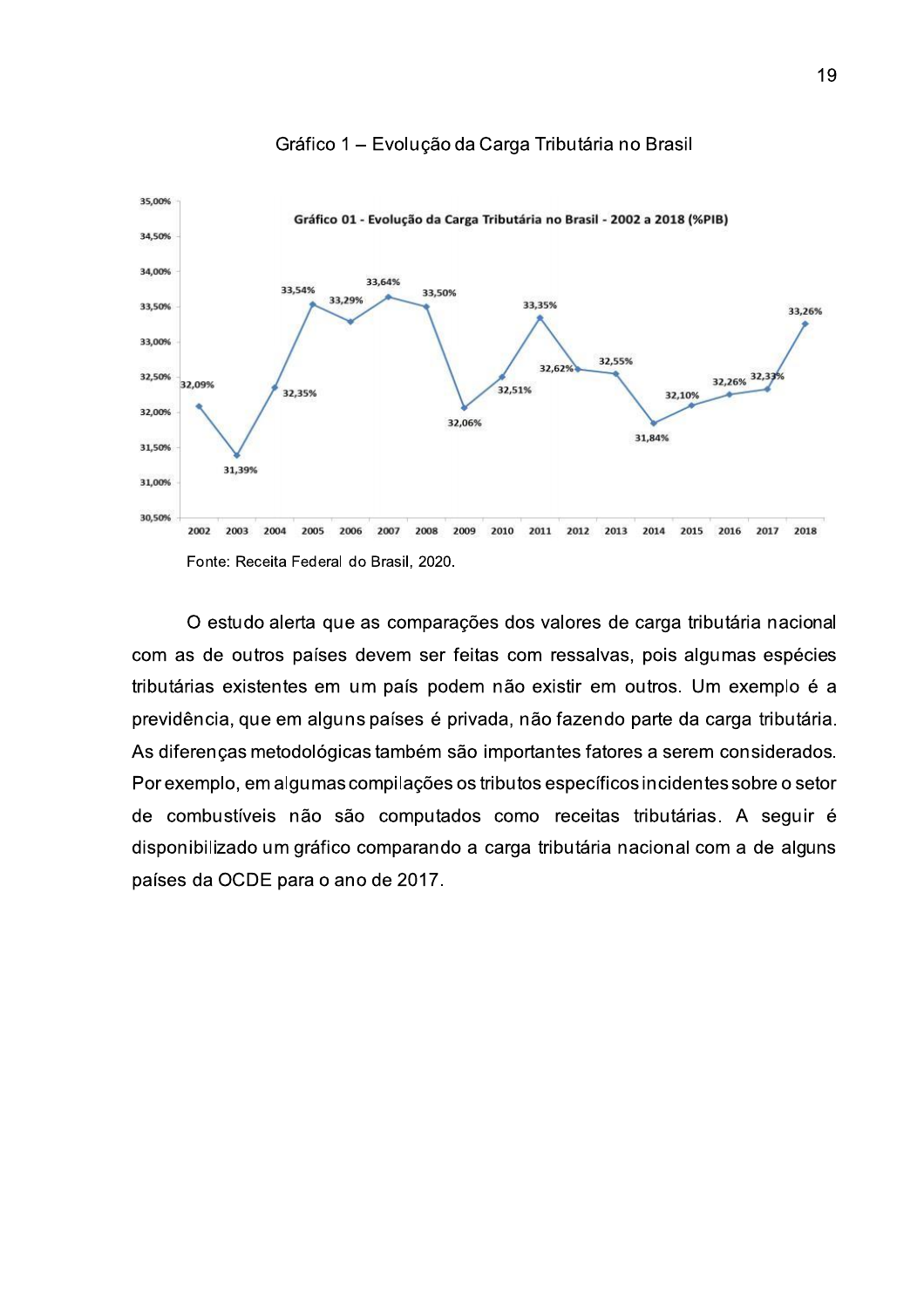

Gráfico 2 - Carga Tributária no Brasil e nos Países da OCDE

Fonte: Receita Federal do Brasil, 2020.

Cumpre observar que o percentual calculado para o Brasil (32,3%) está abaixo da média dos países da OCDE (34,2%)

O Sindicato Nacional dos Procuradores da Fazenda Nacional (SINPROFAZ, 2019) estima que em 2018 a evasão fiscal no Brasil foi de 23,1% da arrecadação tributária, que equivale a R\$ 524,9 bilhões ou 7,7% do Produto Interno Bruto (PIB) de 2018. Destaca-se que o ICMS é o tributo com a maior sonegação estimada, R\$ 126,2 bilhões, seguido das Contribuições previdenciárias, R\$ 118,9 bilhões e do Imposto de Renda, R\$ 109,7 bilhões (SINPROFAZ, 2019).

O Instituto Brasileiro de Planejamento Tributário (IBPT) divulgou estudo demonstrando que em 2004 as empresas brasileiras sonegavam 39% do seu faturamento, porém, devido ao cruzamento de informações, à retenção de tributos, e à fiscalização mais efetiva, esses percentuais caíram consideravelmente ao longo dos anos, atingindo 17% em 2017 (AMARAL et al., 2018).

Considerando a alta carga tributária existente no Brasil e a necessidade de angariar recursos para suprir as demandas da sociedade cada vez mais prementes.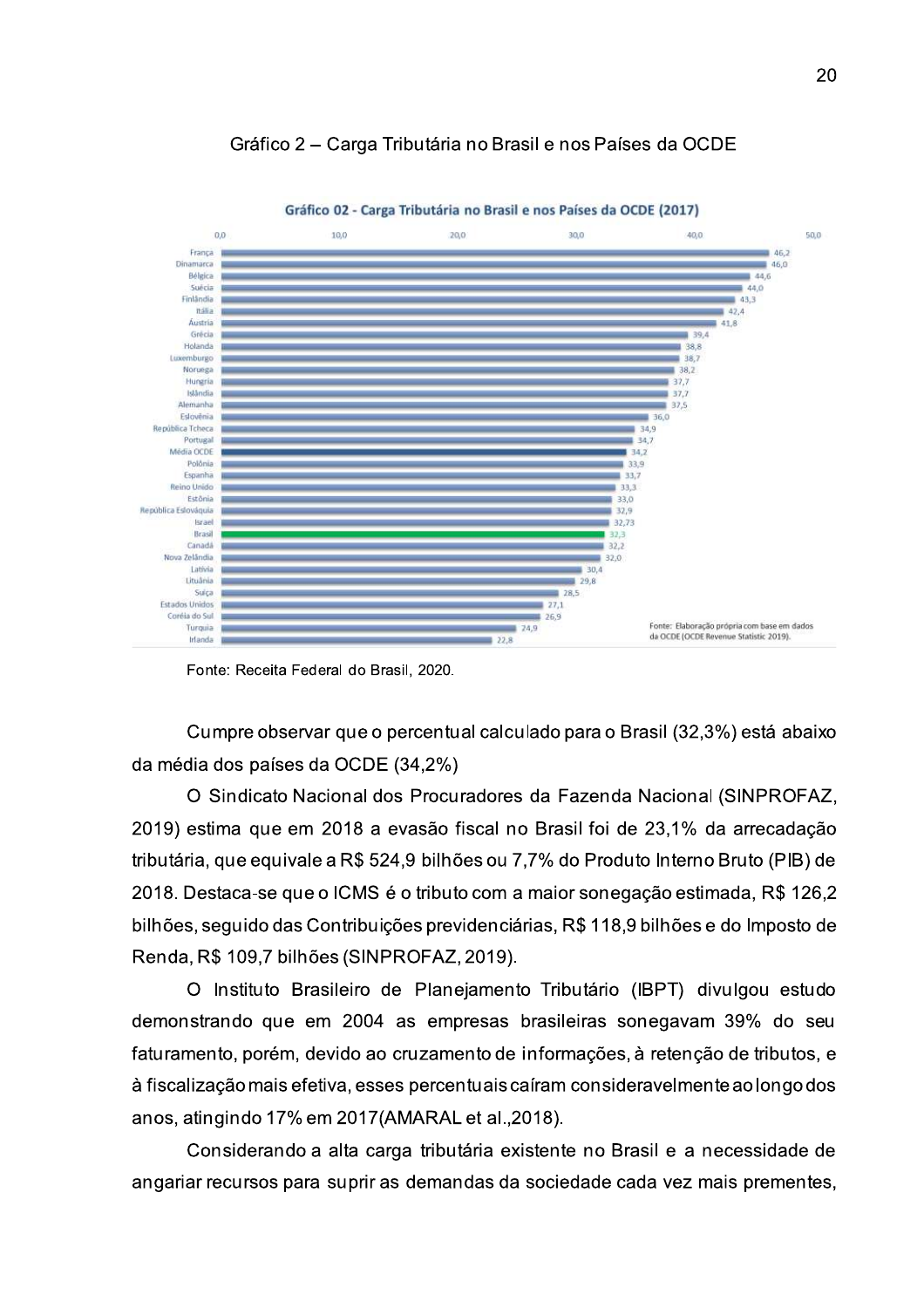a administração tributária encontra-se diante do dilema de diminuir a evasão fiscal sem aumentar tributo.

A seguir serão apresentadas algumas teorias que se empenham em explicar as ações do contribuinte diante do ato pagar o tributo.

### 2.4 Observância Tributária

Nesta seção são detalhados estudos realizados com o intuito de identificar no comportamento do contribuinte os motivos que o levam à sonegação. Silva (2015) menciona a existência de dois comportamentos que são explicados por meio de paradigmas. O primeiro é conhecido como Paradigma do Crime e tem sua teoria apoiada nos estudos de Allingham e Sandmo (1972) e Srinivasan (1973). Já o segundo é denominado Paradigma do Serviço e tem por base os estudos de Alm et al. (2012) e Kirchler, Hoelzl e Wahl (2008). Um terceiro paradigma, o da confiança, é apresentado por Alm e Torgler (2011).

A obediência à lei tributária está basicamente relacionada: (i) à declaração da verdadeira base tributária; (ii) ao cálculo correto da obrigação tributária; e (iii) ao pagamento das quantias devidas, sendo que a maior parte da sonegação envolve o primeiro ponto (SIQUEIRA; RAMOS, 2005). Os estudos de Allingham e Sandmo (1972) enfocam a irregularidade tributária ocorrendo no primeiro item, ou seja, na veracidade da declaração da base tributária.

#### 2.4.1 Paradigma do Crime

O primeiro modelo de decisão de sonegação dos contribuintes foi desenvolvido por Allingham e Sandmo (1972). Nele a sonegação é vista como um problema de alocação de portfólio. O objetivo do estudo visava analisar a decisão do contribuinte quanto a possibilidade de evitar impostos utilizando a prática da subnotificação deliberada. Como a falta de relato da receita total às autoridades fiscais não provoca automaticamente uma reação na forma de penalidade, a chance de pagar menos impostos e não ser descoberto aguça a ganância individual. O contribuinte tem duas opções: (i) declarar completamente sua renda real, não correndo nenhum tipo de risco; ou (ii) declarar menos do que sua renda real e aceitar correr o risco de ser flagrado e multado.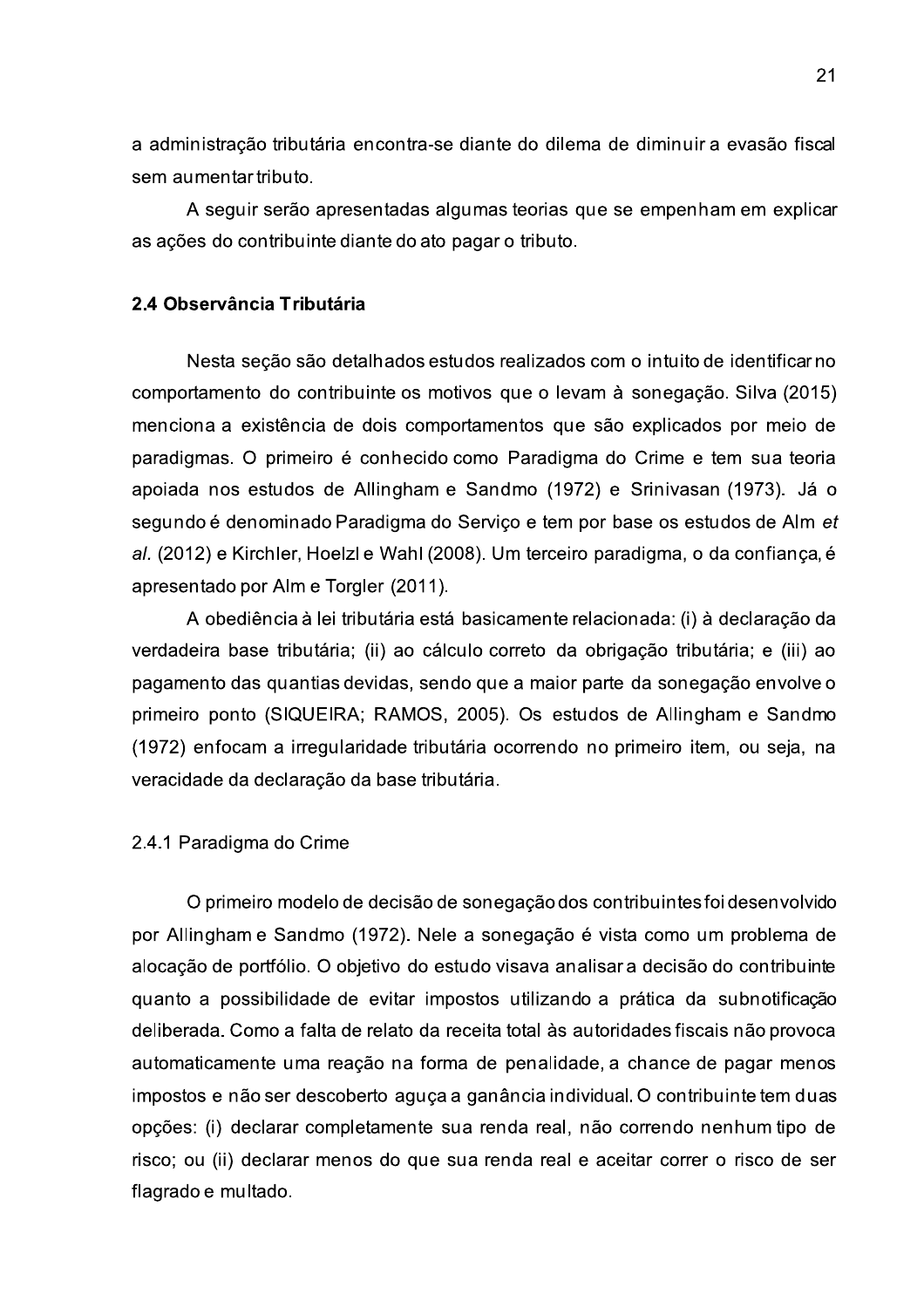Silva (2015) relata que segundo essa visão, o contribuinte se comporta como se estivesse participando de um jogo, no qual a aposta envolve a avaliação da utilidade esperada em razão dos benefícios advindos de eventual evasão fiscal exitosa e as incertezas de detenção e punição, de modo que o pagamento de tributos se dá em razão do receio de ser auditado e punido.

Alm e Torgler (2011) ressaltam que por esse prisma os contribuintes são vistos e tratados como criminosos em potencial, e a ênfase está exclusivamente na repressão ao comportamento ilegal por meio de auditorias frequentes e multas severas. Esse tem sido o paradigma convencional das administrações tributárias ao longo da história e se encaixa bem no modelo econômico padrão de sonegação de impostos, baseado na teoria da economia do crime. Nesse paradigma o governo disporia de 3 ferramentas para combater a sonegação: (i) a alíquota do tributo; (ii) as multas tributárias e (iii) os gastos com a realização de auditorias.

#### 2.4.2 Paradigma do Serviço e Paradigma da Confiança

Inicialmente, o Paradigma do Crime, também chamado de paradigma utilitarista, foi aceito pela academia sem grandes controvérsias. Entretanto, com o desenvolvimento da pesquisa sobre o tema, ficou claro para muitos observadores que a conformidade não pode ser explicada inteiramente por questões puramente financeiras (ELFFERS, 1991; GRAETZ; WILDE, 1985). Em contraponto ao Paradigma do Crime outras abordagens foram desenvolvidas. Estudos considerando que o comportamento do contribuinte é influenciado por outros fatores que não apenas o desejo de maximização da utilidade individual, deramorigem ao Paradigma do Servico e ao Paradigma da Confiança (ALM; TORGLER, 2011).

Alm, McClelland e Schulze (1992) citam que resultados de pesquisas experimentais sugerem que os indivíduos cumprem suas obrigações tributárias porque reconhecem que isso é imprescindível para garantir a oferta de serviços públicos. Segundo os autores, portanto, um aumento na contraprestação recebida pelos contribuintes aumenta o nível da observância fiscal, fazendo com que a evasão seja reduzida, ainda que a probabilidade de punição também o seja. Isso se deve à tendência do contribuinte de procurar contrabalancear uma suposta diferenca entre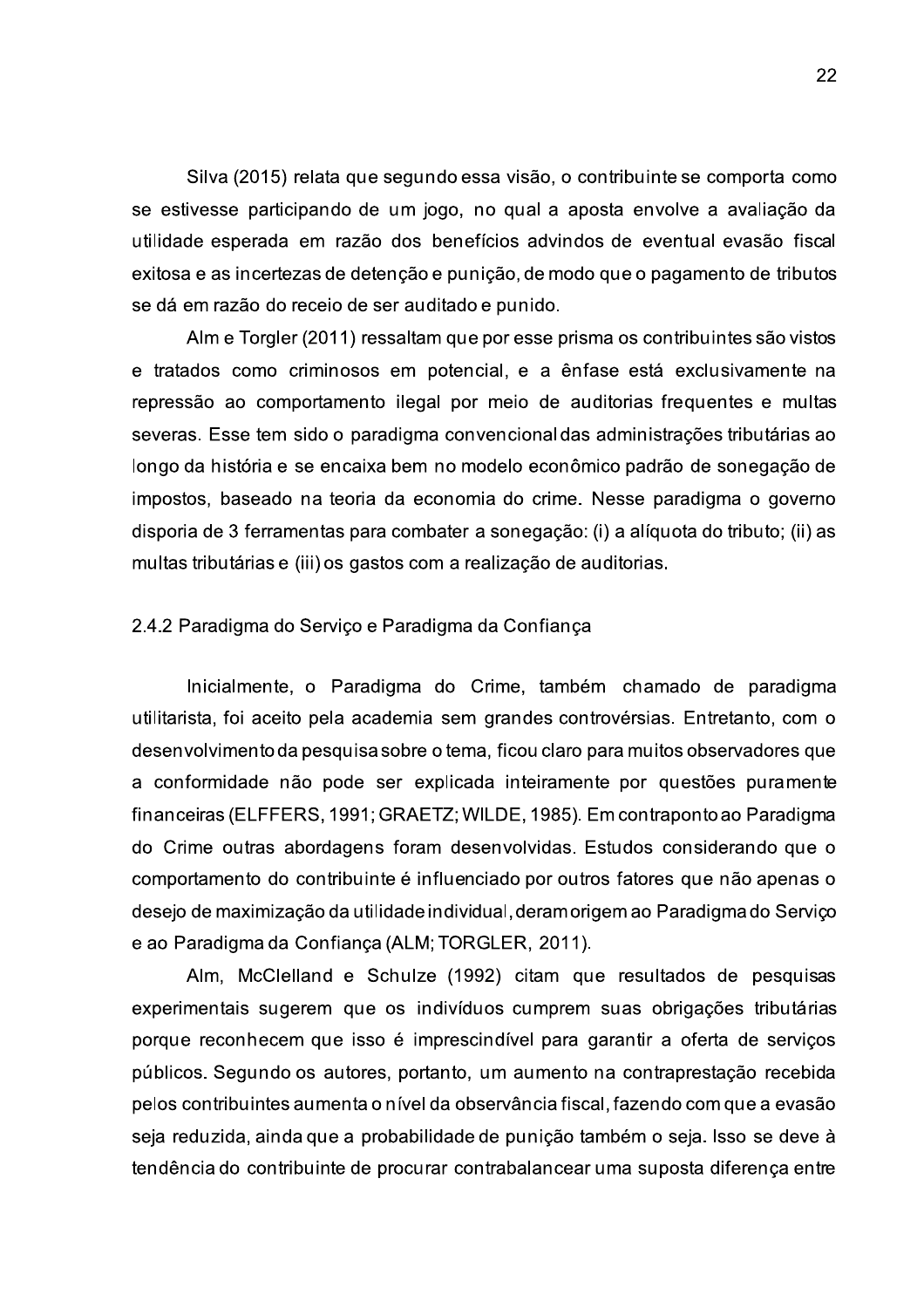sua contribuição em favor da comunidade e aquilo que recebe em contrapartida de serviços públicos do Estado (KIRCHLER, 2007).

Para Alm e Torgler (2011) o Paradigma do Serviço reconhece o papel da aplicação da lei, mas também reconhece o papel da administração tributária como facilitadora e fornecedora de serviços aos cidadãos. Nesse sentido, parte dos indivíduos cumprem suas obrigações tributárias porque valorizam os serviços públicos por eles financiados, o que demonstra que, além da probabilidade de detecção e punição, há outros fatores que afetam o comportamento do cidadão.

Uma terceira abordagem onde a ética possui papel fundamental no relacionamento fisco-contribuinte é aventada por Alm e Torgler (2011). O chamado Paradigma da Confiança não percebe o contribuinte como um criminoso em potencial, mas como um cliente em potencial, cujo comportamento depende de seus valores morais, surgindo assima figura de um "código de ética" que sustentaria a relação entre o governo e os indivíduos.

### 2.5 Estudos Relacionados

No quadro a seguir são elencados alguns estudos que possuem relação com o tema dessa pesquisa, localizados em busca realizada no Google Scholar (Google Acadêmico).

| Autor(es)                                    | Objetivo da Pesquisa            | <b>Principais Resultados</b>     |
|----------------------------------------------|---------------------------------|----------------------------------|
| Siqueira e Ramos (2006)                      | Explicar<br>como<br>$\circ$     | Os.<br>resultados indicam<br>que |
|                                              | comportamento do contribuinte   | aumentos nas probabilidades      |
|                                              | determina o nível de evasão do  | de auditoria, nas penalidades,   |
|                                              | Imposto sobre a Renda da        | na alíquota marginal             |
|                                              | Pessoa Física (IRPF) no Brasil, | do imposto e na eficiência das   |
|                                              | por meio de uma expansão do     | auditorias<br>das declarações    |
|                                              | modelo de Allingham e Sandmo    | reduzem a evasão do Imposto      |
|                                              | (1972).                         | sobre a Renda da Pessoa          |
|                                              |                                 | Física.                          |
| McClelland<br>Schulze<br>Alm.<br>$\mathbf e$ | Explicar os motivos que levam   | resultados experimentais<br>Os   |
| (1992)                                       | os indivíduos a pagar impostos. | deste artigo sugerem que a       |
|                                              |                                 |                                  |
|                                              |                                 | conformidade tributária ocorre   |
|                                              |                                 | alguns<br>indivíduos<br>porque   |
|                                              |                                 | superestimam<br>baixa<br>a       |
|                                              |                                 | probabilidade de<br>auditoria.   |
|                                              |                                 | Além disso há evidências de      |

|  |  |  | Quadro 1 – Estudos relacionados |
|--|--|--|---------------------------------|
|--|--|--|---------------------------------|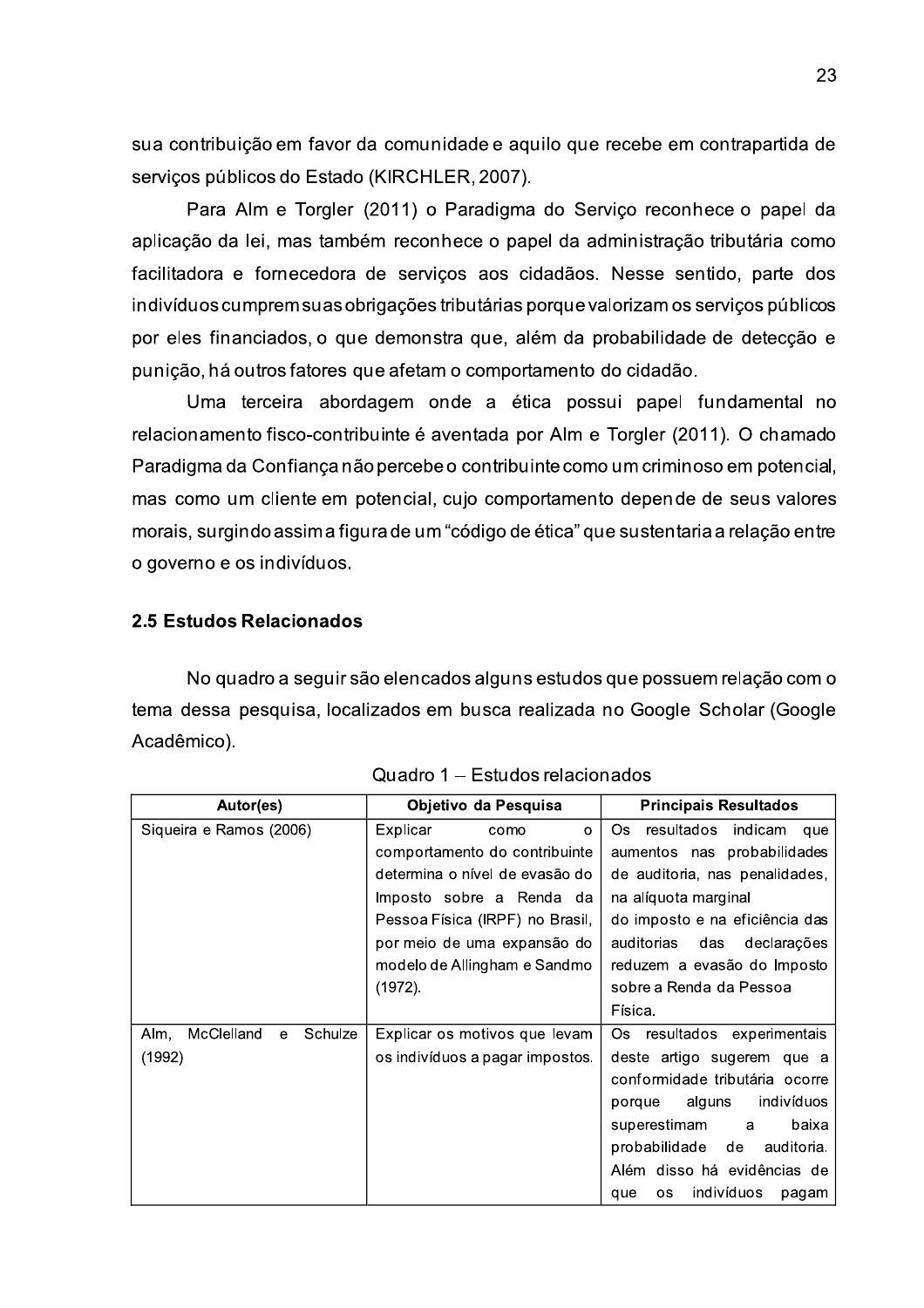| Autor(es)                     | Objetivo da Pesquisa                    | <b>Principais Resultados</b>                              |
|-------------------------------|-----------------------------------------|-----------------------------------------------------------|
|                               |                                         | impostos porque valorizam os                              |
|                               |                                         | públicos<br>bens<br>que<br>seus                           |
|                               |                                         | impostos cobrem.                                          |
| Friedland, Maital e Rutenberg | Observar o comportamento de             | O comportamento de evasão                                 |
| (1978)                        | evasão fiscal de 15 indivíduos          | fiscal diferiu amplamente entre                           |
|                               | em um ambiente simulado.                | os indivíduos. Verificou-se que                           |
|                               |                                         | são<br>multas<br>grandes<br>mais                          |
|                               |                                         | do<br>eficazes<br>que<br>auditorias                       |
|                               |                                         | frequentes.                                               |
| Muehlbacher<br>Kirchler,<br>e | Testar<br>importância<br>da<br>a        | Além de auditorias e multas,                              |
| Schwarzenberger (2011)        | interação entre as autoridades          | são necessárias medidas de                                |
|                               | fiscais e os contribuintes.             | construção de confiança para                              |
|                               |                                         | conformidade<br>aumentar<br>a                             |
|                               |                                         | voluntária.                                               |
| Borghetti (2013)              | Determinar e analisar os fatores        | Os resultados indicaram que                               |
|                               | que afetam o nível de evasão            | quanto maior a média de idade                             |
|                               | fiscal nos países da América<br>Latina. | da população do<br>país,<br>- a                           |
|                               |                                         | qualidade<br>da<br>educação<br>oferecida,<br>investimento |
|                               |                                         | $\Omega$<br>público<br>pesquisa<br>em<br>e                |
|                               |                                         | desenvolvimento e a renda                                 |
|                               |                                         | trabalho<br>proveniente<br>do                             |
|                               |                                         | assalariado urbano, menores                               |
|                               |                                         | os níveis de evasão fiscal.                               |
| Stolle e Junior (2017)        | Avaliar a influência do poder           | Confirma que a presença do                                |
|                               | legítimo<br>da<br>autoridade            | fisco resgata a moral e ética dos                         |
|                               | lançadora<br>conformidade<br>na         | contribuintes,<br>como<br>uma                             |
|                               | tributária<br>empresas<br>em            | ferramenta<br>dinâmica<br>que                             |
|                               | prestadoras de                          | oportuniza a redução da                                   |
|                               | serviços sobre um evento fiscal         | evasão fiscal.                                            |
|                               | específico.                             |                                                           |

Fonte: Autores citados.

Segundo os estudos apresentados a conformidade tributária pode ser influenciada por diversos aspectos, como a presença da fiscalização e o seu relacionamento com o contribuinte, a gradação da multa a ser aplicada, o nível de concordância com as ações de gestão do governante atual, a idade e o nível de renda do indivíduo. Percebe-se, portanto, que a análise do comportamento adotado pelo contribuinte após ter sido autuado, objeto desse estudo, pode trazer contribuições à pesquisa acadêmica nesse tema.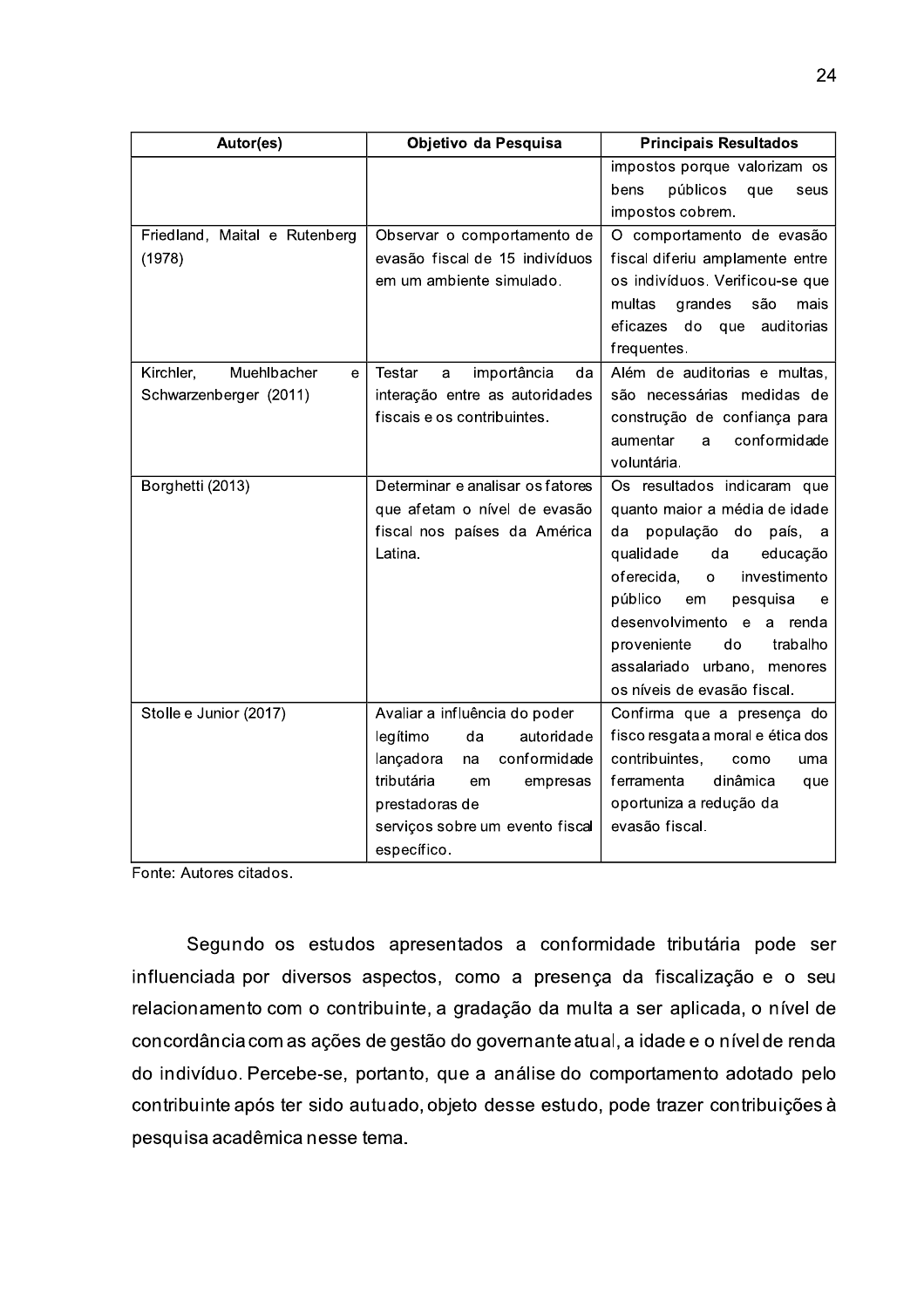#### **3 PROCEDIMENTOS METODOLÓGICOS**

Nesse capítulo são descritos os procedimentos metodológicos utilizados na pesquisa realizada, sendo apresentada a sua classificação; a população e amostra do estudo; a coleta, tratamento e análise dos dados e as limitações do método.

#### 3.1 Classificação da Pesquisa

Gil (2018) classifica as pesquisas quanto a sua finalidade, propósitos gerais e métodos empregados. Logo, de acordo com essas classificações, essa pesquisa pode ser caracterizada segundo a sua finalidade como aplicada, pois busca gerar conhecimento para a aplicação prática dirigida a solução de problemas que contenham objetivos anteriormente definidos. Considerando os seus propósitos gerais, se classifica como descritiva, pois tem como objetivo a descrição de características de determinada população ou fenômeno. Quanto ao procedimento técnico se enquadra como documental, elaborada com base em material já publicado, como documentos institucionais, mantidos em arquivos de órgãos públicos, bem como material disponibilizado na Internet.

Quanto à abordagem do problema a pesquisa pode ser caracterizada predominantemente como quantitativa, tanto na análise do comportamento pós autuação de sete empresas que representavam 20,0% do montante de autuação no período, como na análise estatística do impacto provocado pelas autuações fiscais na arrecadação dos contribuintes autuados.

#### 3.2 População e Amostra

A população do estudo compreendeu as empresas contribuintes de ICMS que foram autuadas pela Receita Estadual do Rio Grande do Sul no período de 2015 a 2019. Dentre as empresas autuadas foram objeto desta pesquisa apenas aquelas que sofreram autuações do tipo material, especificamente relacionadas ao ICMS, as quais constituíram a amostra.

Importante frisar que os anos de 2015 a 2019 referem-se ao período em que foram lavrados os autos de lançamento e não, necessariamente, o período em que ocorreu a infração tributária. Sabe-se, segundo o artigo 174 do Código Tributário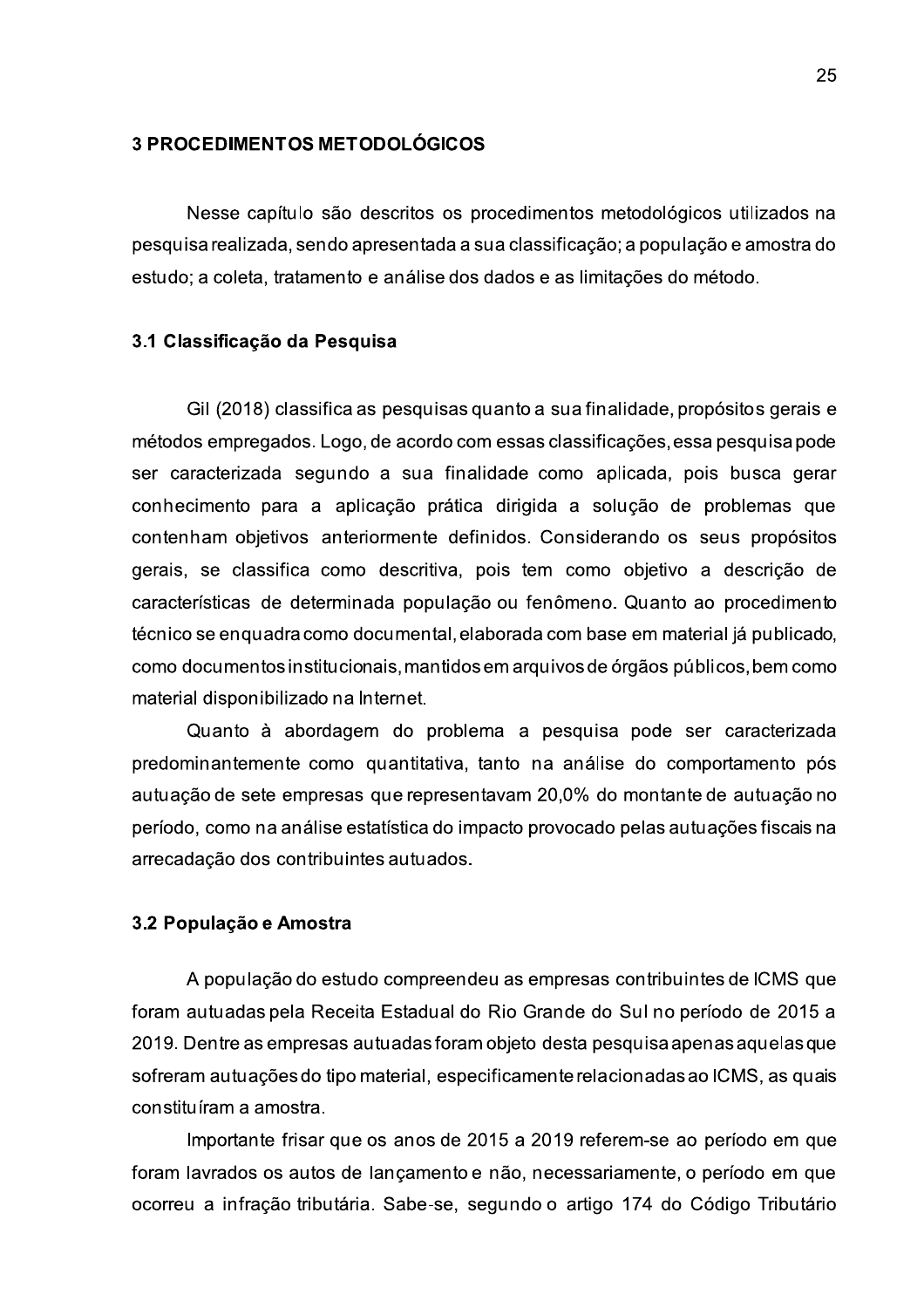Nacional, que o fisco tem 5 anos para realizar o lançamento tributário, portanto, é bem corriqueiro que o ano em que ocorreram os fatos geradores do tributo lançado seja diverso do ano em que está sendo lavrada a peça fiscal.

Para fins de análise estatística tomou-se por base a população descrita anteriormente com a realização dos seguintes ajustes: exclusão das empresas não estabelecidas no Rio Grande do Sul, exclusão das empresas optantes pelo Simples Nacional, exclusão das empresas que foram autuadas em mais de um ano. Dessa forma, a base de contribuintes utilizada para análise estatística foi de contribuintes estabelecidos no Rio Grande do Sul, enquadrados na modalidade geral de tributação e que tenham sido autuados apenas em um único ano.

#### 3.3 Coleta, Tratamento e Análise dos Dados

Os dados foram coletados nos diversos módulos existentes no sistema corporativo da Receita Estadual. Inicialmente foi feita uma extração de todos os contribuintes de ICMS que foram autuados no período de 2015 a 2019 por irregularidades no pagamento do referido Imposto. Essa base foi o ponto inicial para uma análise dividida em três aspectos:

 $1)$ Características da autuação: foram evidenciados os tipos de multa aplicada, se privilegiada, básica ou qualificada.

Características do contribuinte: identificação da região em que está  $2)$ estabelecido.

Características financeiras: foi verificado o comportamento da  $3)$ arrecadação da empresa após a autuação. Esse item foi analisado de duas formas:

> $\overline{a}$ Por meio da análise individual detalhada, identificando o motivo da autuação e da oscilação da arrecadação após essa autuação nas empresas que tiveram total de autuações acima de R\$ 200 milhões.

> $\mathbf b$ Por meio de regressão estatística nas empresas que foram autuadas apenas em um ano do período analisado e que não pertenciam à modalidade do Simples Nacional.

Para apurar se as autuações fiscais influenciavam ou não na arrecadação das empresas optou-se pela aplicação do modelo de regressão linear múltipla. Segundo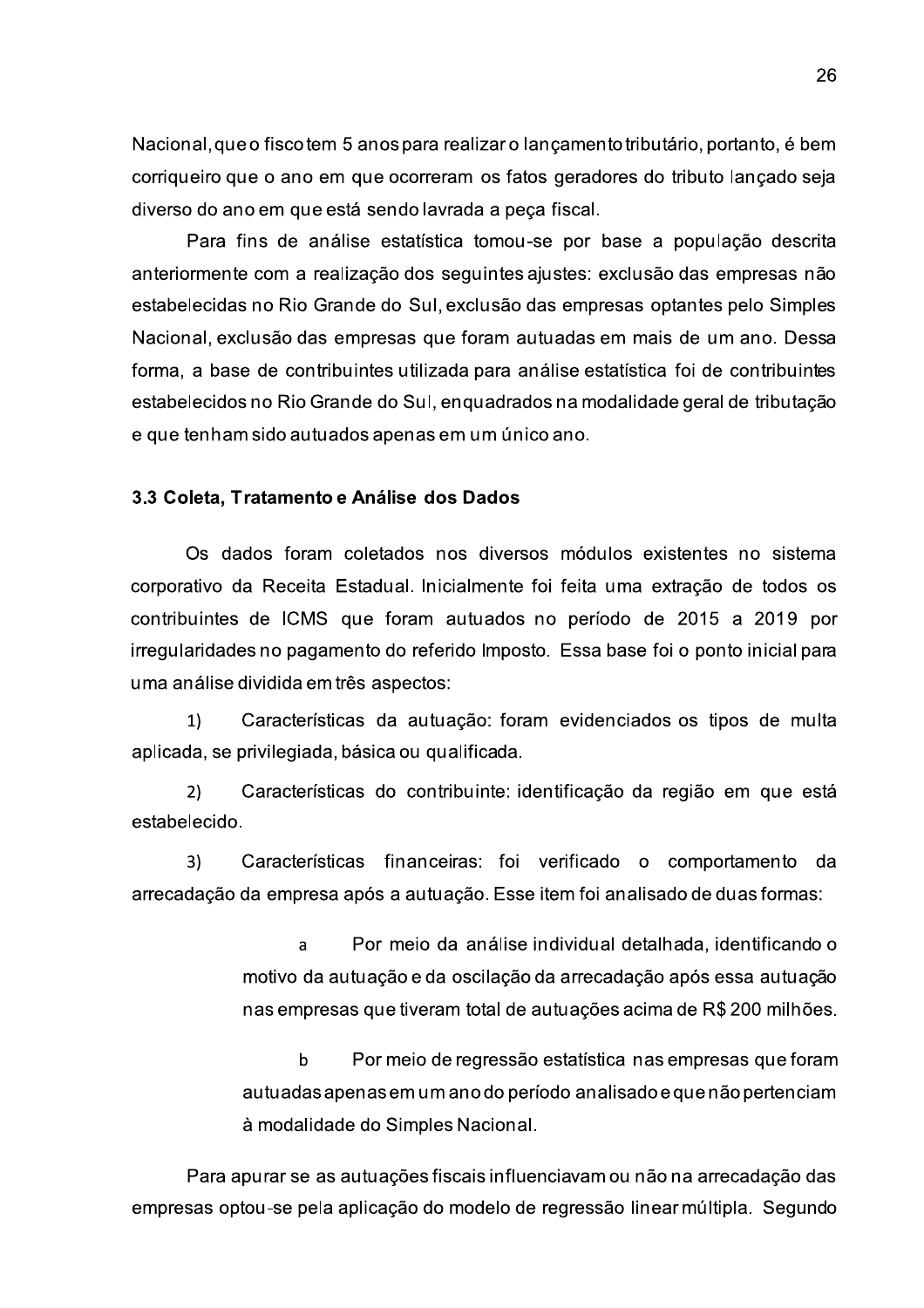Gujarati e Porter (2011), essa técnica consiste em verificar o comportamento de uma variável dependente com base nos valores de outras variáveis, denominadas de explicativas, com o objetivo de prever o valor médio da dependência em termos de valores conhecidos das variáveis independentes.

A metodologia utilizada foi a dos Mínimos Quadrados Ordinários (MQO), onde parte-se do pressuposto de que a equação que melhor se ajusta aos dados é aquela para qual a diferença entre os valores observados e os valores estimados é a menor, o que é identificado por meio da menor soma de quadrados dos resíduos possível. Em termos algébricos, o modelo clássico de regressão linear múltiplo pode ser representado genericamente por:

$$
Y = \beta_1 + \beta_2 X_{2i} + \beta_3 X_{3i} + ... + \beta_k X_{ki} + U_i
$$
 (1)

Onde:

 $\beta_1$  = intercepto, que estaria representando o efeito médio de todas as variáveis não incluídas no modelo;

 $\beta$ 2 até  $\beta$ <sub>k</sub> = coeficientes parciais de inclinação;

u = erro que estaria representando o efeito de todas as variáveis não incluídas no modelo para cada nível de x;

i = observação do período

Para testar se o fato de o contribuinte ter sido autuado interferiria ou não na arrecadação de ICMS foi utilizada a técnica de regressão linear com dados em painel. Tal prática buscou identificar quantitativamente as variações ocorridas na arrecadação a partir do exercício em que houve a autuação fiscal. Para o teste econométrico foi utilizado o software Eviews 9® e o modelo estatístico utilizado neste estudo foi:

$$
Arrecada_{it} = \beta_0 + \beta_1 F a_{it} + \beta_2 D a_{it} + u_{it}
$$
 (2)

Onde:

Arrecadait = Arrecadação de ICMS;

Fat<sub>it</sub> = Faturamento da empresa;

Dautit = Autuação, sendo uma variável dummy definida como 0 (zero) caso a empresa ainda não tenha sido autuada e, como 1 (um) caso a empresa já tenha sido autuada: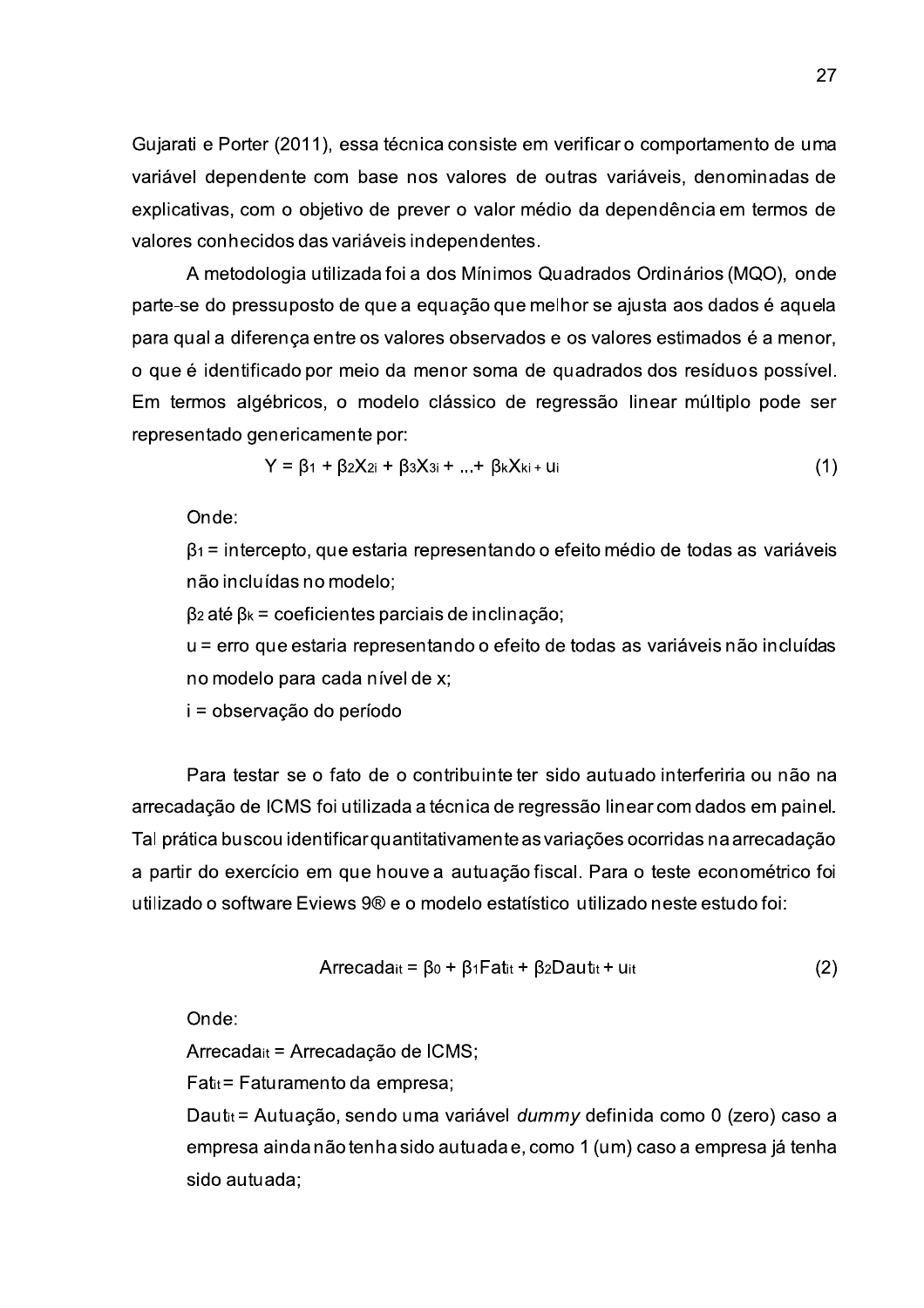u<sub>it</sub> = erro aleatório que mede o impacto dos demais resíduos que afetam o preço, mas não foram inseridos nos betas apresentados na equação;

 $\beta$ i = parâmetros a serem estimados

i = Empresas observadas, que totalizaram 593;

 $t = Período$ , que foram nos anos 2015 a 2019.

Com o intuito de atingir os objetivos fins desta pesquisa, se estabeleceu como variável a explicar, também chamada de variável dependente, a arrecadação de ICMS. Para tal, partiu-se da base de empresas que foram autuadas pelo menos uma vez no período de 2015 a 2019, selecionando-se apenas aquelas da modalidade geral, estabelecidas no Rio Grande do Sul, que foram autuadas em um único ano. Os dados da arrecadação foram retirados dos Sistemas da Receita Estadual que controlam o ingresso do ICMS pago pelos Contribuintes.

As variáveis explicativas ou independentes selecionadas para o modelo que podem explicar os possíveis impactos na arrecadação foram:

- Faturamento Anual da Empresa: Variável quantitativa que corresponde ao valor faturado pelas empresas em cada ano. Tais dados foram coletados diretamente das Guias de Informação e Apuração de ICMS (GIA) entregues pelos contribuintes ao fisco.

- Autuação: Variável dummy de natureza qualitativa ou dicotômica que consiste na evidenciação dos períodos em que os contribuintes foram autuados. Esta variável pode assumir duas possibilidades: 1 (um) caso a empresa já tenha sido autuada ou 0 (zero) para a empresa que não foi autuada.

Considerando que grande parte da arrecadação de ICMS é proveniente do faturamento das empresas, considerou-se que esta variável explicaria grande parte da arrecadação de ICMS. Entretanto, conforme os estudos de Allingham e Sandmo (1972), um indivíduo paga impostos porque tem medo de ser pego e penalizado se não declarar toda a renda. Portanto, essa abordagem fornece o resultado de que a conformidade depende de a probabilidade do contribuinte ser auditado e multado. Para testar a hipótese de que ao ser autuado o contribuinte sente-se vigiado e, portanto, passa a pagar mais impostos, criou-se a dummy Daut. A partir dela foi possível comparar o comportamento da arrecadação de ICMS do contribuinte antes e depois de ser autuado, possibilitando assimidentificaro quanto, em média, aumenta a arrecadação, independente do faturamento, quando uma empresa for autuada.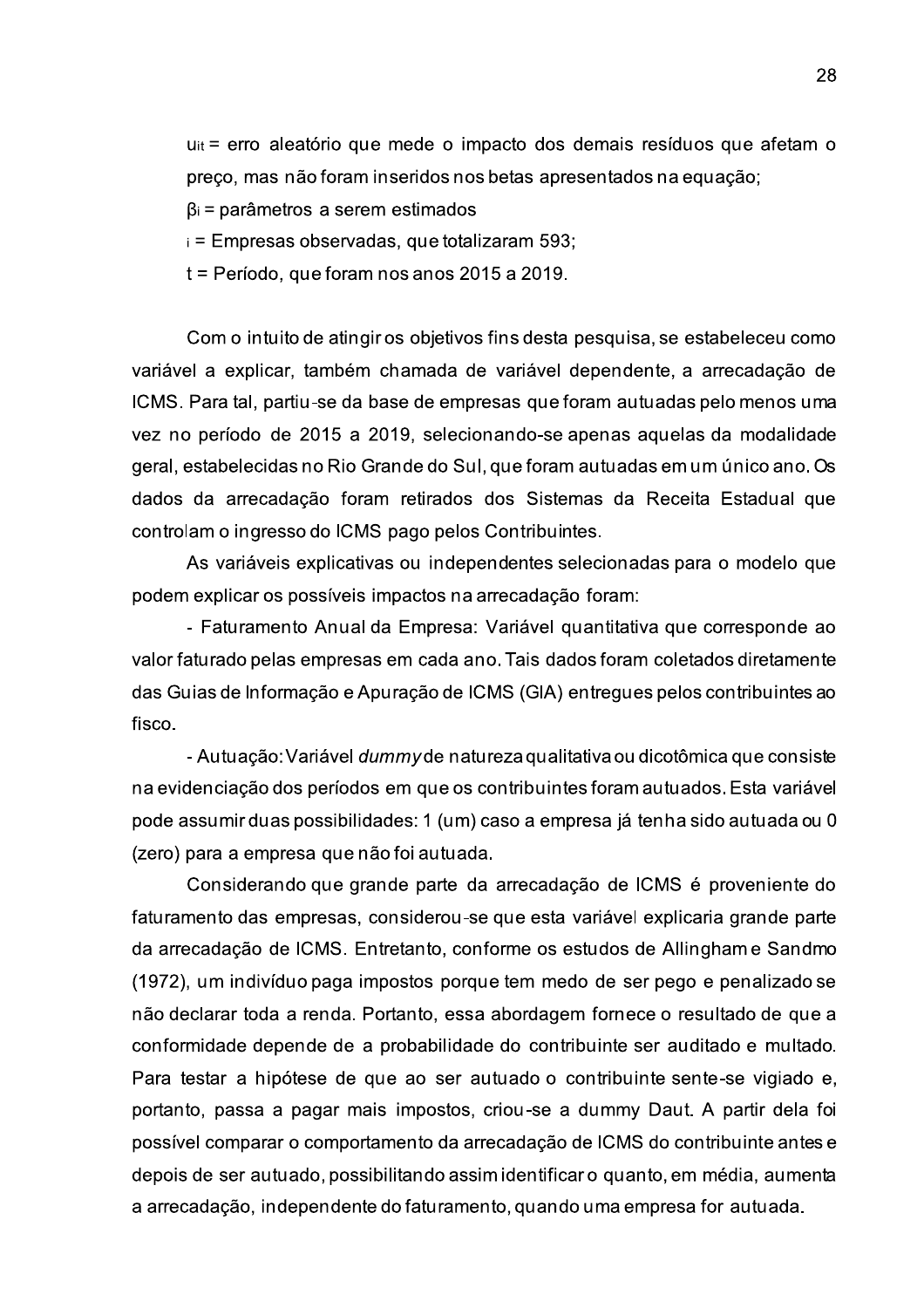### 3.4 Limitações do Método

A principal limitação está relacionada ao tamanho da amostra, pois como a sua escolha é por critério de tempo médio para que um crédito tributário esteja concluído, os resultados obtidos nessa pesquisa não poderão ser generalizados para toda a população. Outra limitação tem relação com o motivo e o período da autuação, pois o motivo da autuação pode estar relacionado com alguma irregularidade que ocorreu de forma pontual, ou seja, o contribuinte cometeu a infração uma única fez, logo o fato de ser autuado não vai interferir no período pós autuação, ou tal situação pode não ter ocorrido mais ou ela pode estar sendo realizada de maneira correta. Um ponto que também merece destaque é que o ICMS é um imposto que incide sobre a circulação da mercadoria, portanto o faturamento não é a única variável que explica a sua arrecadação.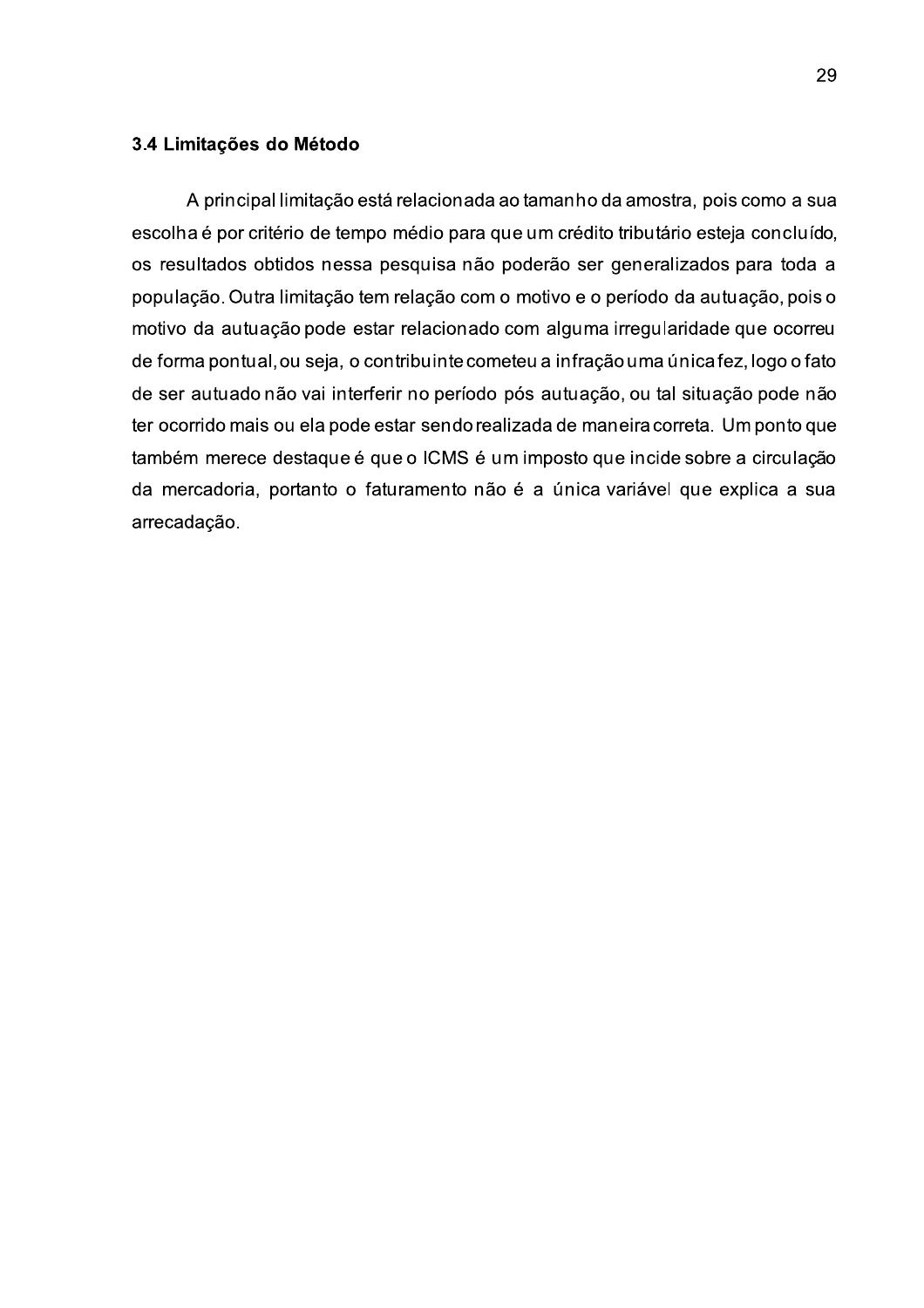### 4 APRESENTAÇÃO E ANÁLISE DOS DADOS

Nesse capítulo são apresentados e analisados os dados coletados na pesquisa conforme seque.

#### 4.1 Dados Relacionados às Autuações

No período de janeiro de 2015 a dezembro de 2019 foram lavrados 9.846 autos de lancamento que continham infrações de natureza material. O total das autuações foi de R\$ 11.305.736.600,76, montante referente ao valor do principal do imposto devido acrescido de multa e juros (Tabela 1).

Tabela 1 – Distribuição de Autos de Lançamento por Tipo de Multa

| Tipo de Multa          | <b>VIr Total AL</b> | Qtde de AL |
|------------------------|---------------------|------------|
| Qualificadas (Q)       | 5.742.940.619,71    | 3.709      |
| Básicas (B)            | 4.881.074.211,04    | 4.024      |
| Privilegiadas (P)      | 430.671.951,14      | 2.044      |
| Qualificadas e Básicas | 251.049.818,87      | 69         |
| <b>Total Geral</b>     | 11.305.736.600,76   | 9.846      |

Fonte: Dados da pesquisa.

A maior quantidade de autuações (4.024) foi de infrações classificadas como básicas. Já em termos de valor aponta-se que as infrações qualificadas estão em primeiro lugar. Apesar de não ser muito comum, verifica-se que 69 autos foram lavrados de forma híbrida, ou seja, na mesma peca fiscal existiam infrações classificadas como básicas e infrações classificadas como qualificadas.

Importante destacar que os valores das autuações, em regra, são compostos de principal, multa e juros. O principal refere-se ao valor do imposto que deixou de ser recolhido aos cofres públicos, a multa é um percentual que incide sobre o principal, podendo ser 40% para as do tipo P, 60% para as do tipo B ou 120% para as do tipo Q, já para o cálculo dos juros é aplicada a taxa básica de juros da economia (Selic). Na tabela a seguir apresenta-se os montantes segregados dessa forma.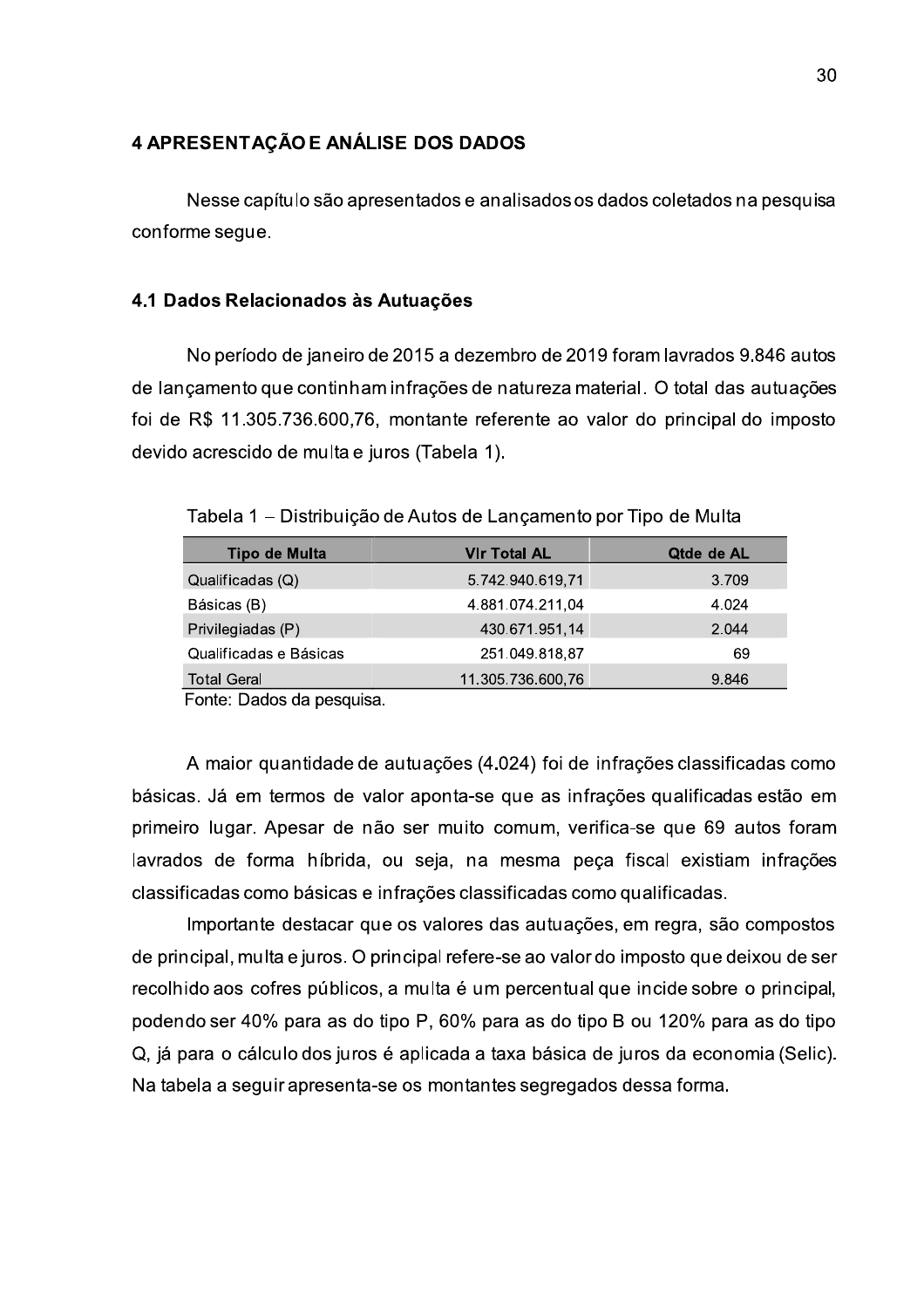|                         |                      |                                                                             |                  | 31                  |
|-------------------------|----------------------|-----------------------------------------------------------------------------|------------------|---------------------|
|                         |                      |                                                                             |                  |                     |
|                         |                      | Tabela 2 – Distribuição de Autos de Lançamento por Principal, Multa e Juros |                  |                     |
| Tipo de<br><b>Multa</b> | <b>VIr Principal</b> | <b>VIr Multa</b>                                                            | <b>VIr Juros</b> | <b>VIr Total AL</b> |
| Q                       | 2.293.843.327,92     | 2.861.257.797,98                                                            | 587.839.493,81   | 5.742.940.619.71    |
| B                       | 2.624.434.620,22     | 1.574.865.107,10                                                            | 681.774.483.72   | 4.881.074.211,04    |
| P                       | 272.400.314,52       | 107.565.155,77                                                              | 50.706.480,85    | 430.671.951,14      |
| $Q \n e B$              | 114.976.672,82       | 108.438.052.29                                                              | 27.635.093.76    | 251.049.818,87      |
|                         | 5.305.654.935,48     | 4.652.126.113,14                                                            | 1.347.955.552,14 | 11.305.736.600,76   |

Tabela 2 – Distribuicão de Autos de Lancamento por Principal. Multa e Juros

Cabe ressaltar que o cálculo dos juros é realizado tendo por ponto de partida a data em que deveria ter sido pago o tributo até o momento da lavratura do auto de lancamento. Lavrado o auto de lancamento o crédito tributário continua sendo corrigido até a data do efetivo pagamento. Como dito anteriormente, a regra é que a autuação seja composta por principal, juros e multa, entretanto pode haver autuações envolvendo dois ou mais contribuintes onde o valor do principal e iuros será único e. em contrapartida, a multa será individualizada para cada um dos envolvidos. Nesse caso ocorrerá a figura da coautoria da infração, logo, para os coautores haverá apenas o lancamento da multa, sem a cobranca do principal. Esse fato iustifica o percentual maior de 120% encontrado ao se dividir o total da multa pelo valor do principal nas infrações do tipo qualificadas da tabela anterior.

Ao segregar o montante das autuações por ano, identifica-se que de 2015 a  $2018$  houve um crescimento na ordem de  $80\%$  das autuacões, passando de um montante de 1.8 bilhão em 2015 para 3.3 bilhões 2018.

No gráfico a seguir pode-se visualizaro valor dessas autuações, em bilhões. por ano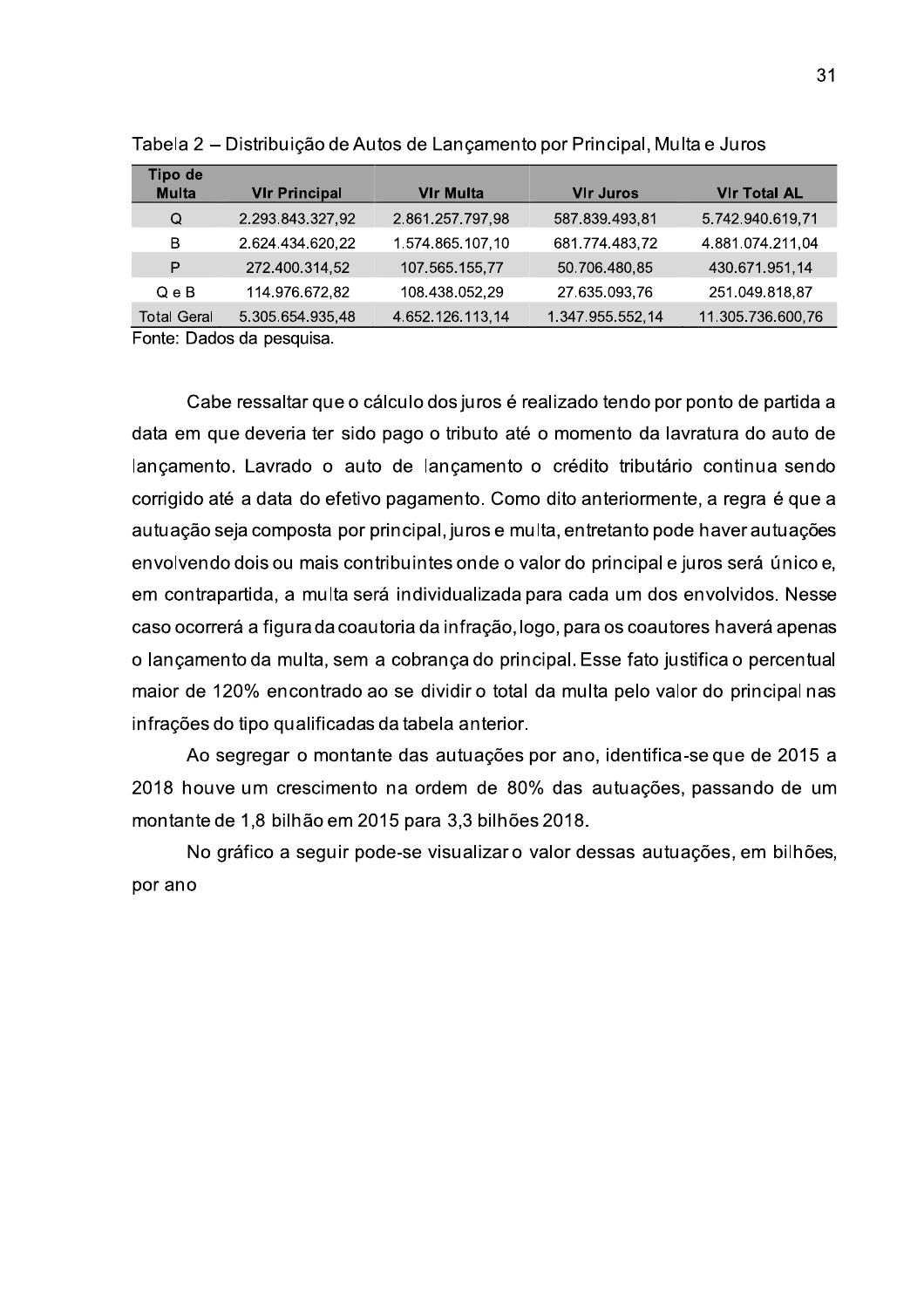





Um dos motivos que justifica o aumento de autuações entre 2016 e 2018 foi a entrada, por concurso público, de novos Auditores-Fiscais no final de 2016. A partir de 2019, após atingir o pico de 3,3 bilhões de autuações em 2018, evidencia-se uma queda significativa nas autuações. A realocação de pessoal nas demais atividades da Receita Estadual em função do grande número de aposentadorias aliada ao início de um processo de mudança cultural dentro da Fiscalização justificam essa diminuição expressiva de autuações.

No gráfico a seguir visualiza-se o número de Auditores-Fiscais alocados na atividade de Fiscalização.





Fonte: Dados da pesquisa.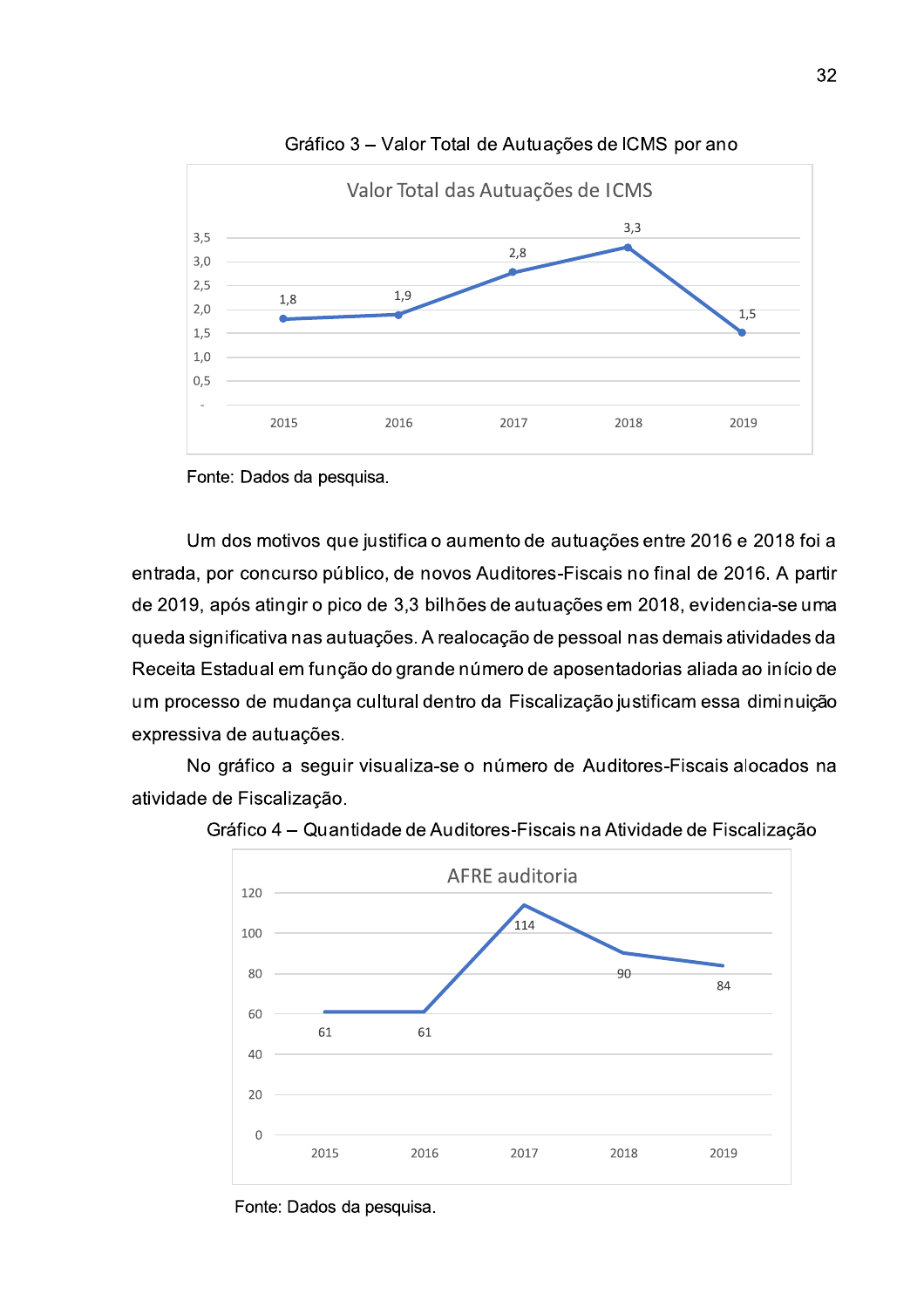Verifica-se no Gráfico 4 um aumento de 86% de 2015 para 2017 na quantidade de Auditores-Fiscais alocados na atividade de Fiscalização. Esse aumento só foi possível com a nomeação de 91 Auditores-Fiscais em 27/10/2016. De 2017 para 2019 houve uma redução de 26% na quantidade de Auditores-Fiscais atuando na fiscalização.

### 4.2 Dados Relacionados aos Contribuintes

Ao se classificar as empresas que foram autuadas pelos seis números iniciais do CNPJ (número conhecido como CNPJ raiz ou CNPJ8) tem-se que esses 9.846 autos de lançamento foram lavrados em um total de 6.221 empresas.

Até o ano de 2019 o modelo de fiscalização tributária estadual era organizado de forma regional, ou seja, os 497 municípios existentes no Estado do Rio Grande do Sul tinham suas empresas fiscalizadas por meio de estruturas regionais chamadas de Delegacias da Receita Estadual. Cada Delegacia era responsável por um determinando número de munícipios.

Sendo assim, foram criadas 14 Delegacias para atender os contribuintes conforme sua localização, são elas: Porto Alegre, Canoas, Caxias do Sul, Novo Hamburgo, Passo Fundo, Pelotas, Santa Cruz, Santa Maria, Santo Ângelo, Taquara, Uruguaiana, Bagé, Lajeado e Erechim. Exceto pela Delegacia de Porto Alegre, que por atender a capital contém apenas contribuintes do município de Porto Alegre, as demais delegacias possuem suas sedes nos munícipios os quais lhes emprestam o nome, porém jurisdicionam diversos outros munícipios.

A tabela a seguir indica a guantidade de munícipios atribuída a cada delegacia existente.

| Delegacia     | N° de Municípios |
|---------------|------------------|
| Porto Alegre  | 1                |
| Canoas        | 13               |
| Caxias do Sul | 52               |
| Novo Hamburgo | 33               |
| Passo Fundo   | 83               |
| Santo Ângelo  | 24               |
| Pelotas       | 20               |
| Santa Cruz    | 51               |
| Lajeado       | 85               |
| Taguara       | 36               |

Tabela 3 – Quantidade de Municípios por Delegacia da Receita Estadual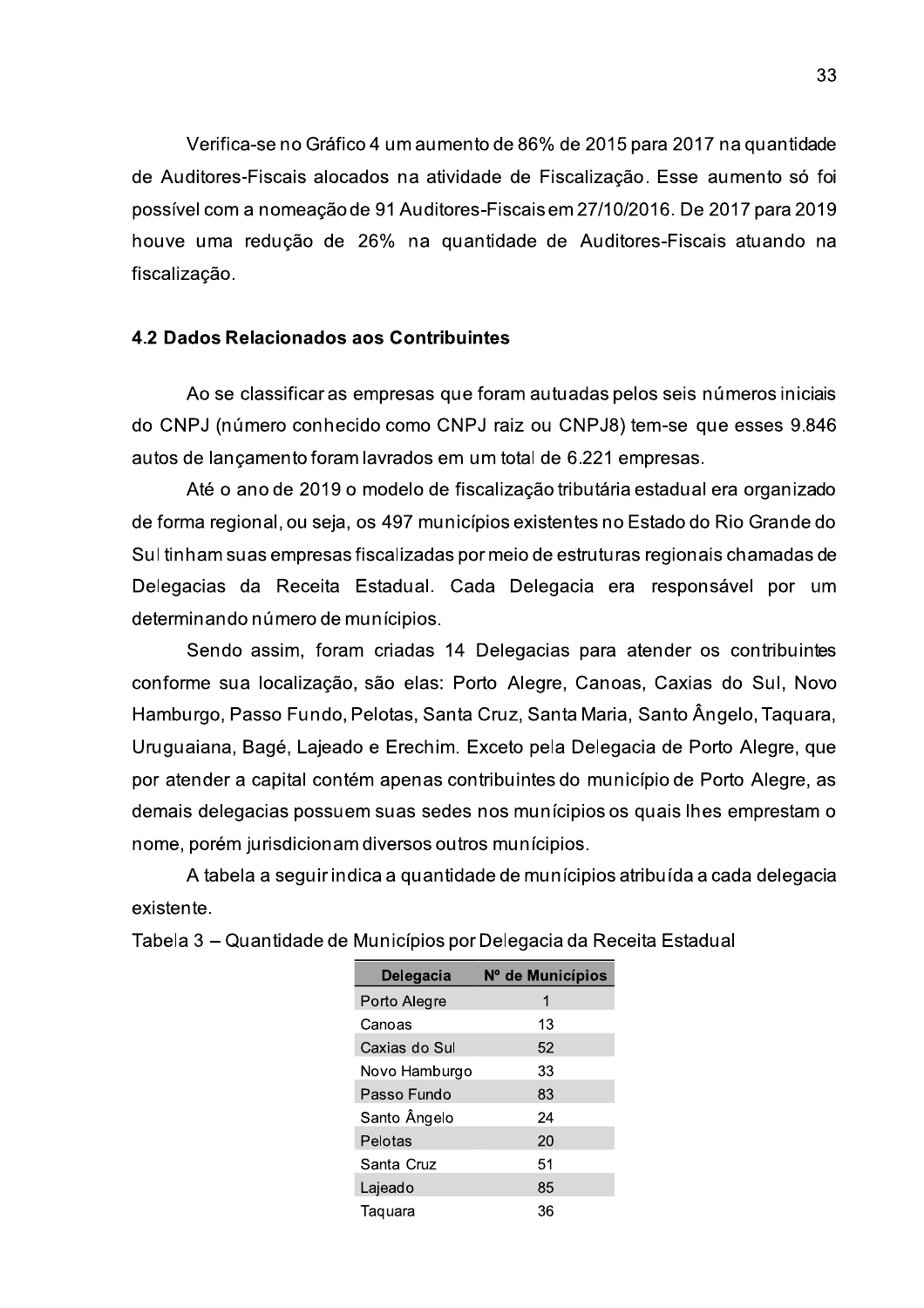| Delegacia          | Nº de Municípios |
|--------------------|------------------|
| Santa Maria        | 8                |
| Erechim            | 12               |
| Uruguaiana         | 42               |
| Bagé               | 37               |
| <b>Total Geral</b> | 497              |
|                    |                  |

Fonte: Dados da pesquisa.

Ao se identificar a localização dos contribuintes autuados no período apura-se que o maior valor das autuações ocorreu em empresas estabelecidas no munícipio de Porto Alegre, representando aproximadamente 23% do total de autuações. A seguir segrega-se as autuações por Delegacia, considerando o valor total lavrado.

Tabela 4 – Distribuição de Autos de Lançamento por Delegacia da Receita Estadual

| Delegacia      | <b>VIr Total AL</b> |
|----------------|---------------------|
| Porto Alegre   | 2.563.208.985,83    |
| Canoas         | 1.993.372.025.07    |
| Caxias do Sul  | 1.778.601.514,99    |
| Novo Hamburgo  | 1.356.124.042,91    |
| Passo Fundo    | 716.231.104,62      |
| Santo Ângelo   | 554.317.216,99      |
| Pelotas        | 467.598.151,84      |
| Santa Cruz     | 407.903.333.13      |
| Lajeado        | 331.810.394,40      |
| Taquara        | 271.803.207,34      |
| Fora do Estado | 254.736.264.14      |
| Santa Maria    | 199.230.467,16      |
| Erechim        | 195.196.385,16      |
| Uruguaiana     | 147.983.171,54      |
| Bagé           | 67.620.335,64       |
| Total Geral    | 11.305.736.600,76   |

Fonte: Dados da pesquisa.

que 68% das autuações contemplaram contribuintes Constata-se jurisdicionados nas delegacias de Porto Alegre, Canoas, Caxias do Sul e Novo Hamburgo.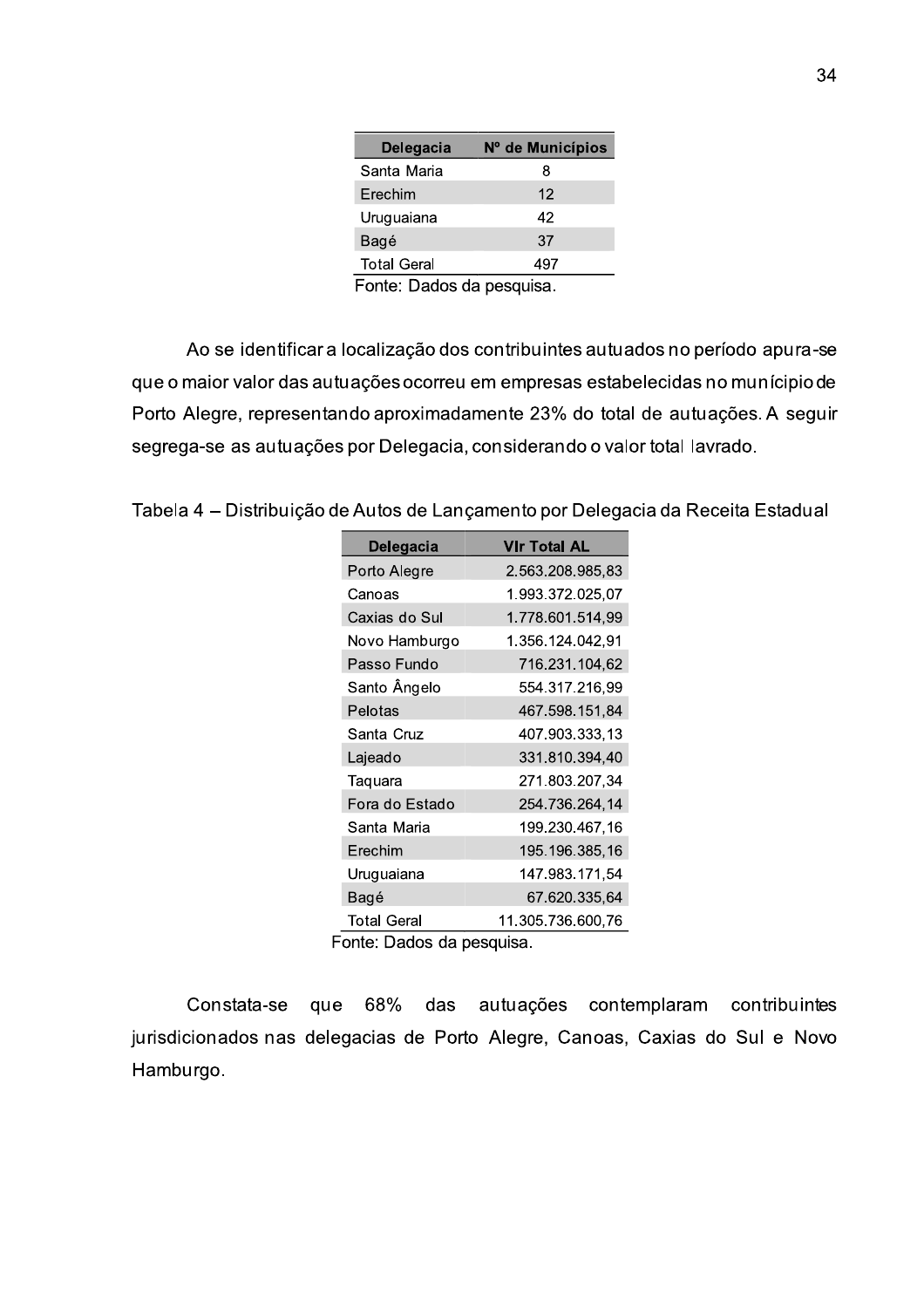#### 4.3 Dados Relacionados à Arrecadação

O tempo transcorrido entre a lavratura do auto de lancamento e o efetivo ingresso do recurso nos cofres públicos é muito variável. Diversos são os fatores que podem influenciar esse período. Após o contribuinte tomar ciência do auto de lançamento abre-se o prazo de 30 dias para que ele tome uma ação. Basicamente ocorrem três situações com o crédito tributário constituído: pagamento, impugnação ou inscrição em dívida ativa. Quando ocorre o pagamento integral em até 30 dias há um benefício de redução em 50% no valor da multa, se houver parcelamento também há benefício de redução na multa, porém em percentuais menores que irão depender do número parcelas em que se dará a quitação da autuação.

Nos casos em que ocorrer a impugnação ela pode ser integral ou parcial. Se a impugnação for parcial o contribuinte informa com qual parte concorda, realiza o pagamento dessa parte com o benefício de redução da multa e a outra parte segue para o rito litigioso. A impugnação administrativa possui duas instâncias, na primeira ocorre um julgamento monocrático, onde os argumentos do contribuinte serão julgados por uma estrutura dentro da Subsecretaria da Receita Estadual chamada de Divisão de Processos Fiscais, lá haverá um Auditor-Fiscal que por delegação do Subsecretário fará o julgamento da impugnação com total imparcialidade. O Tribunal Administrativo de Recursos Fiscais (TARF) é o órgão responsável pelos julgamentos em segunda instância. Nele os processos são julgados de forma colegiada. O TARF possui uma representação paritária sendo composto por Auditores-Fiscais e por advogados indicados por representantes da sociedade civil.

Nas situações em que o contribuinte não paga e nem entra com processo de impugnação o crédito tributário é inscrito em dívida ativa e logo após encaminhado à Procuradoria Geral do Estado do Rio Grande do Sul para dar início ao processo de execução fiscal.

Em 02/11/2020 as situações dos autos de lançamentos que fazem parte desta pesquisa estavam assim representadas: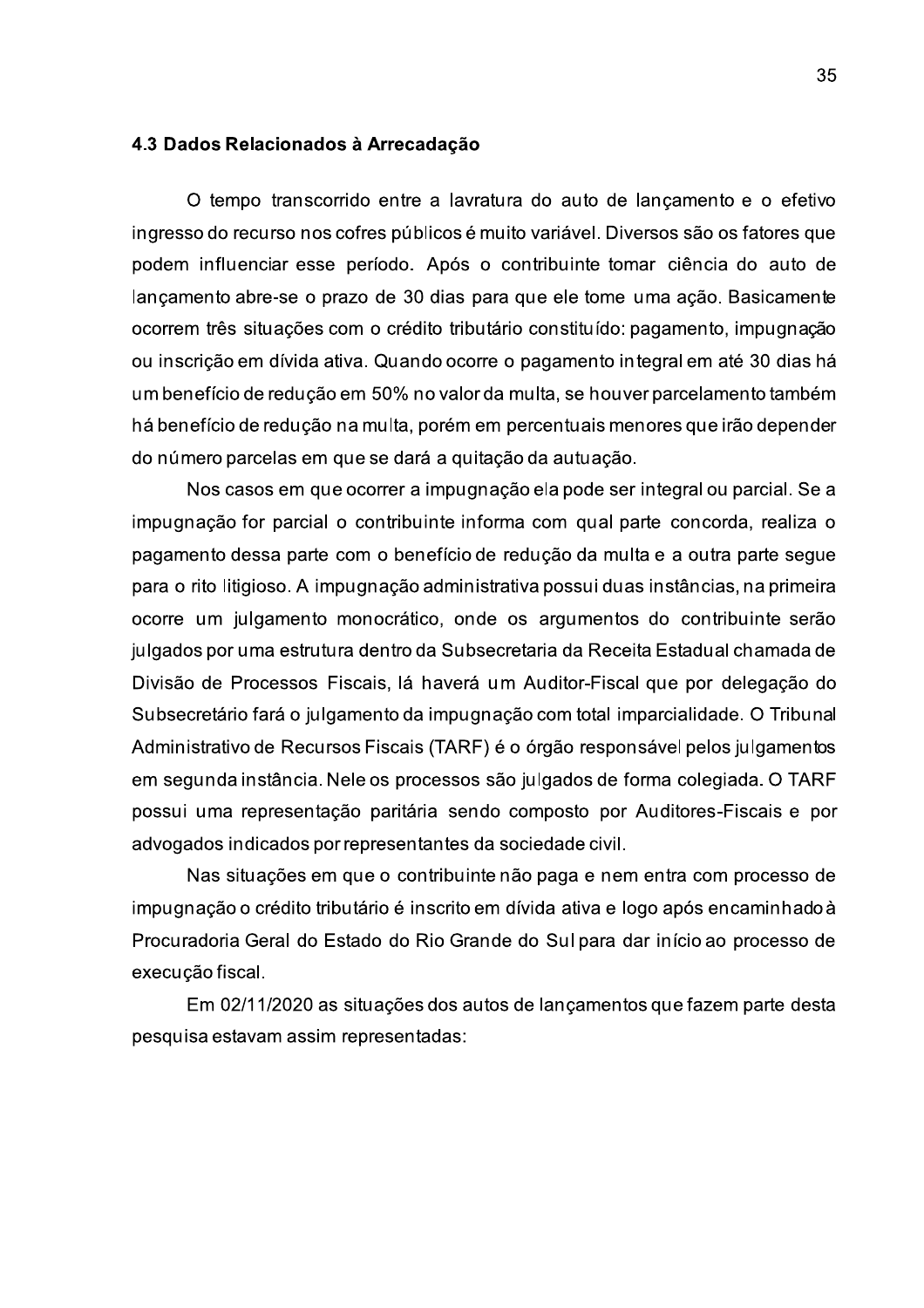| Situação                                      | <b>VIr Total AL</b> |
|-----------------------------------------------|---------------------|
| Autos em discussão                            | 7.890.282.340,61    |
| Autos pagos (à vista ou parcelados)           | 2.916.385.954,63    |
| Autos cancelados                              | 484.675.328,47      |
| Autos nos 30 dias                             | 14.392.977,05       |
| Total                                         | 11.305.736.600,76   |
| والمتاريخ والمناصر المرامين المراجع<br>F.L.L. |                     |

Tabela 5 - Situação dos Autos de Lançamento em 02/11/2020

Fonte: Dados da pesquisa.

A situação "Autos em discussão", que representa 69,8% do montante lavrado, engloba autuações que não foram julgadas em definitivo, ou àquelas em que mesmo julgadas o contribuinte ainda não tenha realizado nenhum pagamento.

Observa-se, portanto, que do montante total de autuações há R\$ 2.916.385.954,63 que estão na situação de pagos, ou seja, 25,8% foram aceitos pelo Contribuinte e serão convertidos em ingresso de numerário. Os autos cancelados representam os valores das autuações que após o processo de impugnação foram cancelados, seja pela esfera administrativa, seja pela esfera judicial, correspondendo a uma parcela de 4,3% do montante lavrado. Por fim, havia 0,1% de autuações que na data da extração dos dados encontrava-se no período entre a lavratura do auto de lançamento e a data final para que o contribuinte tomasse alguma ação.

Detalhando o montante de autos pagos, verifica-se que mais de 80% dos pagamentos são de autuações lavradas com multa qualificada e básica. Do total, 47% são autuações lavradas com a multa qualificada, sequidas pelas básicas (37%) considerando que aquela é dosada com o dobro da multa básica, fazendo sentido ela estar como a que mais arrecada.

| Tipo de Multa Autos Pagos |                  | %   |
|---------------------------|------------------|-----|
| Q                         | 1.313.199.940,20 | 45% |
| в                         | 1.078.108.694.81 | 37% |
| P                         | 399.086.966,55   | 14% |
| Q/B                       | 125.990.353,07   | 4%  |
| Total                     | 2.916.385.954,63 |     |

Tabela 6 – Distribuição dos Pagamentos por Tipo de Multa

Fonte: Dados da pesquisa.

Cabe analisar dentre os autos de lançamento pagos se o tipo de multa influenciou de alguma forma em sua guitação. Como os autos com multa gualificada possuem um percentual de 120% de multa é natural que seja o que mais arrecada,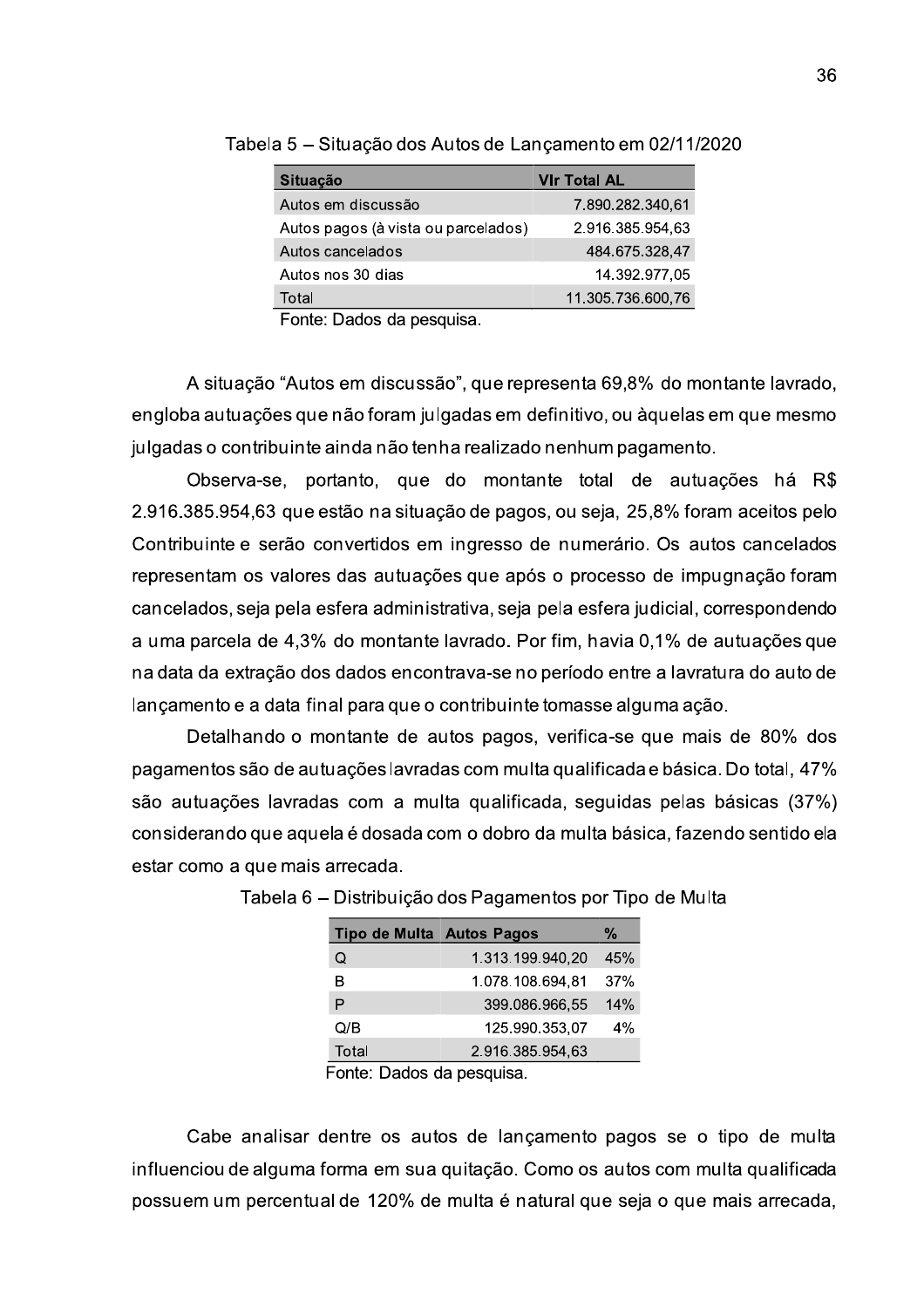entretanto será que são os autos de maior liquidez? A tabela a seguir evidencia a proporção entre o valor da autuação e o respectivo valor pago.

|       | Tipo de Multa VIr Total AL (A) | <b>Autos Pagos (B)</b> | (B/A)<br>℅ |
|-------|--------------------------------|------------------------|------------|
| Q     | 5.742.940.619,71               | 1.313.199.940,20       | <b>23%</b> |
| в     | 4.881.074.211,04               | 1.078.108.694,81       | 22%        |
| P     | 430.671.951,14                 | 399.086.966,55         | 93%        |
| Q/B   | 251.049.818,87                 | 125.990.353,07         | 50%        |
| Total | 11.305.736.600,76              | 2.916.385.954,63       |            |
| -     |                                |                        |            |

Tabela 7 – Percentual de Pagamentos por Tipo de Multa

Fonte: Dados da pesquisa.

Constata-se que as autuações com multa privilegiada (P), cujo percentual é de 40%, tiveram um alto índice de liquidez (93%). Esse tipo de multa é utilizado para lavratura de autos de lançamento decorrentes de denúncia espontânea, ou seja, o próprio contribuinte identifica o erro e vem espontaneamente até o fisco informando que cometeu uma irregularidade e deseja se regularizar.

Apesar de haver uma grande diferença entre os percentuais da multa gualificada (120%) e da básica (60%), os percentuais de quitação são praticamente os mesmos (23% e 22%, respectivamente) não evidenciando assim uma correlação entre dosagem da multa e percentual de quitação do auto de lançamento.

Durante os anos de 2015 a 2019 o total de Receita ingressante nos cofres do Estado do Rio Grande do Sul oriundo de lavratura de autuações foi de R\$ 3.226.890.387,69. Esse montante foi apurado somando-se os pagamentos realizados com código de receita específico de autuações fiscais (códigos 145, 251, 271, 275, 276 e 286).

Observa-se arrecadação de R\$ 677.611.958,65 em 2015 finalizando em 2019 com uma arrecadação recorde de R\$ 1.170.096.718.21. O gráfico a seguir demonstra essa evolução em bilhões: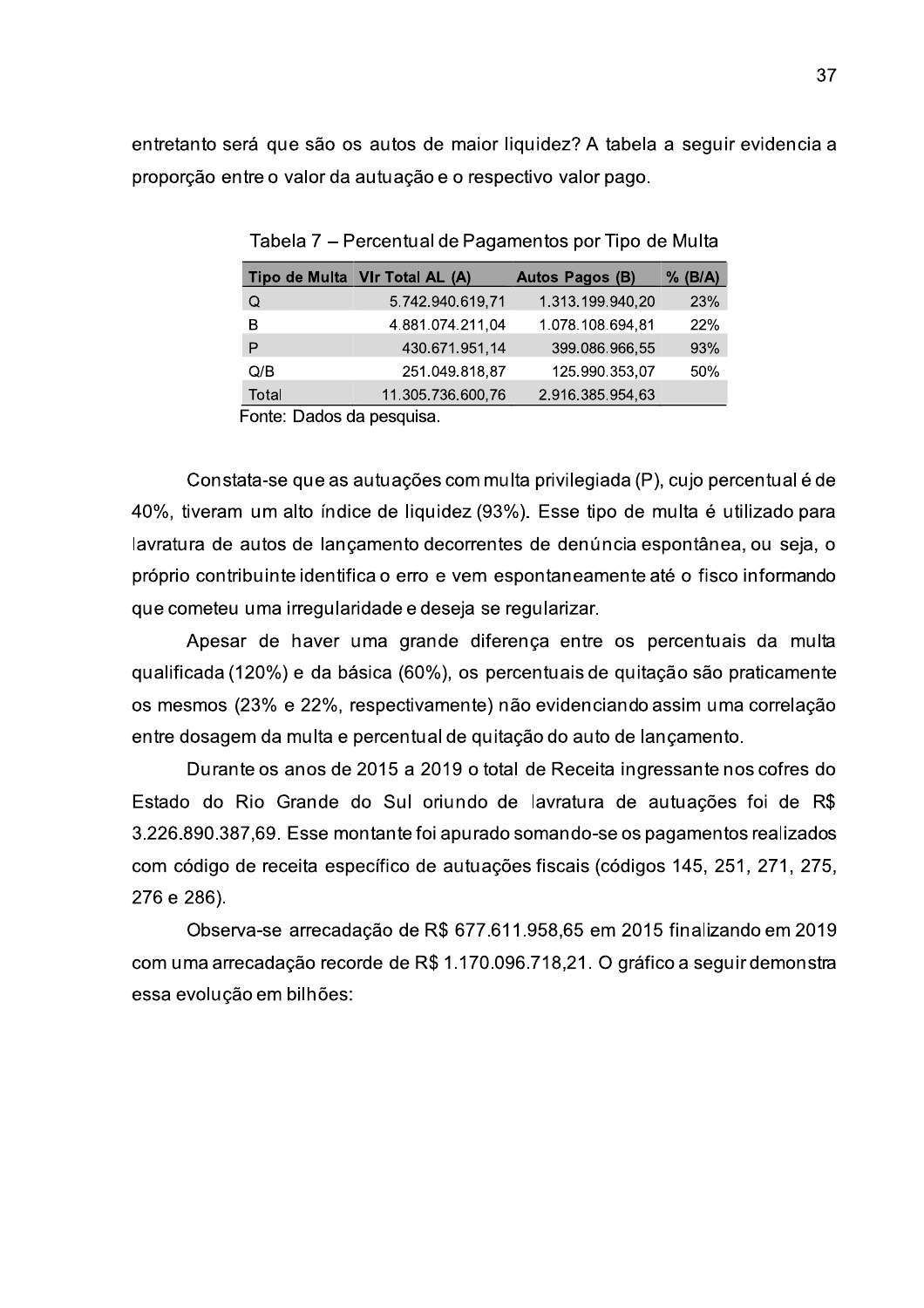

Gráfico 5 – Valores Arrecadados Provenientes de Autuações

Fonte: Dados da pesquisa.

É importante ressaltar que os valores apresentados no gráfico anterior são arrecadações referentes a todas as autuações lavradas até o final do ano de 2 <sup>2019</sup><br>
s no gráfico anterior são<br>
é o final do ano de 2019.<br>
tuações de 2015 a 2019,<br>
lta qualificada.<br>
al, detalhando quanto se<br>
uações anteriores a 2015.<br>
Autuações per Período. Portanto, não há apenas os ingressos com origem nas autuações de 2015 a 2 sentados no gráfico anterior são<br>adas até o final do ano de 2019.<br>nas autuações de 2015 a 2019,<br>s de multa qualificada.<br>ssse total, detalhando quanto se<br>e às autuações anteriores a 2015.<br>ntes de Autuações por Período s no gráfico anterior são<br>é o final do ano de 2019.<br>tuações de 2015 a 2019,<br>lta qualificada.<br>al, detalhando quanto se<br>uações anteriores a 2015.<br>Autuações por Período são todos os ingressos arrecadados com os códigos de multa qualificada.  $\acute{\text{E}}$  importante ressaltar que os valores a<br>ecadações referentes a todas as autuações<br>tanto, não há apenas os ingressos com origo<br>todos os ingressos arrecadados com os cód<br>No gráfico a seguir é feita a segregação<br>ere s no gráfico anterior são<br>é o final do ano de 2019.<br>tuações de 2015 a 2019,<br>lta qualificada.<br>al, detalhando quanto se<br>uações anteriores a 2015.<br>Autuações por Período<br>tuações

No gráfico a seguir é feita a segregação desse total, detalhando quanto se refere às autuações de 2015 a 2019 e quanto se deve às autuações anteriores a 2015.



Gráfico 6 – Valores Arrecadados Provenientes de Autuações por Período

Fonte: Dados da pesquisa.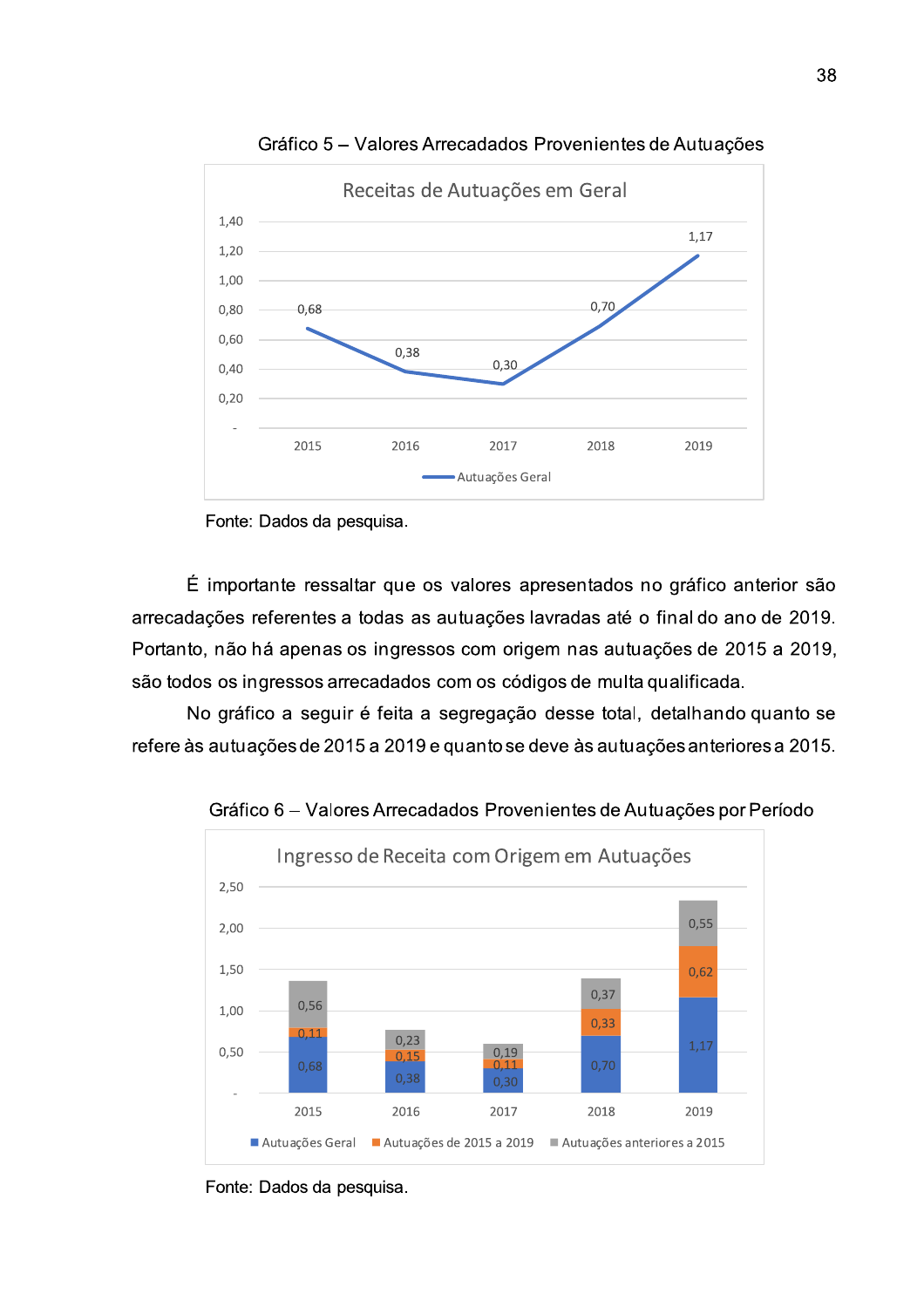Analisando o gráfico anterior nota-se que no ano de 2015 do total de receita ingressante (680 milhões) apenas 11 milhões eram oriundos das autuações de 2015, o restante da receita era originado de autuações realizadas em anos anteriores. Constata-se que o ingresso de receitas com origem nas autuações a partir de 2015 vai aumentando com o passar do tempo, tornando-se a cada ano uma fatia maior do bolo de receitas. A tabela a seguir demonstra em percentuais essa evolução.

| Ano de<br>Ingresso | Ingresso oriundo de<br>autuações lavradas<br>até 2019 (A) | Ingresso oriundo das<br>autuações lavradas<br>até 2014 (B) | Ingresso oriundo das<br>autuações lavradas<br>de 2015 a 2019 (C) | <b>Percentual</b><br>$(C)$ $I(A)$ |
|--------------------|-----------------------------------------------------------|------------------------------------------------------------|------------------------------------------------------------------|-----------------------------------|
| 2015               | 0,68                                                      | 0,56                                                       | 0, 11                                                            | 17%                               |
| 2016               | 0,38                                                      | 0,23                                                       | 0, 15                                                            | 39%                               |
| 2017               | 0,30                                                      | 0, 19                                                      | 0,11                                                             | 37%                               |
| 2018               | 0,70                                                      | 0,37                                                       | 0,33                                                             | 47%                               |
| 2019               | 1,17                                                      | 0,55                                                       | 0,62                                                             | 53%                               |
| Total              | 3,23                                                      | 1,91                                                       | 1,32                                                             |                                   |

Tabela 8 – Ingresso de Receitas de Autuações (2015 a 2019)

Fonte: Dados da pesquisa.

Constata-se, portanto, que dos 3,23 bilhões arrecadados no período de 2015 a 2019, há uma parcela de 1,32 bilhão que se refere às autuações lavradas a partir de 2015. Apura-se também que com o passar dos anos na medida que as autuações são mantidas após a contestação dos contribuintes o ingresso oriundo do período analisado na pesquisa torna-se cada vez maior.

Em 2015, do total de receitas que ingressaram de autuações fiscais apenas 17% se referiam a autuações realizadas dentro do próprio ano de 2015, todas as demais são provenientes das autuações realizadas em anos anteriores.

Já em 2016 verifica-se que do total de ingressos deste ano (380 milhões), 39% são referentes a autuações de 2015 e 2016. Percebe-se que a maioria das autuações não representa ingresso imediato de dinheiro nos cofres públicos, esse ingresso ocorre com o passar dos anos. Na tabela anterior observa-se que do total recebido em 2019, mais de 50% são originados das autuações de 2015 a 2019.

Até o momento verificou-se a arrecadação do auto de lançamento lavrado, analisou-se a quantidade e o montante de autuações realizadas, segregando nos tipos de multa possíveis, evidenciando como essas autuações transformam-se em recursos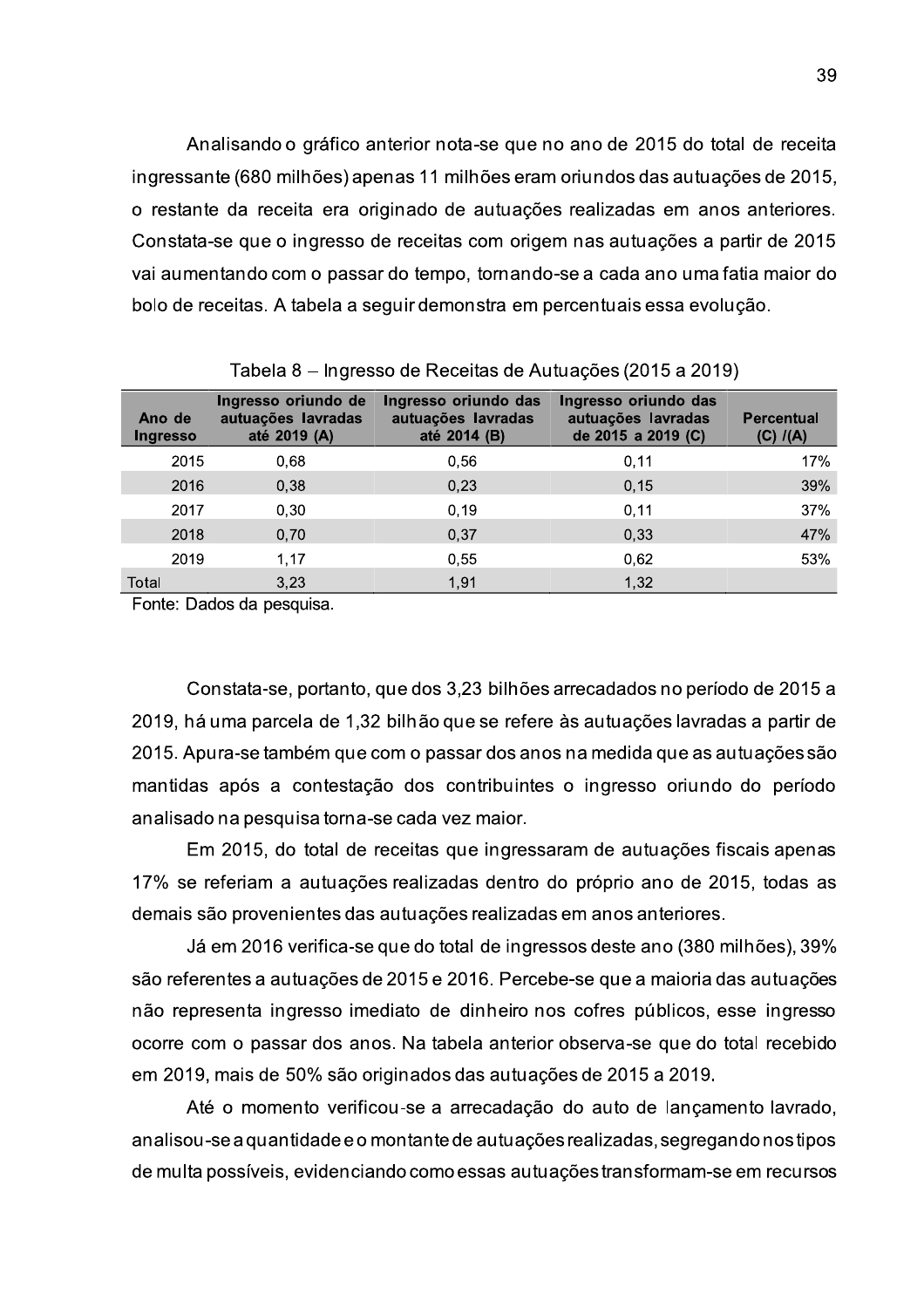e passam a integrar o erário público. A partir de agora é analisada a oscilação da arrecadação do Contribuinte que foi autuado.

### 4.3.1 Dados Relacionados à Arrecadação dos 7 Maiores Autuados

Dentre as 6.221 empresas que foram autuadas, 401 empresas representaram 80% do montante autuado no período. Dessas 401 empresas, com o objetivo de realizar uma análise mais detalhada da arrecadação, foram selecionadas aquelas cujo montante de autuações no período de 2015 a 2019 tenha sido maior ou igual a R\$ 200 milhões. Após essa filtragem restaram 07 empresas cuja soma das autuações totaliza R\$ 2.260.507.673,08 representando 20,0% do montante de autuações do período.

A tabela a seguir indica, em ordem decrescente, os montantes desses 07 Contribuintes (que foram agregados por CNPJ8). Com o intuito de preservar o sigilo fiscal o nome da empresa foi substituído por um número sequencial.

|       | Contribuinte Total das Autuações |
|-------|----------------------------------|
|       | 543.145.847,11                   |
| 2     | 348.401.279,11                   |
| 3     | 337.198.491,92                   |
| 4     | 324.764.265,19                   |
| 5     | 291.768.765,66                   |
| 6     | 211.181.023,75                   |
| 7     | 204.048.000,34                   |
| Total | 2.260.507.673,08                 |

Tabela 9 – Contribuintes com Maior Valor de Autuação

Fonte: Dados da pesquisa.

Com o intuito de identificar o comportamento da arrecadação adotou-se como padrão de comparação a relação entre o valor arrecadado e o respectivo faturamento declarado nas Guias de Informação e Apuração de ICMS. Entendeu-se que a análise apenas do valor da arrecadação mês a mês de forma isolada não seria muito eficaz, pois esse aumento poderia resultar de um simples aumento do faturamento, não refletindo assim um possível efeito da autuação lavrada.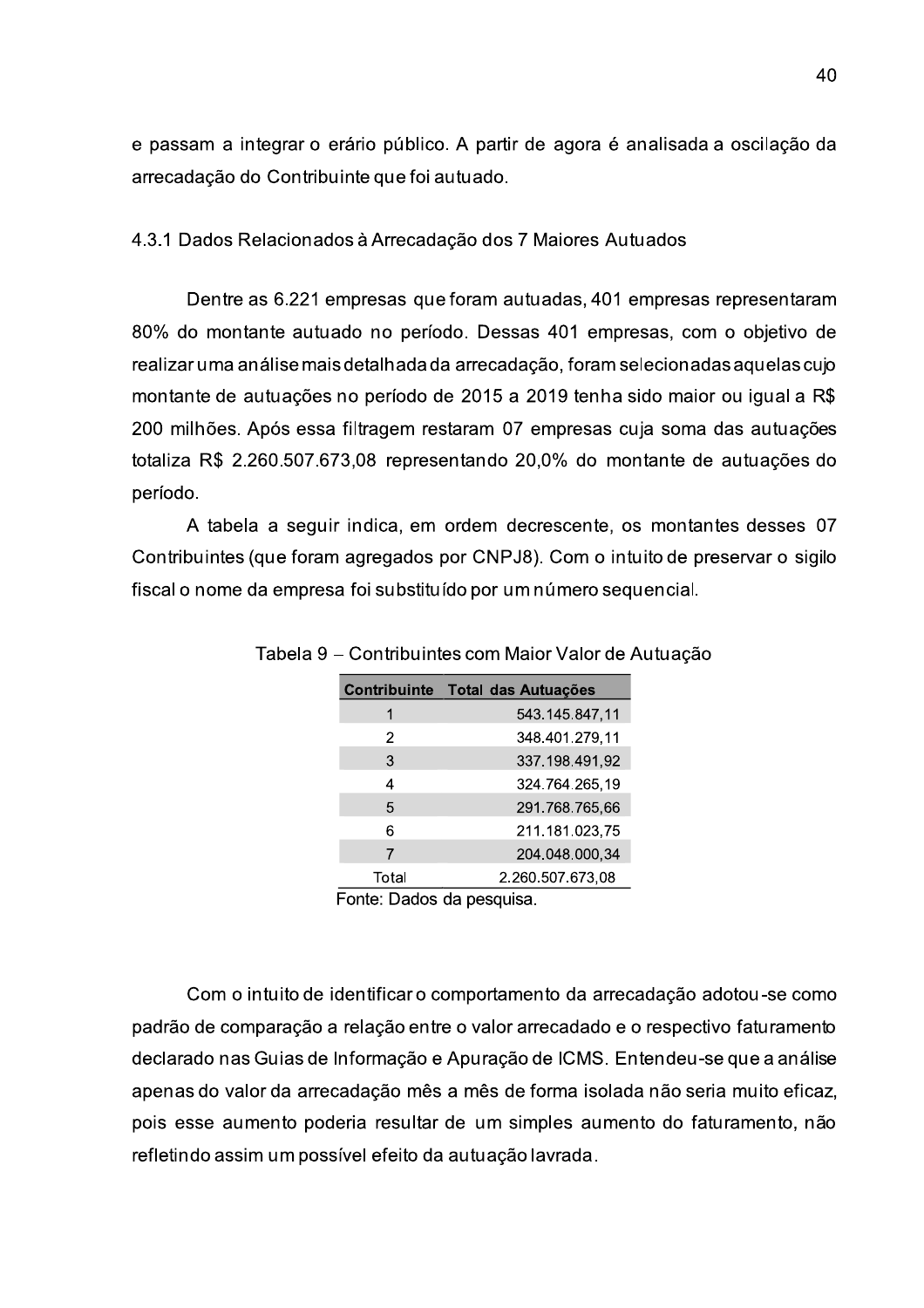O Contribuinte de nº 1, cujo total de autuações monta o valor de R\$ 543.145.847,11, teve sua primeira autuação lavrada em novembro de 2017, a infração foi punida com multa básica (60%), entretanto cabe observar que o início do procedimento de fiscalização ocorreu em agosto de 2017. Pela análise do quociente arrecadação total mensal/faturamento identificou-se que de janeiro de 2017 a agosto de 2017 esse percentual oscilou entre 0% e 2%, sendo a média de 1%. No mês de setembro de 2017 ocorreu a regularização por parte de Contribuinte desse procedimento. Esse ato gerou uma alta pontual desse percentual para 6%. O gráfico a seguir evidencia essa oscilação.

Gráfico 7 – Contribuinte nº 1 - Arrecadado/Faturamento (2017)



Fonte: Dados da pesquisa.

Conclui-se, portanto, que a autuação gerou efeitos na observância tributária do Contribuinte, fazendo com que ele imediatamente após o início do procedimento fiscal passasse a sanar a irregularidade detectada. No entanto, cabe observar que, apesar da alteração realizada pelo Contribuinte, os autos de lançamento lavrados a respeito dessa irregularidade cujo montante totaliza R\$ 431.105.817,57 não foram pagos e continuavamem fase de discussão.

As verificações fiscais normalmente são realizadas por assunto, logo não é incomum que um Contribuinte seja autuado em um período por descumprir a legislação em um determinado assunto e meses depois venha a ser autuado novamente em outra matéria.

No caso do Contribuinte nº 1, houve, em abril de 2018, a lavratura de auto de lançamento por outra irregularidade, nesse caso a multa aplicada foi a qualificada (120%). Diferentemente da autuação de 2017, a irregularidade objeto da segunda autuação ocorreu em um período específico, ela não vinha se perpetuando ao longo dos meses, logo não há efeito subsequente a ser observado na arrecadação. Porém,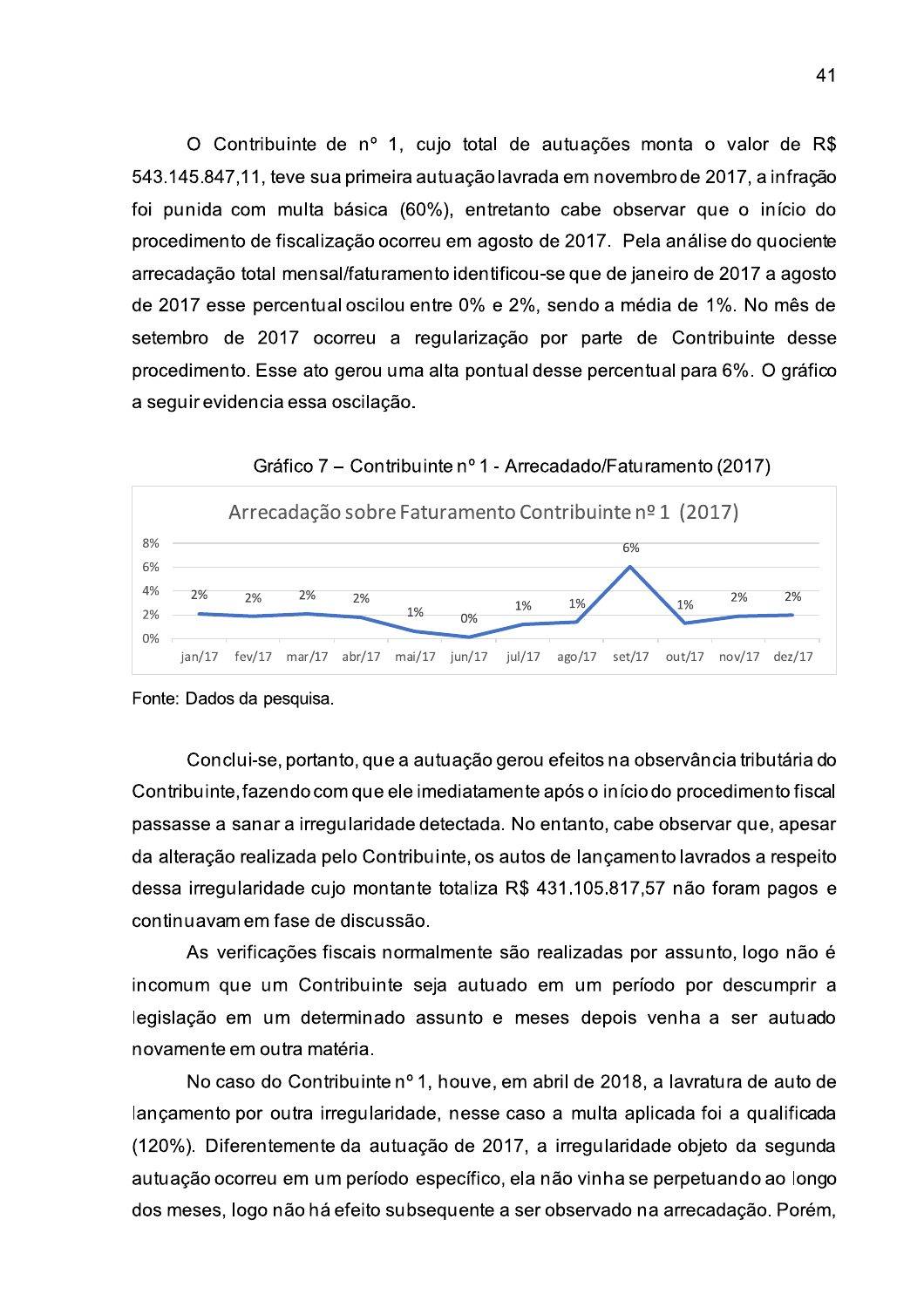ao contrário da primeira autuação, essa foi integralmente paga no final de 2018, como evidencia o gráfico a seguir:



Gráfico 8 – Contribuinte nº 1 - Arrecadação/Faturamento (2018)

Fonte: Dados da pesquisa.

Pode-se constatar no gráfico o aumento da arrecadação em dezembro de 2018 originado pela quitação das autuações qualificadas.

Conclui-se, portanto, que as autuações realizadas no Contribuinte nº 1 apesar de ainda não terem sido integralmente pagas, fizeram com que a irregularidade detectada fosse sanada.

O Contribuinte nº 2, cujo total de autuações monta o valor de R\$ 348.401.279,11, foi autuado em 2015 por dois tipos de infrações, sendo uma aplicada a multa básica e outra aplicada a multa qualificada. Em ambas as situações não houve regularização da situação tampouco pagamento dos autos de lançamento, motivo pelo qual em 2018 houve nova autuação da infração qualificada. Também em 2018 houve a autuação por nova infração diferente das já identificadas, nesse caso aplicou-se a multa básica e, ao contrário das demais autuações, essa foi quitada integralmente no final de 2018, porém o valor era insignificante perto das demais autuações, não gerando oscilação no percentual de arrecadação mensal. O gráfico a seguir demonstra o percentual de arrecadação mensal ao longo dos anos de 2015 a 2020.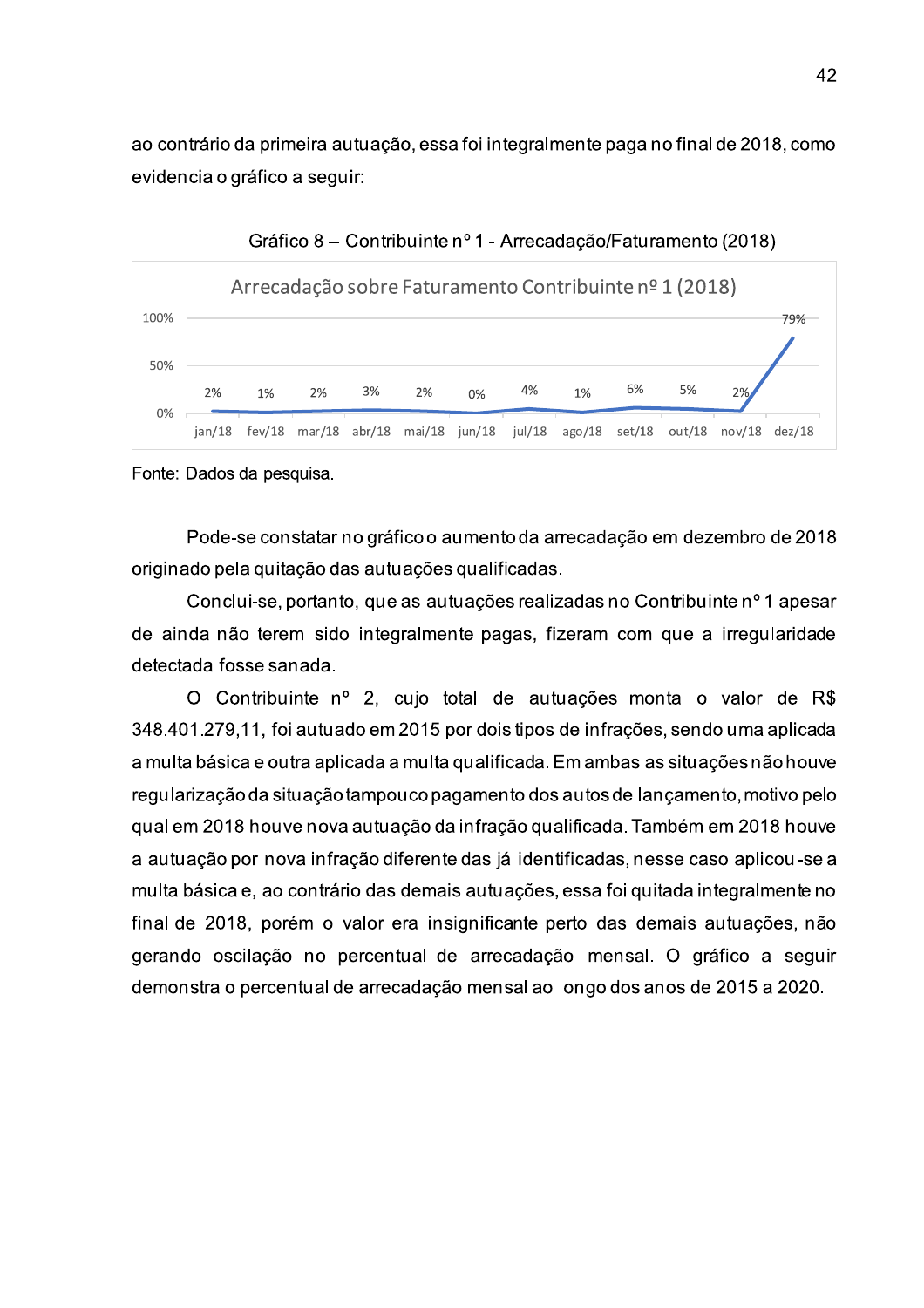

Fonte: Dados da pesquisa.

Verifica-se que o percentual de arrecadação sobre o faturamento se mantém constante, oscilando sempre dentro de uma banda que vai de 2% a 6%, atingindo por duas vezes o ponto de 7% (dez/16 e mai/20) e uma vez o ponto de 1% (jan/19). Nesse caso não há evidências de que as autuações tenham influenciado a arrecadação futura.

O Contribuinte nº 3 foi autuado em R\$ 337.198.491,92, cujas autuações ocorreram em novembro de 2015, novembro de 2016 e novembro de 2017, todas pelo mesmo motivo e aplicadas com a multa básica (60%). Cabe observar que as atividades desse contribuinte foram encerradas em abril de 2016, sendo o auto de lançamento de 2016 referente a fatos geradores ocorridos em 2012 e o auto de lançamento de 2017 referente a fatos geradores ocorridos no período de 2013 a março de 2016. Nesse caso o Contribuinte não regularizou a situação, tanto é que foi autuado pela mesma infração até o último mês de funcionamento e tampouco realizou o pagamento das autuações.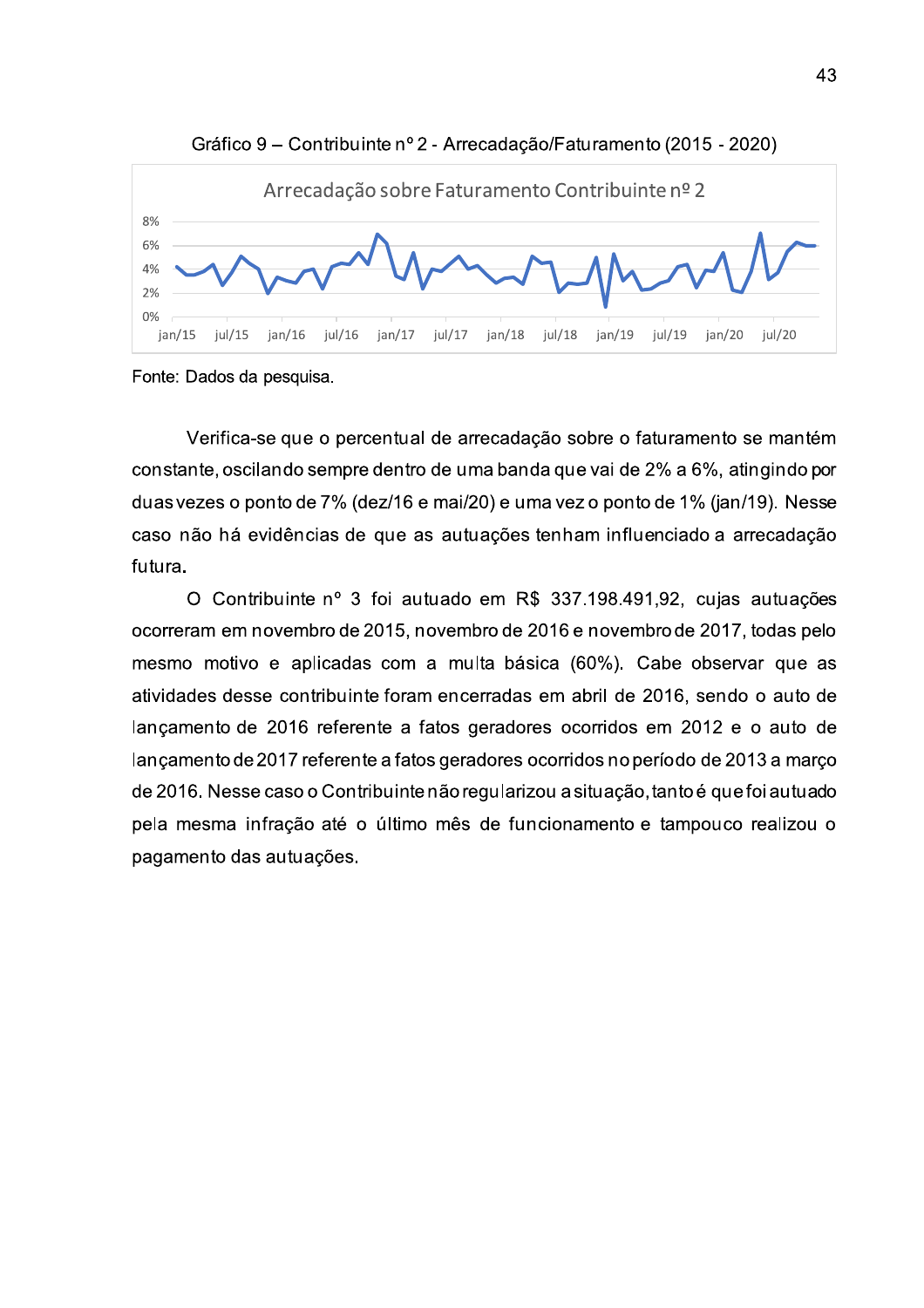

Gráfico 10 - Contribuinte nº 3 - Arrecadação/Faturamento (2015 - 2016)

Fonte: Dados da pesquisa.

No ano de 2015 o quociente de arrecadação variou entre 14% e 22%, atingindo uma média de 17%, a partir de 2016 há um aumento nesse número devido ao aumento da alíquota de ICMS que ocorreu nesse ano, não havendo nenhuma relação com correção de irregularidade ou pagamento de autuações.

Contra o Contribuinte nº 4 foram lavrados 25 autos de lançamento totalizando R\$ 324.764.265,19, tendo sido identificadas 4 tipos de irregularidades, sendo duas sujeitas à multa básica e duas sujeitas à multa qualificada. Entretanto, como houve denúncia espontânea do Contribuinte, dentre esses 25 autos, 2 foram com multa privilegiada (40%). Ocorre que como o valor denunciado não abrangia o total das operações irregulares, a parte não denunciada foi objeto de lavratura de auto de lançamento suplementar. Duas das quatro irregularidades foram sanadas pelo Contribuinte, ocorrendo o pagamento integral dos autos de lançamento, já as outras duas apesar de haver a mudança no procedimento que estava incorreto, as autuações seguem em discussão. A tabela a seguir evidencia o total de autuações por ano de lavratura e o quanto dessas autuações foram quitadas.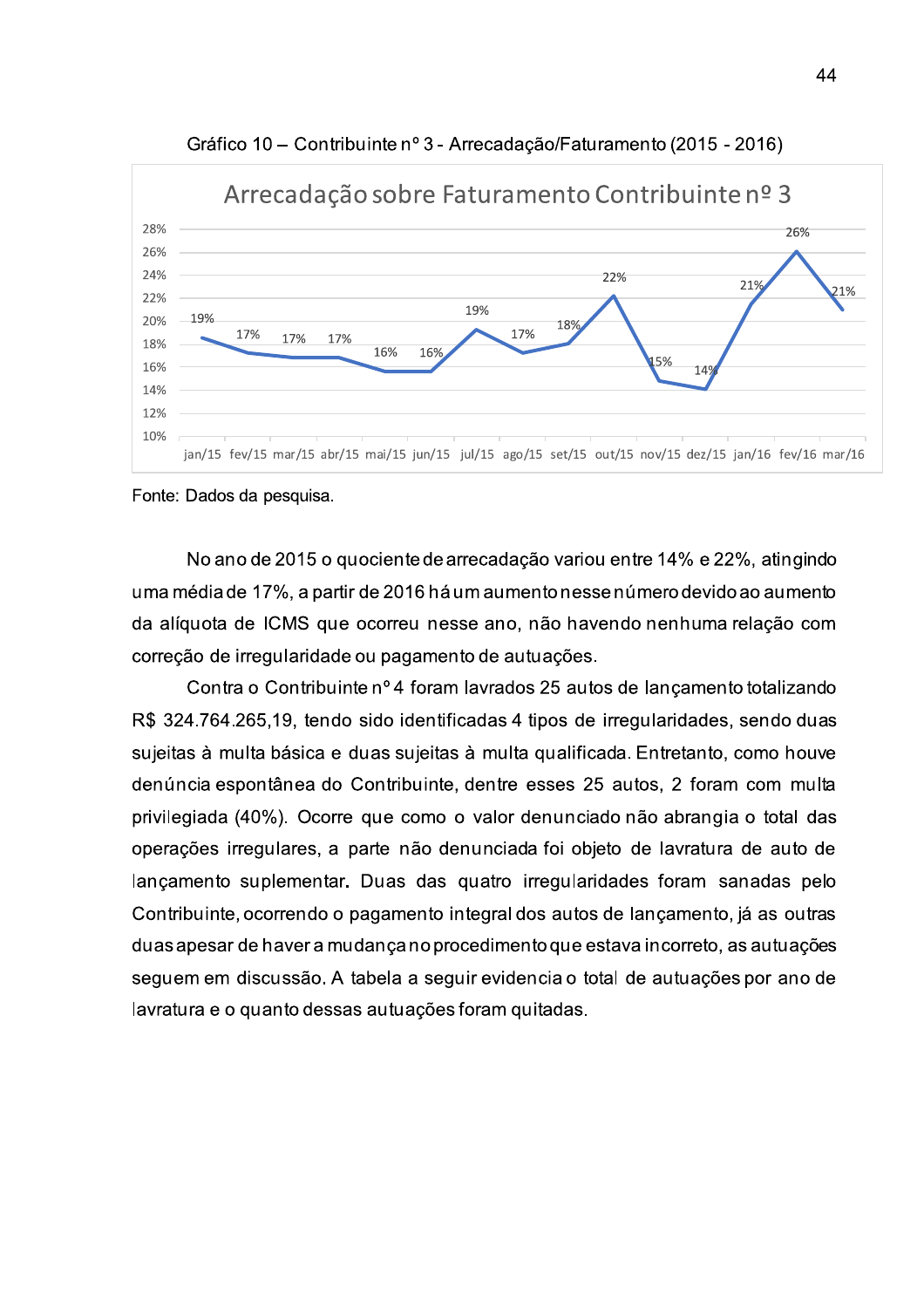|                  |                  | Ano de    |                       |                |  |
|------------------|------------------|-----------|-----------------------|----------------|--|
| Ano de Lavratura | Vir Total AL (A) | Pagamento | Vir do AL Quitado (B) | Saldo (A-B)    |  |
|                  |                  | 2015      | 69.581,22             |                |  |
| 2015             | 113.717.903.50   | 2019      | 6.070.666,71          | 77.851.198.11  |  |
|                  |                  | 2020      | 29.726.457.46         |                |  |
| 2016             | 125.378.683,54   | 2020      | 108.146.019.78        | 17.232.663.76  |  |
| 2017             | 15.718.413,31    | 2019      | 1.844.228.05          | 8.847.567,66   |  |
|                  |                  | 2020      | 5.026.617,60          |                |  |
| 2018             | 23.014.703,99    | 2020      | 23.014.703,99         |                |  |
| 2019             | 46.934.560,85    | 2020      | 40.442.192.38         | 6.492.368.47   |  |
| Total            | 324.764.265,19   |           | 214.340.467,19        | 110.423.798,00 |  |

Tabela 10 - Demonstrativo de Quitação dos ALs Contribuinte nº 4

Fonte: Dados da pesquisa.

Das irregularidades encontradas apenas uma acontecia continuamente durante os meses, tendo sido corrigida, porém como o valor não era significante perto do total arrecadado pela empresa não se vislumbrou oscilação no quociente de arrecadação. As demais irregularidades eram de períodos pontuais que não tiveram continuidade no futuro.

O Contribuinte nº 5 encerrou suas atividades em janeiro de 2019, tendo sido autuado nos anos de 2015, 2016, 2017, 2018 e 2019, sendo que as autuações foram todas do tipo básica. O valor total foi de R\$ 291.768.765,66 sendo a maior fatia de R\$ 276.803.173,37, lavrada em janeiro de 2019. A maioria dos valores se encontra em discussão, tendo sido quitado apenas R\$ 2.688.480,54 (1% do total lavrado).

Analisando a oscilação do quociente de arrecadação não é possível definir um padrão, havendo uma oscilação de 12% a 25% conforme demonstra o gráfico a seguir:





Fonte: Dados da pesquisa.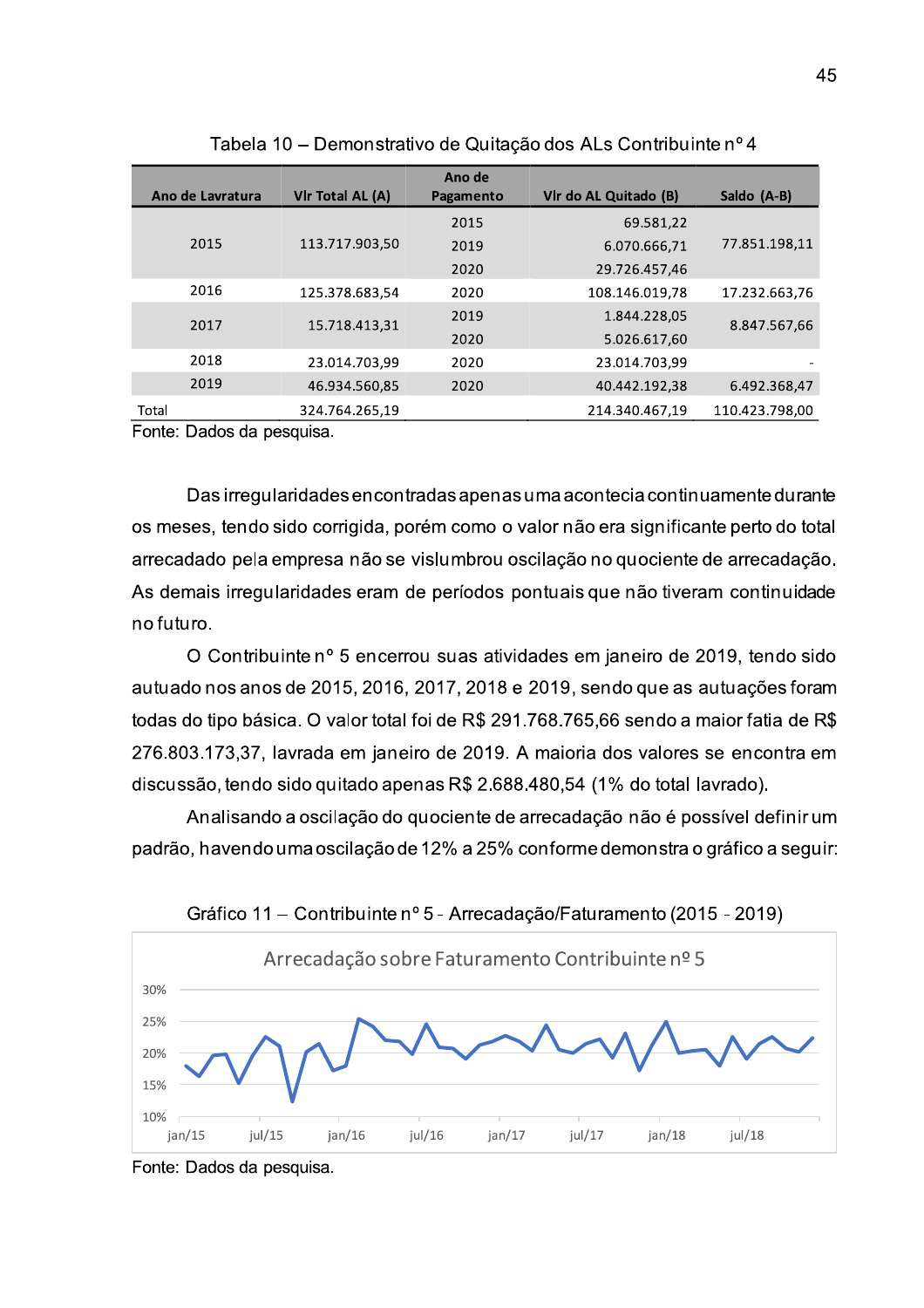As irregularidades autuadas nos anos de 2015 a 2018 foram pontuais e deixaram de ocorrer após o procedimento de fiscalização, já a irregularidade lavrada em 2019, a de maior valor, abarcou o período de 2013 a 2018. Como logo após houve o encerramento utuadas nos anos de 2015 a 2018 foram por<br>
nento de fiscalização, já a irregularidade lavra<br>
fodo de 2013 a 2018. Como logo após houv<br>
u impossível verificar qual o efeito dess<br>
i foi autuado em 2016, 2017, 2018 e 201<br>
ent das atividades se tornou impossível verificar qual o efeito dessa autuação nos recolhimentos futuros.

O Contribuinte nº 6 foi autuado em 2016. 2017. 2018 e 2019. sendo que as As irregularidades autuace<br>
de ocorrer após o procedimento<br>
maior valor, abarcou o período<br>
das atividades se tornou im<br>
recolhimentos futuros.<br>
O Contribuinte nº 6 foi<br>
autuações foram basicamente p<br>
qualificada e as outr autuacões foram basicamente por 3 tipos de infrações sendo uma tipificada com multa qualificada e as outras duas com multa básica. Analisando o quociente de arrecadação se apura uma certa linearidade ao comparar os mesmos períodos de anos diferentes. O gráfico a seguir demonstra o valor arrecadado sobre o valor faturado ao longo dos meses de ianeiro de 2015 a dezembro de 2017.





Fonte: Dados da pesquisa.

Observa-se que no início do ano o percentual de arrecadação é maior. chegando a 13% em janeiro de 2015 e 15% em janeiro de 2016. Entre os meses de fevereiro a dezembro o percentual oscila entre 4% e 9%. havendo um ponto fora da curva em abril de 2017 (11%) oriundo do pagamento de autuações no valor de R\$  $5.050.298.50$  que foram lavradas em 2016.

Analisando o período de janeiro de 2018 a fevereiro de 2020 o comportamento do índice é semelhante.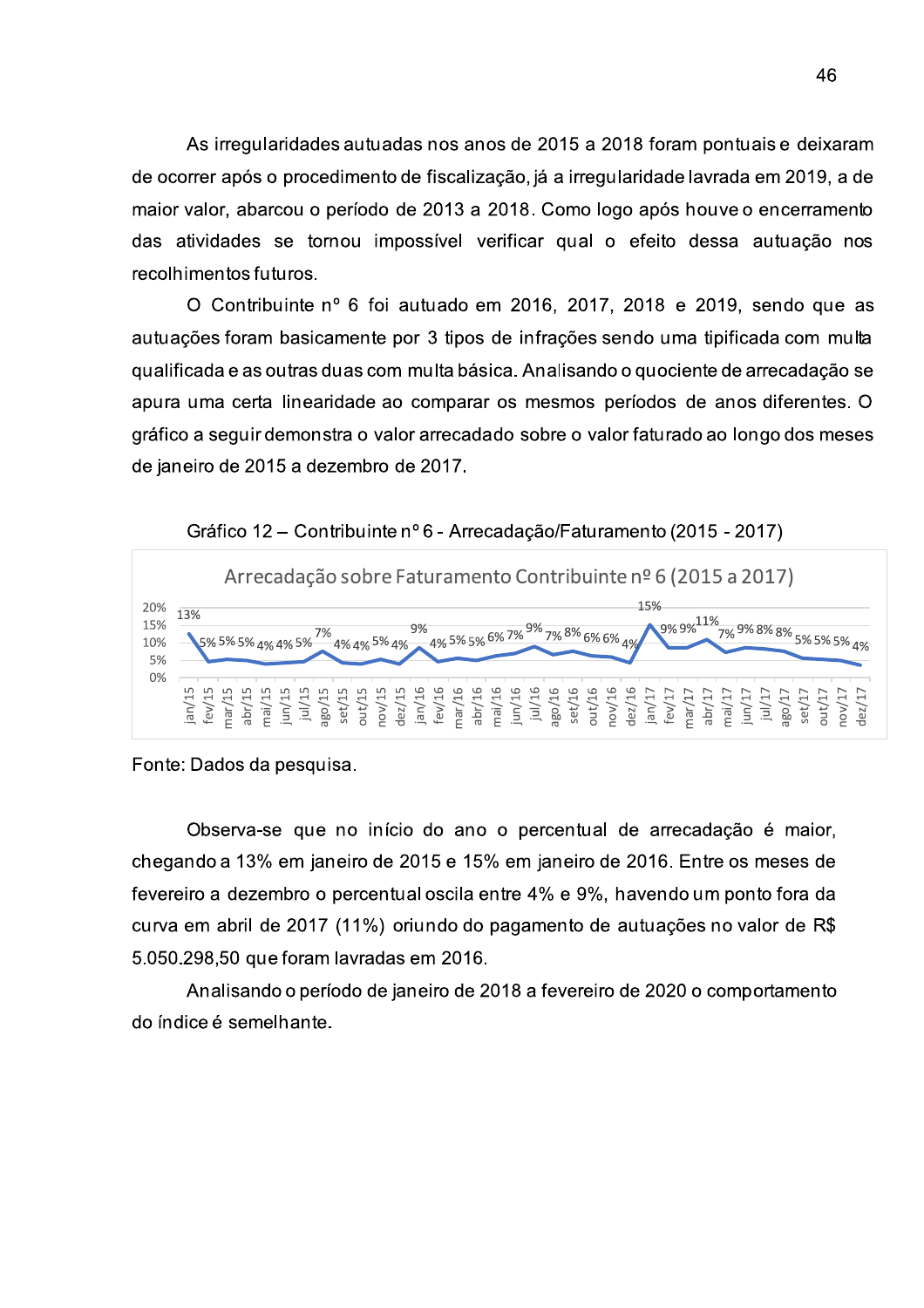



Fonte: Dados da p

Novamente se percebe uma alta expressiva nos meses de janeiro e uma certa linearidade hos demais meses. Cabe ressaltar que em dezembro de 2018 houve um ERECTE CONTROLLED AND CONTROL CONTROL CONTROL CONTROL CONTROL CONTROL CONTROL CONTROL CONTROL CONTROL CONTROL CONTROL CONTROL CONTROL CONTROL CONTROL CONTROL CONTROL CONTROL CONTROL CONTROL CONTROL CONTROL CONTROL CONTROL pagamento extraordinario de R\$ 5.729.967,62 de autuações passadas que fez com que o E A PROCEDUCED AS A PROCELLATOR CONSIDERS AND A PROCELLATOR CONSIDERS AND STREAM STREAM OF A SURFACE AND A SURFACE AND SURFACE A SURFACE AND SURFACE AND SURFACE AND SURFACE AND SURFACE AND SURFACE AND SURFACE AND SURFACE Example 1<br>
Superior de 1<br>
Superior de 2018 houve um<br>
passadas que fez com que o<br>
tribuinte possui pagamentos<br>
eses parte do valor pago se<br>
tinamente. A tabela a seguir<br>
celamentos das autuações.<br>
dos de Autuações. percentual atingisse 10%. Interessante pontuar que esse Contribuinte possui pagamentos rcebe uma alta expressiva nos meses de ja<br>meses. Cabe ressaltar que em dezembro o<br>de R\$ 5.729.967,62 de autuações passadas.<br>Interessante pontuar que esse Contribuinte<br>iutuações, ou seja, ao longo dos meses par<br>das que estã mensais parcelados de autuações, ou seja, ao longo dos meses parte do valor pago se refere a autuações lavradas que estão sendo quitadas paulatinamente. A tabela a seguir Novamente se percebe uma alta expressive<br>
dade nos demais meses. Cabe ressaltar quento extraordinário de R\$ 5.729.967,62 de antual atingisse 10%. Interessante pontuar que<br>
ais parcelados de autuações, ou seja, ao lon<br>
a a ercebe uma alta expressiva nos meses de<br>
i meses. Cabe ressaltar que em dezembro<br>
io de R\$ 5.729.967,62 de autuações passada<br>
%. Interessante pontuar que esse Contribuint<br>
autuações, ou seja, ao longo dos meses pa<br>
adas q indica o total recoinido e quanto desse total se refere aos parcelamentos das autuações. earidade nos demais meses. Cabe ressalta<br>
gamento extraordinário de R\$ 5.729.967,62 c<br>
rcentual atingisse 10%. Interessante pontuar<br>
ensais parcelados de autuações, ou seja, ac<br>
fere a autuações lavradas que estão sendo q<br>

Tabela 11 – Valores Recolhidos Totals x Valores Recolhidos de Autuações

|                                                              | Ano                       | Total Recolhido (A) | Recolhido de Autuações (B) | $%$ (B/A) |  |  |  |
|--------------------------------------------------------------|---------------------------|---------------------|----------------------------|-----------|--|--|--|
|                                                              | 2015                      | 37.333.804,51       | 96.110,39                  | 0%        |  |  |  |
|                                                              | 2016                      | 50.338.383,03       | 12.633.292,33              | 25%       |  |  |  |
|                                                              | 2017                      | 63.226.953,26       | 24.470.637,36              | 39%       |  |  |  |
|                                                              | 2018                      | 66.685.974,08       | 26.389.800,18              | 40%       |  |  |  |
|                                                              | 2019                      | 50.299.817,40       | 9.038.637,49               | 18%       |  |  |  |
|                                                              | 2020                      | 37.216.551,64       | 5.667.771,16               | 15%       |  |  |  |
|                                                              | Total                     | 305.101.483,92      | 78.296.248,91              |           |  |  |  |
|                                                              | Fonte: Dados da pesquisa. |                     |                            |           |  |  |  |
|                                                              |                           |                     |                            |           |  |  |  |
|                                                              |                           |                     |                            |           |  |  |  |
| stata-se que os expressivos aumentos nominais ocorridos e    |                           |                     |                            |           |  |  |  |
| eram pelo pagamento das autuações. Subtraindo os valores     |                           |                     |                            |           |  |  |  |
| ões, verifica-se que a arrecadação anual revelou um aumento. |                           |                     |                            |           |  |  |  |
| 9 como demonstra a tabela a seguir.                          |                           |                     |                            |           |  |  |  |
|                                                              |                           |                     |                            |           |  |  |  |

Contribuinte n° 6

Constata-se que os expressivos aumentos nominais ocorridos em 2016, 2017 e 2017 63.226.953,26<br>
2018 66.685.974,08<br>
2019 50.299.817,40<br>
2020 37.216.551,64<br>
Total 305.101.483,92<br>
Fonte: Dados da pesquisa.<br>
Constata-se que os expressivos at<br>
2018, ocorreram pelo pagamento das autu<br>
das autuações, ve 2018, ocorreram pelo pagamento das autuações. Subtraindo os valores pagos em função  $\alpha$ as autuações, verifica-se que a arrecadação anual revelou um aumento ao longo de 2017,  $\alpha$ 2020 37.216.551,64<br>
Total 305.101.483,92<br>
Fonte: Dados da pesquisa.<br>
Constata-se que os expressivos aument<br>
8, ocorreram pelo pagamento das autuações<br>
autuações, verifica-se que a arrecadação anu<br>
8 e 2019 como demonstra a zu 18 e zu 19 como demonstra a tabela a seguir.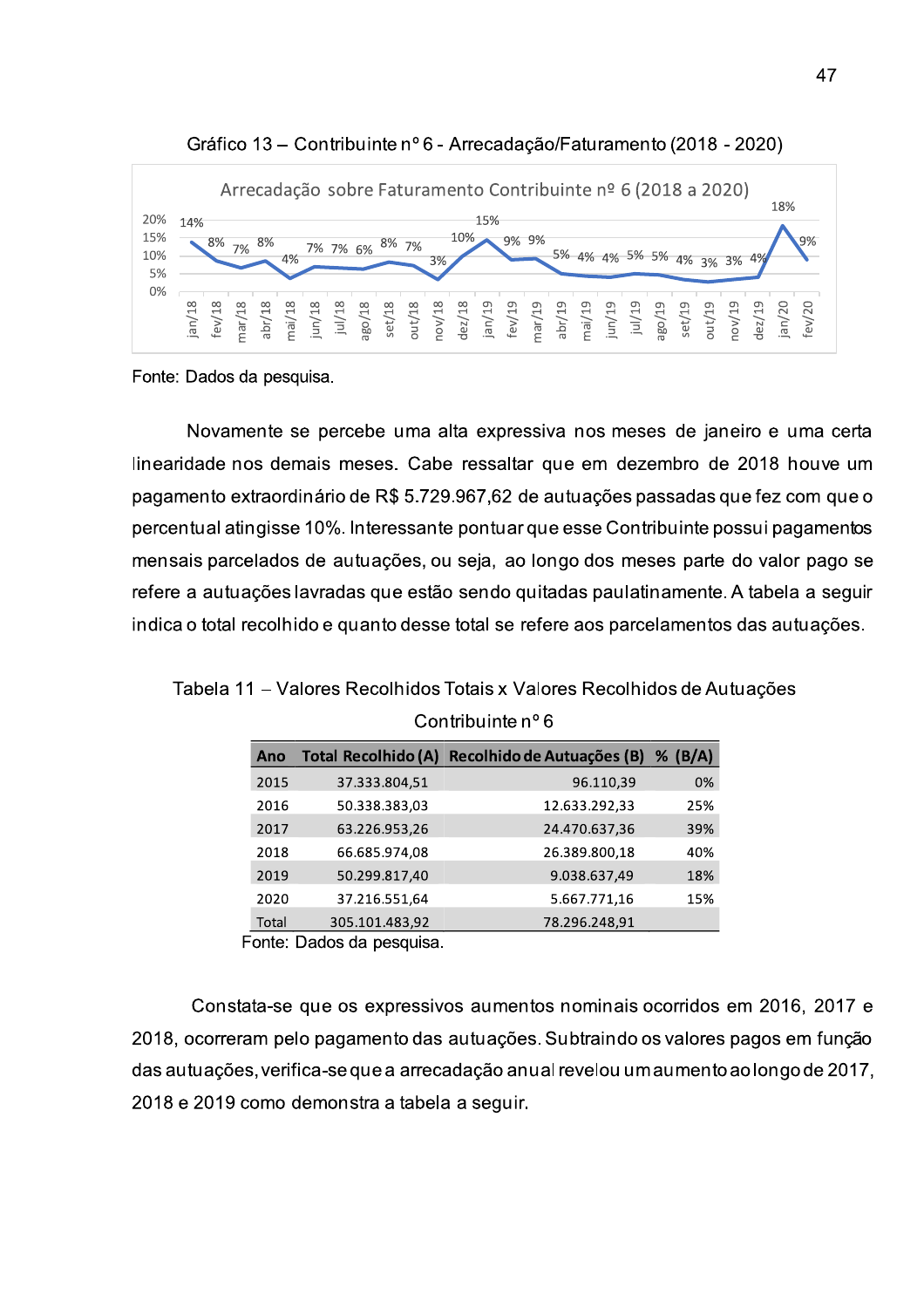|       | la 12 – Valores Recolhidos sem Autuações Contribuinte nº 6 |                     |
|-------|------------------------------------------------------------|---------------------|
|       |                                                            |                     |
|       |                                                            |                     |
|       | <b>Total Recolhido sem</b>                                 | Aumento com relação |
| Ano   | Autuações                                                  | ao ano anterior     |
| 2015  | 37.237.694,12                                              |                     |
| 2016  | 37.705.090.70                                              | 1%                  |
| 2017  | 38.756.315,90                                              | 3%                  |
| 2018  | 40.296.173,90                                              | 4%                  |
| 2019  | 41.261.179,91                                              | 2%                  |
| 2020  | 31.548.780,48                                              | -24%                |
| Total | 226.805.235,01                                             |                     |

Tabela 12 – Valores Recolhidos sem Autuações Contribuinte nº 6

Fonte: Dados da pesquisa.

O aumento do valor nominal arrecadado de 2016 para 2015 foi de 1%, aumentando para 3% em 2017 com relação a 2016 e 4% em 2018 com relação a 2017. Em 2019, apesar de menor, também houve um acréscimo, foram 2% se comparado com o total arrecadado em 2018. O ano de 2020 foi um ano atípico devido à pandemia do Coronavírus.

Analisando os quocientes de arrecadação total sobre o faturamento observa-se que em 2015 a média foi de 5%, já nos anos de 2016, 2017 e 2018 houve um aumento nessa média, passando os percentuais para 6%, 8% e 7%, respectivamente. Em 2019 a média fica em 6%, indicando uma trajetória de queda iniciada em 2018, Isso Ieva a crer que os aumentos tiveram origem nos pagamentos das autuações e não em uma eventual mudanca de postura do Contribuinte.

O Contribuinte nº 7 autuado em R\$ 204.048.000.34, teve seu primeiro auto de lancamento lavrado em junho de 2016, tendo sido aplicada a multa básica de 60% e teve sua guitação pelo Contribuinte em dezembro de 2018. As demais autuações ocorreram em setembro e dezembro de 2016, ianeiro e outubro de 2017, setembro e dezembro de 2018 e maio e iulho de 2019. Do total lavrado já foi pago o montante de R\$ 38.927.315.90. O gráfico a seguir demonstra o comportamento da arrecadação sobre o faturamento nos meses de janeiro de 2015 até maio de 2016, um mês anterior a primeira autuação.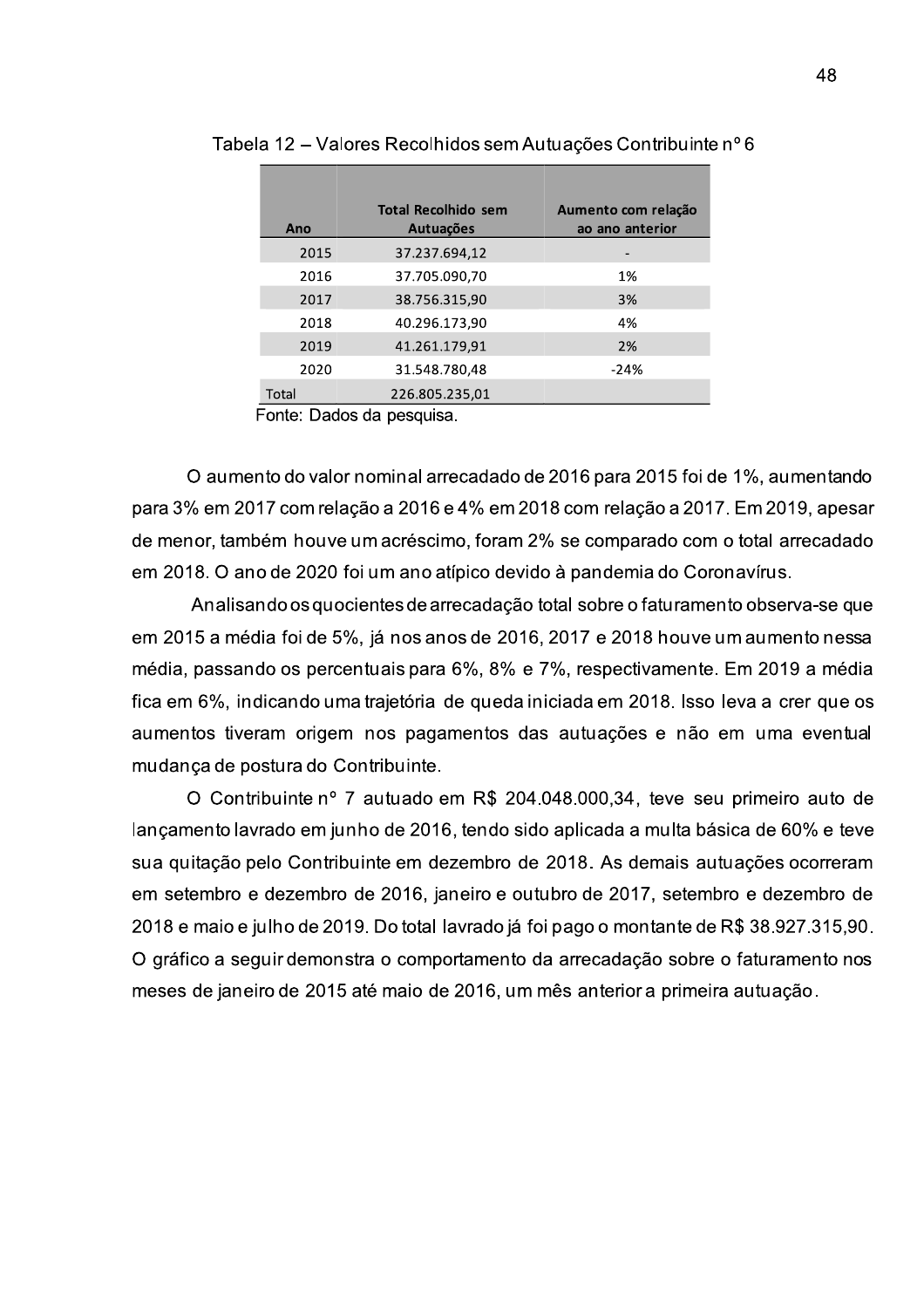

Gráfico 14 – Contribuinte nº 7 - Arrecadação/Faturamento (jan/2015 a mai/2016)

Verifica-se que no período de janeiro de 2015 a maio de 2016 há um quociente médio de 2% de valores arrecadados sobre valores faturados. Após a primeira autuação essa proporção passa a ser maior conforme evidencia-se no gráfico a seguir

Gráfico 15 – Contribuinte nº 7 - Arrecadação/Faturamento (jun/2016 a nov/2019)



Fonte. Dados da pesquisa.

O gráfico demonstra que o quociente após a autuação passou a atingir patamares maiores, atingindo uma média de 3%, com picos de 5%, 6% e 10%. O Contribuinte sanou a irregularidade que vinha sendo cometida, ação que explica o aumento médio do quociente, e iniciou o pagamento das infrações de forma parcelada.

Conclui-se, portanto, que diversos fatores influenciaram no comportamento tributário dos Contribuintes após as autuações. A presença fiscal certamente foi um deles, entretanto percebe-se que outras características como divergência de entendimento sobre a matéria tributável, não concordância com o percentual da multa aplicada, perfil de planejamento tributário adotado e disposição ao litígio fiscal, são fatores que também interferem na conformidade tributária das empresas.

Fonte: Dados da pesquisa.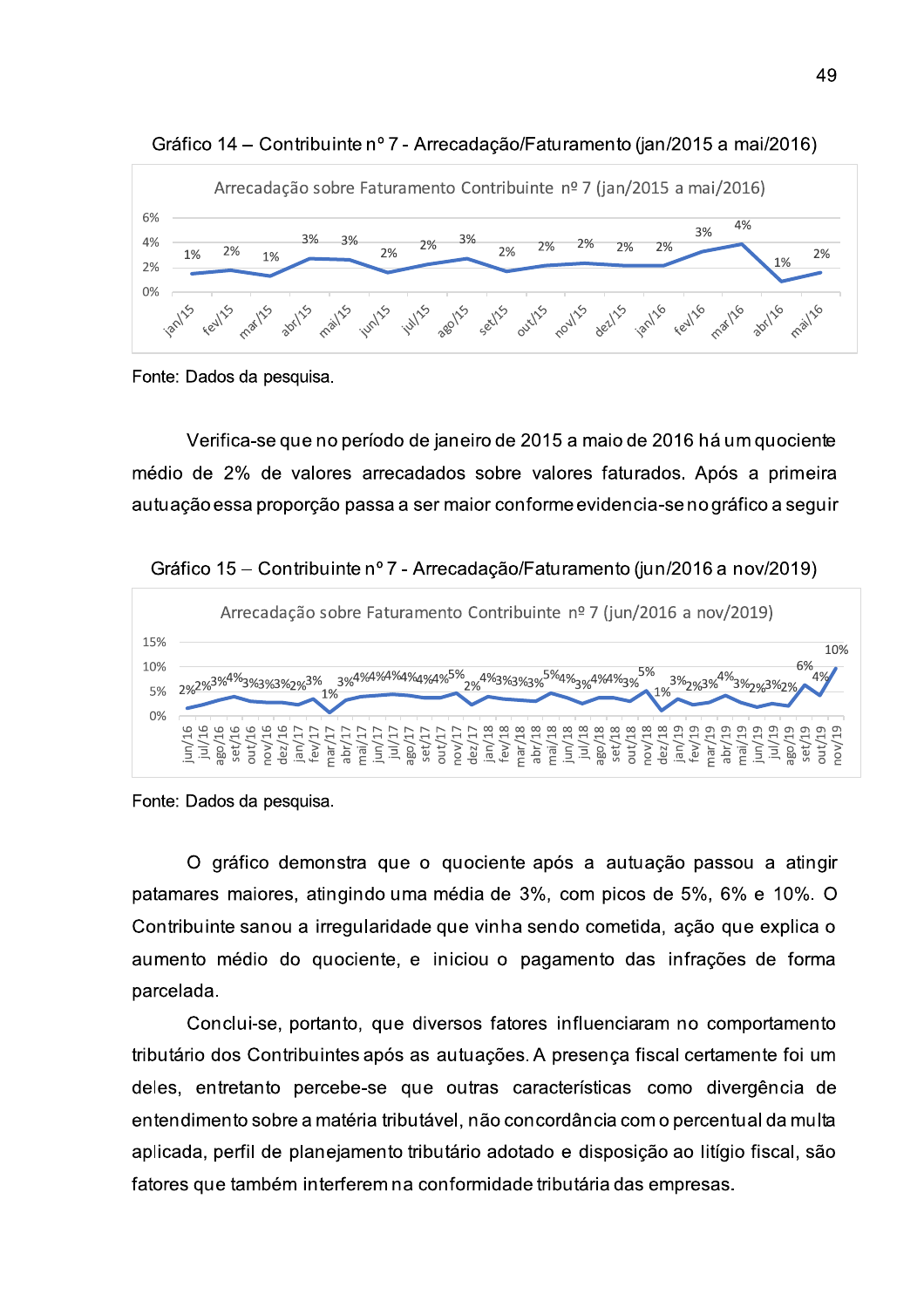#### 4.3.2 Análise da Regressão Linear

A regressão linear foi estimada por meio de dados em painel, pelo método de efeitos fixos. Segundo Gujarati e Porter (2011) o termo "efeitos fixos" deve-se ao fato de que, embora o intercepto possa diferir entre os indivíduos, ele não varia com o tempo; ele é invariante no tempo.

Das 6.221 empresas foram selecionadas aquelas que tiveram autuações em apenas um único ano, sendo esse ano diferente do ano de 2015. Além disso foram excluídas as empresas enguadradas na modalidade de tributação pertencente ao Simples Nacional, restando assim as empresas da chamada modalidade geral e foram excluídas as empresas não estabelecidas no Estado do Rio Grande do Sul. Após esse filtro restaram 593 empresas.

Os resultados do modelo final estimado podem ser observados na Tabela 13.

| Variável Dependente: Arrecadação    |              |             |          |                             |  |  |
|-------------------------------------|--------------|-------------|----------|-----------------------------|--|--|
| Método: Painel de Mínimos Quadrados |              |             |          |                             |  |  |
| Períodos: 5 (2015 a 2019)           |              |             |          |                             |  |  |
| $No$ de Empresas: 593               |              |             |          |                             |  |  |
| $No$ de Observações: 2.965          |              |             |          |                             |  |  |
| Variáveis                           | Coeficiente  | Erro-padrão |          | Estatística T Probabilidade |  |  |
| Daut                                | 29.657.88    | 2.606,662   | 11,37772 | 0,0000                      |  |  |
| Fat                                 | 0,023260     | 0,000563    | 41,28428 | 0,0000                      |  |  |
| Constante                           | 3.099.159.00 | 81.216,96   | 38,15901 | 0,0000                      |  |  |
| R-quadrado                          | 0,958893     |             |          |                             |  |  |
| R-quadrado ajustado                 | 0.948590     |             |          |                             |  |  |
| Prob (Estatística F)                | 0,000000     |             |          |                             |  |  |
| Estatística F                       | 93,07181     |             |          |                             |  |  |
| Durbin-Watson                       | 1.727755     |             |          |                             |  |  |

Tabela 13 - Resultados do Modelo Final Estimado

Fonte: Elaborado pelo autor.

A definição do modelo final estimado deu-se com base na significância das variáveis a 10%, no R<sup>2</sup> ajustado e na estatística (F). Nesse sentido, com base nos dados da Tabela 13, nota-se que todas as variáveis são significativas para o modelo. Além disso, o R<sup>2</sup> ajustado é de 0,948590, o que permite afirmar que o nível de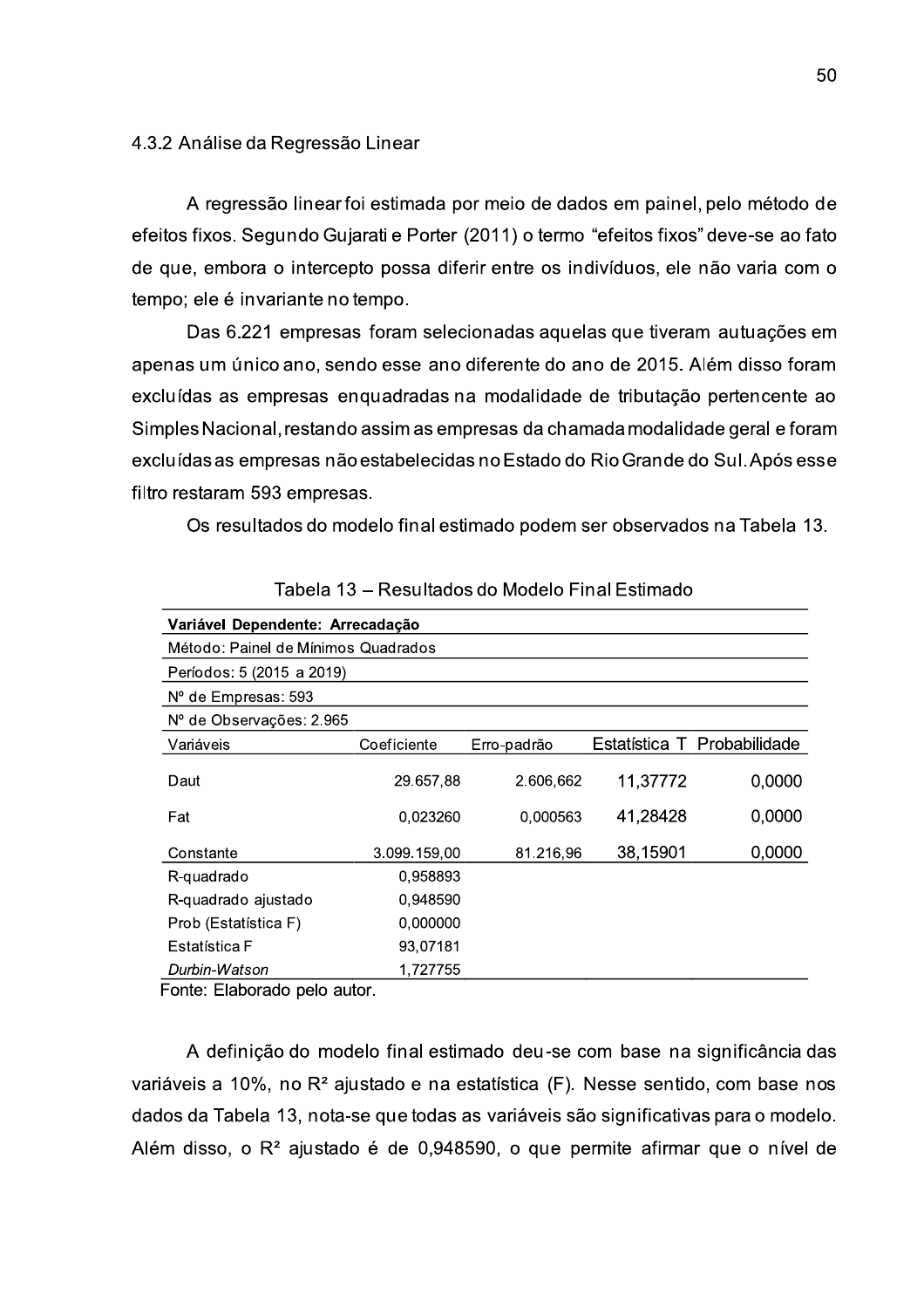explicação do modelo é de 94,85% e a estatística (F) é de 93,07181. Da mesma forma o teste de Durbin-Watson demonstra não haver autocorrelação.

A variável de autuações (Daut) indica a existência de relação positiva com a arrecadação, sendo assim, pode-se concluir que as autuações fiscais repercutem no aumento da arrecadação de ICMS das empresas. O coeficiente encontrado para essa variável foi de 29.657,88, isso significa que para o modelo apresentado uma empresa ao ser autuada teve um crescimento médio na sua arrecadação de ICMS na ordem de R\$ 29.657,88.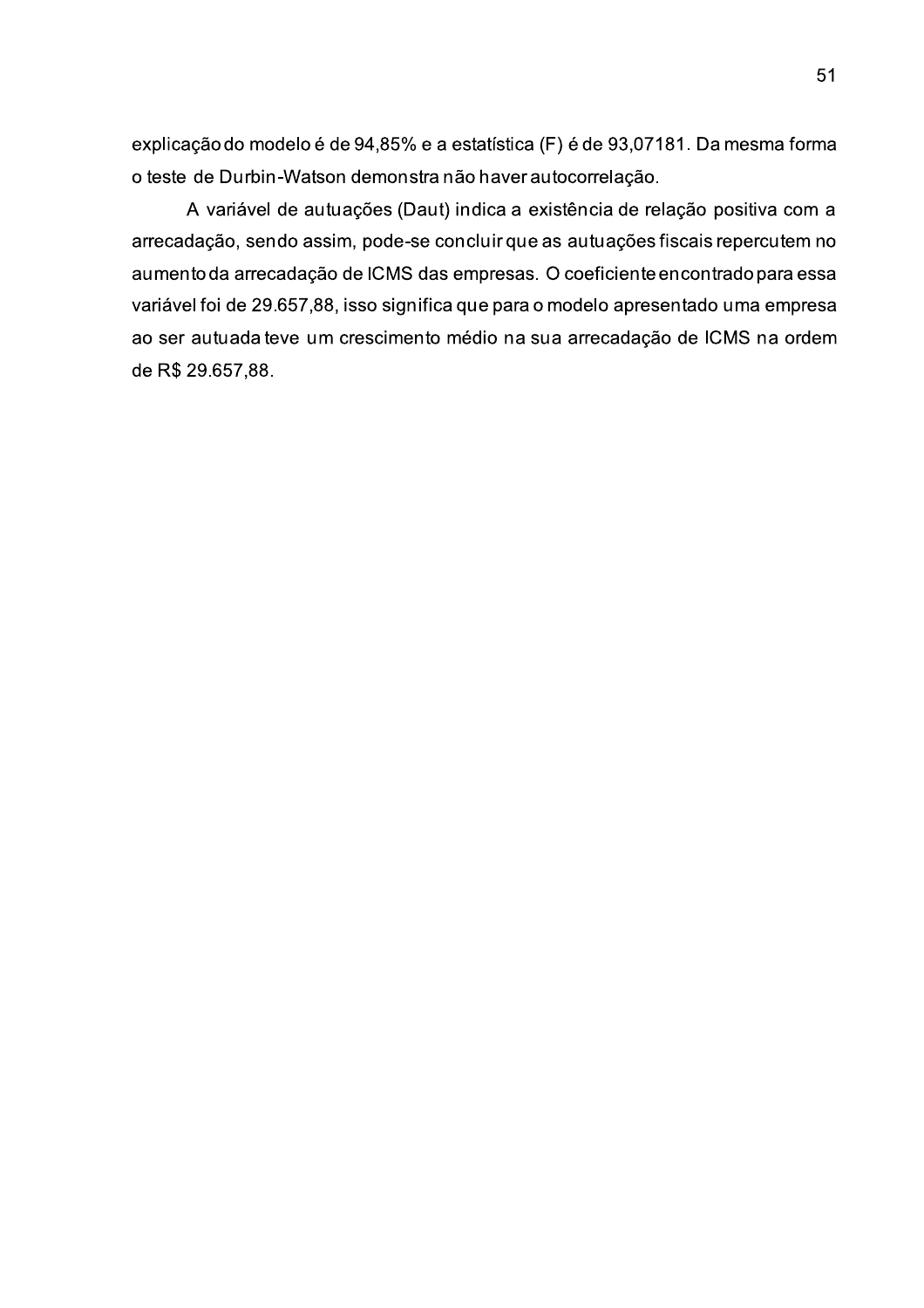### 5 CONSIDERAÇÕES FINAIS

O obietivo geral deste estudo foi analisar os efeitos das autuações no cumprimento tributário de empresas contribuintes de ICMS autuadas no período de 2015 a 2019 no Rio Grande do Sul.

Inicialmente foram apresentados dados gerais de número de autos de lançamento de natureza material, segregando essa informação por tipo de multa (privilegiada, básica ou qualificada), parcelas que compuseram o valor total (principal, multa e juros) e as Delegacias da Receita Estadual as quais os contribuintes autuados estavam vinculados. Também foi apresentada, por meio de um corte realizado em 02/11/2020, a situação dos valores autuados, verificando-se que 69,8% do montante lavrado encontrava-se em discussão e que 25,8% havia sido pago. Demonstrou-se também a relação entre o número de Auditores-Fiscais alocados na atividade de fiscalização e o consequente efeito no montante de autuações.

Para apurar os efeitos das autuações diretamente na arrecadação de ICMS dos contribuintes autuados, foram realizados dois tipos de análise em amostras diversas da população.

Para a primeira análise foram selecionadas as empresas com valor total de autuação maior ou igual a R\$ 200 milhões. Desse corte surgiram 7 empresas que representavam 20,0% do montante de autuação no período. Ao analisar com um maior grau de detalhamento a situação dessas 7 empresas verificou-se que o simples fato de terem sido autuadas não, necessariamente, influenciou de imediato na arrecadação, existindo outras variáveis que devem ser consideradas ao analisar o comportamento do autuado.

Isso se explica, pois houve casos em que a irregularidade detectada ocorreu de forma pontual no passado, não influenciando o comportamento da arrecadação futura, a não ser pelo simples pagamento da autuação. Também se apurou que algumas irregularidades detectadas já eram de conhecimento das empresas e mesmo sendo autuadas não mudaram seu posicionamento, pois possuem teses divergentes daquelas praticadas pelo fisco, litigando até as últimas instâncias, só mudando de postura após o trânsito em julgado no âmbito judicial. Da mesma forma, irregularidades apontadas pelo fisco que abordavam condutas já pacificadas na legislação tributária, tinham a concordância do autuado acarretando assim em mudança de postura e consequente aumento de arrecadação.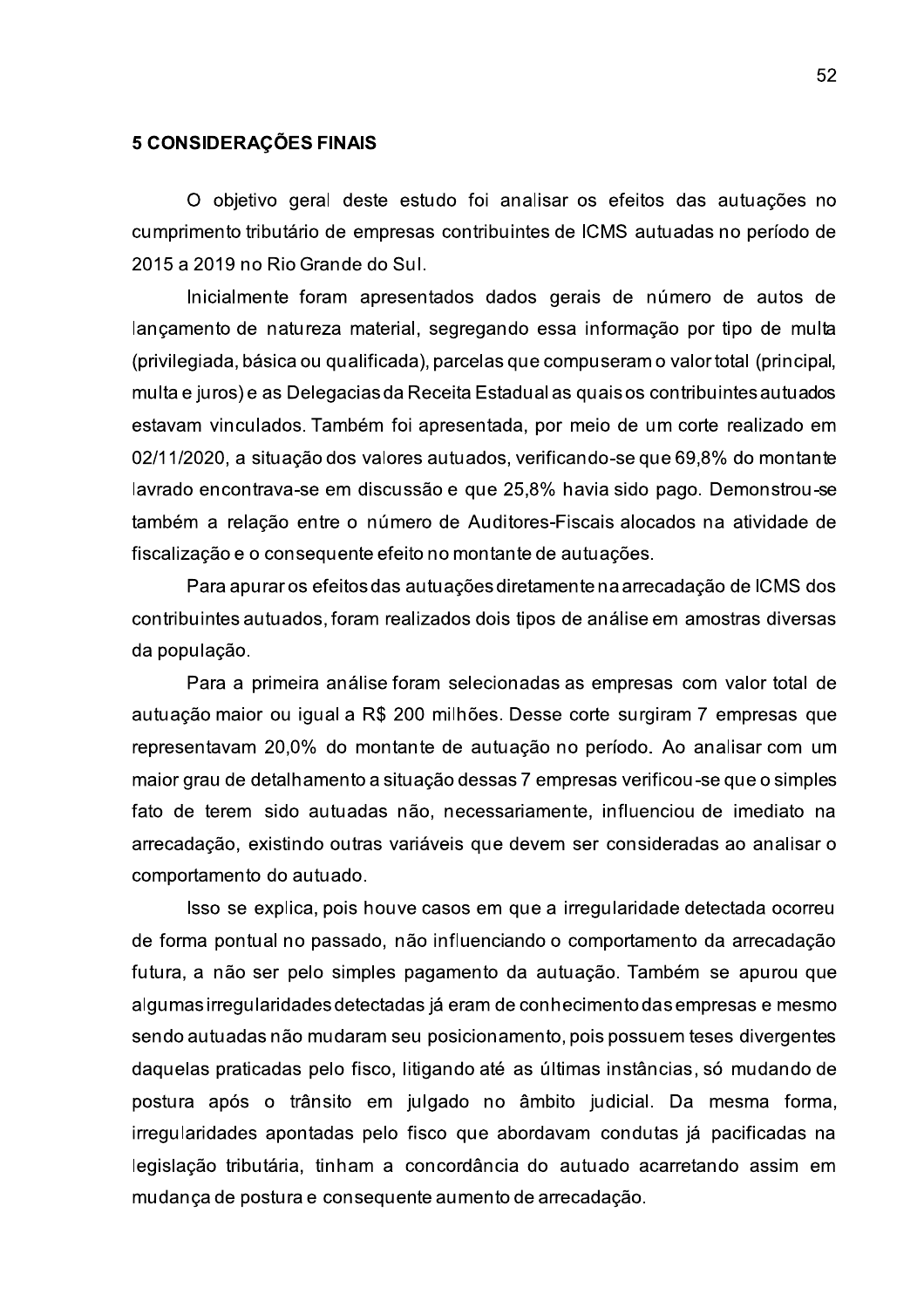Para a segunda análise foram selecionadas apenas empresas da modalidade geral que foram autuadas em um único ano dentre os anos de 2016 a 2019. Foi adotado um modelo estatístico tendo por base dados em painel fixo, onde procurouse explicar a variável arrecadação (variável dependente) por meio de duas variáveis explicativas, o valor do faturamento e o fato de a empresa já ter sido ou não autuada.

As variáveis foram tratadas no software Eviews 9® e demonstraram ser significativas para o modelo final estimado. O resultado da regressão revela haver uma correlação positiva entre a arrecadação de ICMS e o fato de a empresa ter sido autuada.

Tendo como pano de fundo os estudos de Allingham e Sandmo (1972) e Srinivasan (1973) que se basearam na teoria de Becker (1968) sobre crime e punição, afirmando que os indivíduos adotam comportamentos economicamente racionais em suas escolhas, ou seja, a decisão entre o recolhimento e a sonegação do tributo resulta da avaliação entre o benefício financeiro e o risco de ser auditado e, por conseguinte, autuado, foi possível levantar evidências que confirmaram as conclusões destes estudos no ambiente tributário gaúcho

Em 2020 a Receita Estadual do Rio Grande do Sul consolidou a mudança na forma de fiscalização dos contribuintes, migrando de um viés mais punitivo para um viés mais orientativo, com enfoque na autorregularização. Diante desse fato, como sugestão para futuros estudos, recomenda-se a análise conjunta das autuações fiscais e dos programas de autorregularização realizados a partir de 2020 e o comportamento da arrecadação desses contribuintes.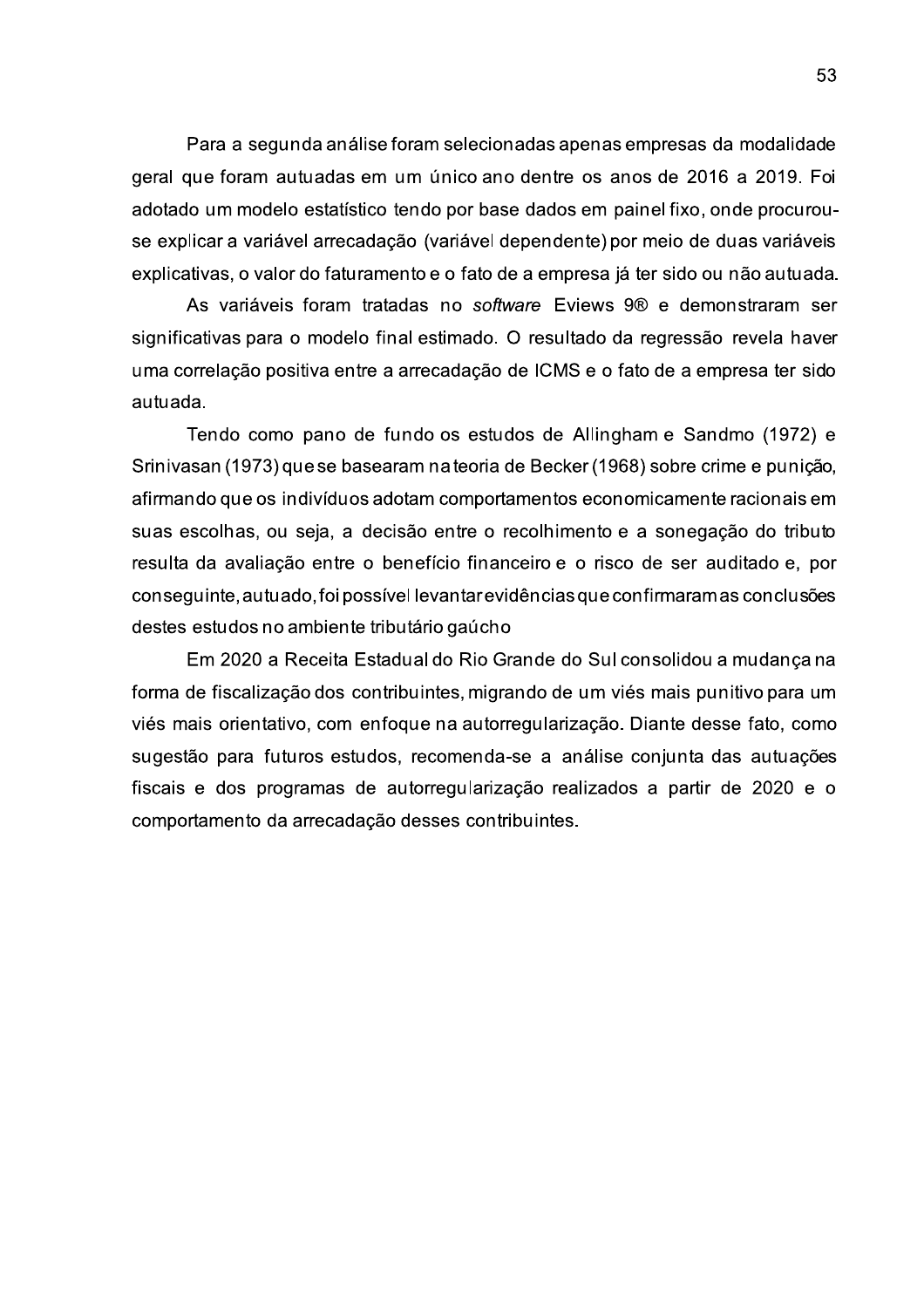### **REFERÊNCIAS**

AHMED, R. A.; RIDER, M. Pakistan's tax gap: estimates by tax calculation and methodology. International Studies Program Working - Andrew Young School of Policy Studies, Georgia State University, p. 08-11, december 2008.

ALEXANDRE, R. Direito tributário esquematizado. Rio de Janeiro: Grupo Gen-Editora Forense, 2015.

ALINK, M.; VAN KOMMER, V. Manual de Administración Tributaria. IBFD, 2011.

ALLINGHAM, M. G.; SANDMO, A. Income tax evasion: a theoretical analysis. Journal of Public Economics. v. 1. n. 3-4. p. 323-338. 1972.

ALM, J. What motivates tax compliance? Journal of Economic Surveys, v. 33, n. 2, p. 353-388, 2019.

ALM, J.; KIRCHLER, E.; MUEHLBACHER, S.; GANGL, K.; HOFMANN, E.; KOGLER, C.; POLLAI, M. Rethinking the research paradigms for analysing tax compliance behaviour. In: CESIFO FORUM, 2012. Anais..., 2012. v. 13, n. 2, p. 33-40.

ALM, J.; MCCLELLAND, G. H.; SCHULZE, W. D. Why do people pay taxes? Journal of Public Economics, v. 48, n. 1, p. 21-38, 1992.

ALM, J.; TORGLER, B. Do ethics matter? Tax compliance and morality. Journal of **Business Ethics, v. 101, n. 4, p. 635–651, 2011.** 

AMARAL G.L.; AMARAL L.F.; YAZBEK, C.L.; STREINBRUCH, F. Sonegação Fiscal das Empresas Brasileiras. Curitiba: Instituto Brasileiro de Planejamento Tributário, [2018?]. Disponível em <https://ibpt.com.br/sonegacao-fiscal-da-empresas/>. Acesso em: 04 nov. 2020.

AMARO, L. d. S. Direito Tributário Brasileiro. São Paulo: Saraiva Educação SA, 2011.

BECKER, G. S. Crime and punishment: an economic approach. In: The economic dimensions of crime. Springer, 1968. p. 13–68.

BRASIL. Constituicão Federal de 1988. Disponível em:< http://www. Planalto.gov. br>. Acesso em: 10 jan. 2021.

BRASIL. Lei nº 5.172, de 25 de outubro de 1966. Dispõe sobre o Sistema Tributário Nacional e institui normas gerais de direito tributário aplicáveis a União, Estados e Municípios., v. 5172, 2010. Disponível em:< http://www. Planalto.gov. br/ccivil 03/leis L>. Acesso em: 12 jan. 2021.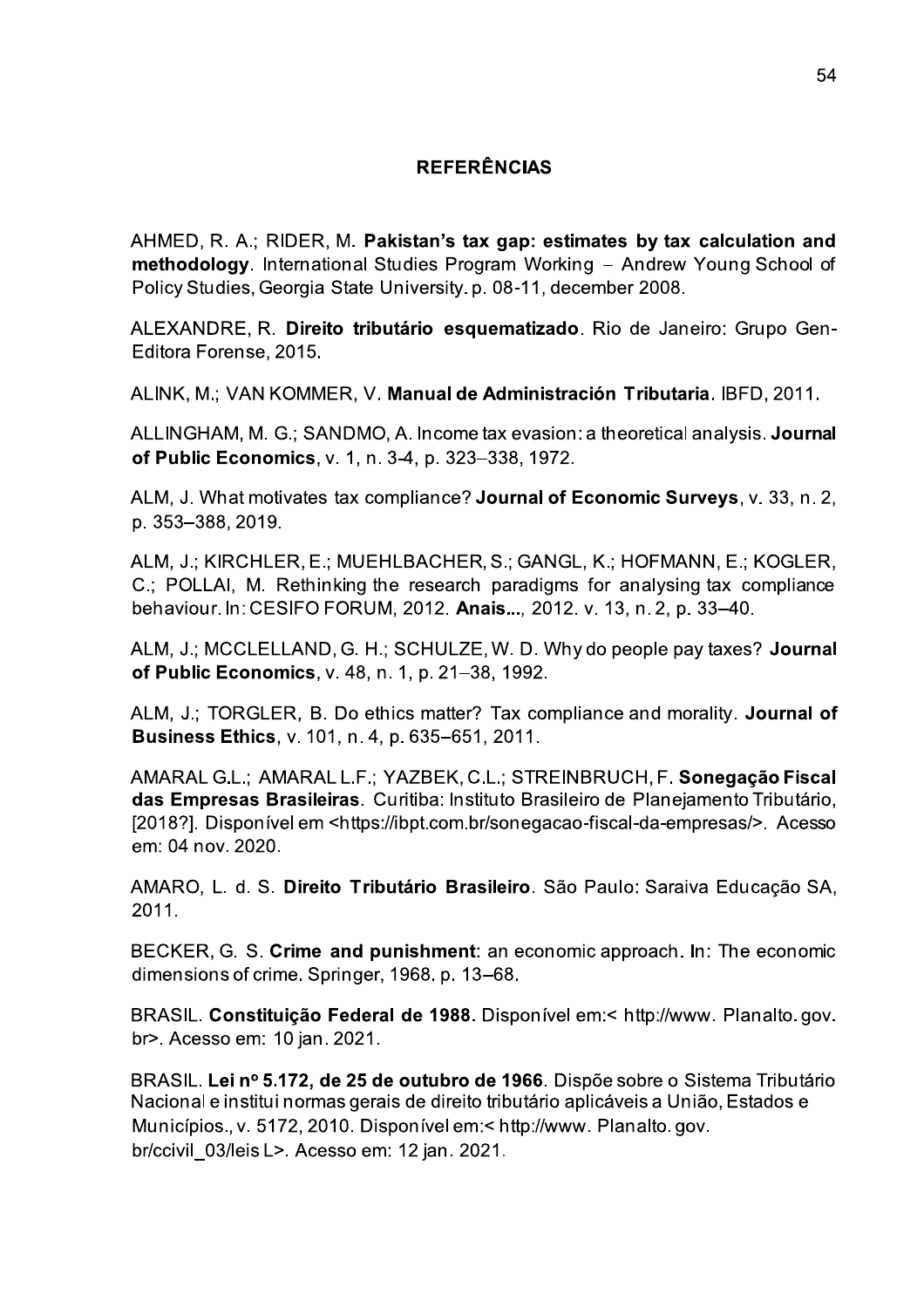BRASIL. Receita Federal do Brasil. Carga Tributária no Brasil 2018. Disponível em https://receita.economia.gov.br/dados/receitadata/estudos-e-tributarios-eaduaneiros/estudos-e-estatisticas/carga-tributaria-no-brasil/ctb-2018-publicacaov5.pdf. Acesso em: 06 ian. 2021.

BRISOLA, J. Teoria do Agenciamento na Contabilidade A Contabilidade e o Processo de Comunicação. ConTexto, v. 4, n. 7, 2004.

CALIENDO, P. Curso de Direito Tributário. São Paulo: Editora Saraiva, 2018.

CHAVES, A.C. Fiscalização aduaneira e seu efeito sobre o cumprimento espontâneo das obrigações tributárias na importação. 2010. Dissertação (Mestrado Departamento de Economia). Faculdade de Economia, Administração, Contabilidade e Ciência da Informação e Documentação. Universidade de Brasília. Brasília, 2010.

CLEMENTE, A.; WELTERS, A. Reflexões sobre o modelo original da economia do crime. Revista de Economia, v.33, n.2, p. 139-157, 2007.

CLEMENTE, F.; LÍRIO, V.S. Evidências internacionais de sonegação fiscal: uma análise a partir do modelo de Graetz, Reinganun e Wilde. Estudos Econômicos, v. 47, n. 3, p. 487-507, 2017.

DERZI, M. A. M.; BALEEIRO, A. Direito Tributário Brasileiro. Atualização da obra de Aliomar Baleeiro, v. 14, 2018.

ELFFERS, H. Income Tax Evasion: theory and measurment. Kluwer, 1991.

FRANZONI, L. A. Tax evasion and tax compliance. Working Paper 6020, Italy: University of Bolonha, 1999.

GIL, A. C. Como Elaborar Projetos de Pesquisa. 6ª Edição, 2018. São Paulo: Atlas, 2018.

GODOY, A. S. Introdução à pesquisa qualitativa e suas possibilidades. Revista de Administração de Empresas, v. 35, n. 2, p. 57-63, 1995.

GRAETZ, M. J.; WILDE, L. L. The economics of tax compliance: fact and fantasy. National Tax Journal, v. 38, n. 3, p. 355-363, 1985.

GUJARATI, D. N.; PORTER, D.C. Econometria básica. 5.ed. New York: Mc Graw Hill, 2011.

HARADA, K. ICMS - Doutrina e prática. São Paulo: Atlas, 2017.

ICHIHARA, Y. Direito Tributário. 19. ed. São Paulo: Atlas, 2015.

KELSEN, H.; LOUREIRO, F. P. Teoria pura do direito. São Paulo: Saraiva, 1939.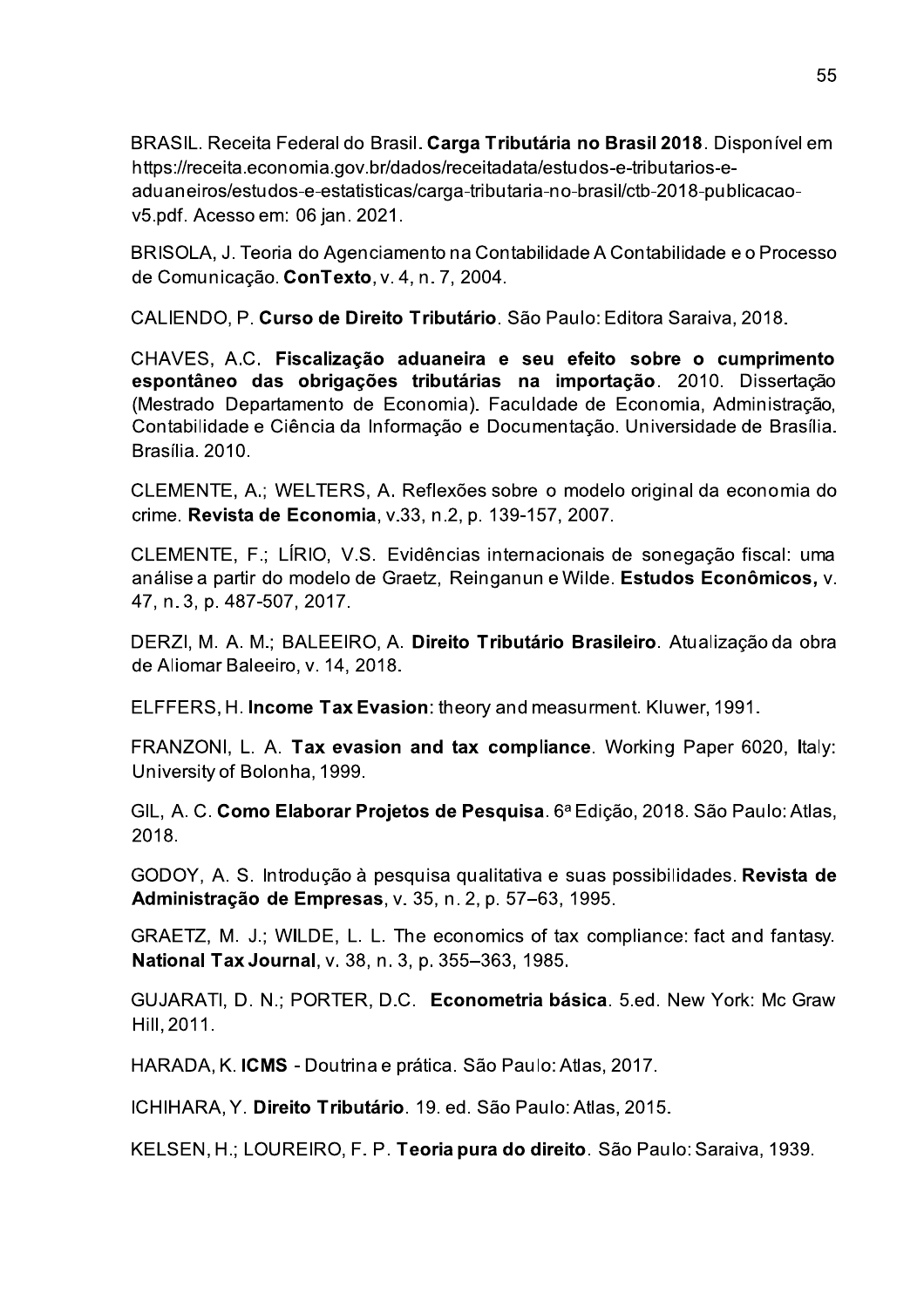KIRCHLER, E. The economic psychology of tax behaviour. Cambridge University Press, 2007.

KIRCHLER, E.; HOELZL, E.; WAHL, I. Enforced versus voluntary tax compliance: the "slippery slope" framework. Journal of Economic Psychology, v. 29, n. 2, p. 210-225, 2008.

LEDERMAN, L. Reducing information gaps to reduce the tax gap: when is information reporting warranted. Fordham L. Rev., v. 78, p. 1733, 2009.

MACHADO SEGUNDO, H.B. Manual de Direito Tributário, 11, ed. rev. e atual. São Paulo: Atlas, 2019.

MAZUR, M. J.; PLUMLEY, A. H.; PLUMPLEY, A. H. Understanding the tax gap. **National Tax Journal**, p. 569-576, 2007.

NOGUEIRA, R.B. Curso de Direito Tributário. 14. ed. São Paulo: Saraiva, 1995, p.195

POHLMANN, M. C. Contribuição ao estudo da classificação interdisciplinar da pesquisa tributária e do impacto da tributação na estrutura de capital das empresas no Brasil. 2005. Tese de Doutorado (Programa de Pós-Graduação em Controladoria e Contabilidade). Faculdade de Economia, Administração e Contabilidade. Universidade de São Paulo, 2005.

RICHARDSON, G. Determinants of tax evasion: a cross-country investigation, Journal of international Accounting, Auditing and taxation, v. 15, n. 2, p. 150–169, 2006.

SAYEG, R. N. Sonegação Tributária e Complexidade. Uma visão multidimensional. RAE-eletrônica, v. 2, n. 1, p. 1-16, 2003.

SILVA, F. P. d. Observância tributária: integrando paradigmas em busca de mais conformidade fiscal. 2015. Tese de Doutorado (Programa de Pós-Graduação em Controladoria e Contabilidade). Faculdade de Economia, Administração e Contabilidade. Universidade de São Paulo, 2015.

SINDICATO NACIONAL DOS PROCURADORES DA FAZENDA NACIONAL (SINPROFAZ). Sonegação no Brasil - Uma Estimativa do Desvio da Arrecadação do Exercício de 2018 [relatório na internet]. Brasília, 2019. Disponível em: http://www.quantocustaobrasil.com.br/artigos-pdf/quanto-custa-o-brasil-pra-voce-%20sonegacao-no-brasil-uma-estimativa-do-desvio-da-arrecadacao-do-exercicio-de-2018.pdf. Acesso em: 30 out. 2020.

SIQUEIRA, M. L.; RAMOS, F. S. The economics of tax evasion: theories and emprirical evidences. Revista de Economia Contemporânea, v. 9, n. 3, p. 555–581, 2005.

SIQUEIRA, M. L.; RAMOS, F. S. Evasão fiscal do imposto sobre a renda: uma análise do comportamento do contribuinte ante o sistema impositivo brasileiro. Economia aplicada, v. 10, n. 3, p. 399-424, 2006.